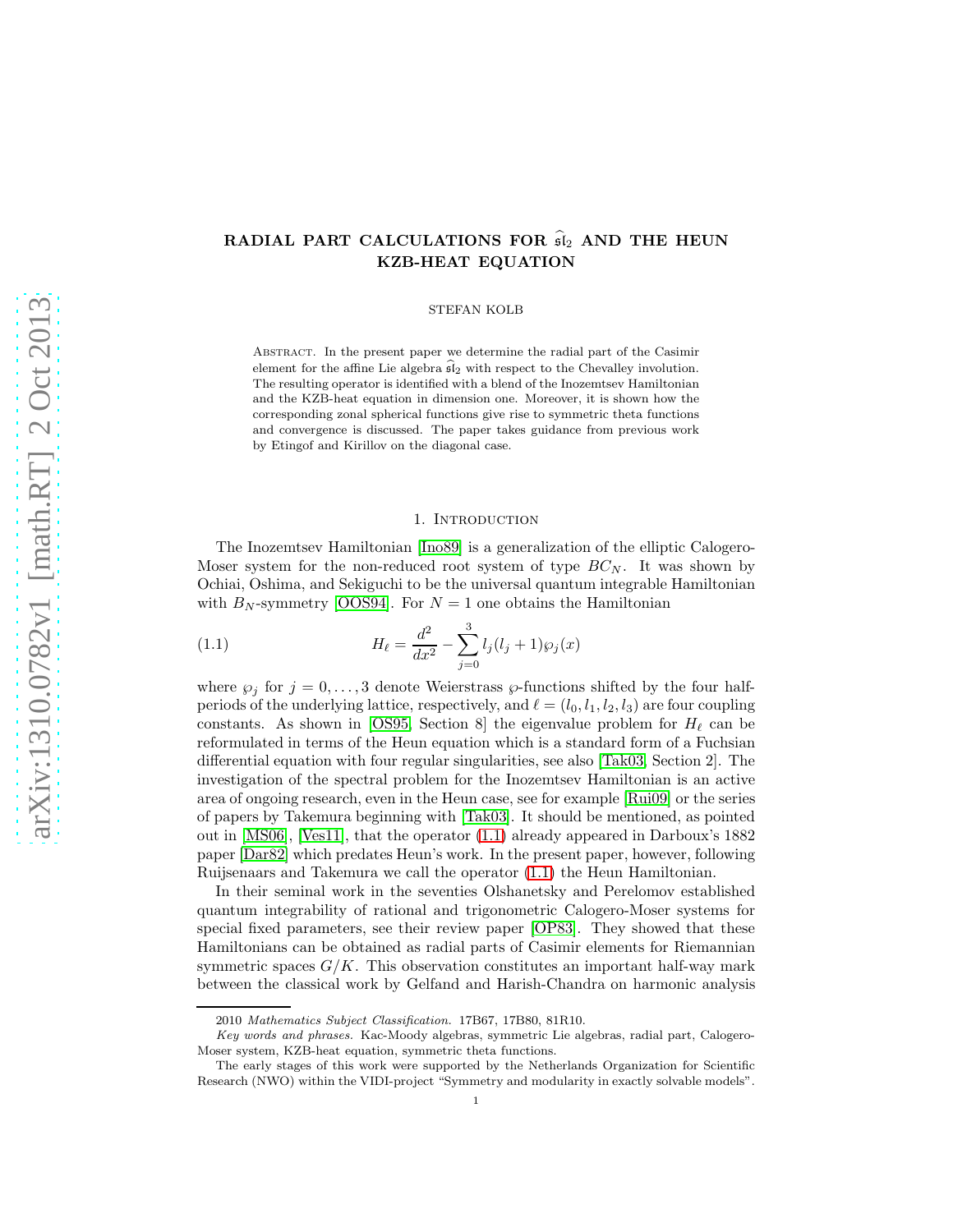#### $2\,$   $\,$   $\,$  STEFAN KOLB  $\,$

on symmetric spaces, e.g. [\[Gel50\]](#page-35-1), [\[HC58\]](#page-36-6), and the more recent development of Heckman-Opdam theory which established quantum integrability of the Calogero-Moser system algebraically for general coupling constants [\[HO87\]](#page-36-7), [\[Opd88\]](#page-36-8), [\[HS94,](#page-36-9) Chapter I.2]. Heckman-Opdam theory naturally led to the replacement of the geometric approach based on symmetric spaces by an algebraic approach based on Dunkl operators. This in turn led to the introduction of Cherednik algebras and more general double affine Hecke algebras.

The range of coupling constants for which Calogero-Moser Hamiltonians are obtained by radial part calculations in the spirit of Olshanetsky and Perelomov may be enlarged by considering non-trivial K-types in the sense of [\[HS94,](#page-36-9) Section 5]. Here we call zonal spherical functions for non-trivial  $K$ -types twisted zonal spherical functions. For Hermitian symmetric spaces this leads to a discrete family of rational or trigonometric Hamiltonians [\[HS94,](#page-36-9) Theorem 5.1.7]. Initially, elliptic Calogero-Moser operators were excluded, but in the introduction of [\[OP83\]](#page-36-5) Olshanetsky and Perelomov suggested that the elliptic case may be treated in a similar way involving Kac-Moody algebras. This suggestion was picked up in an impressive series of papers by Etingof, Frenkel, and Kirillov, e.g. [\[EK94\]](#page-35-2), [\[EFK95\]](#page-35-3), [\[EK95\]](#page-35-4), [\[Kir95\]](#page-36-10), where the authors calculate radial parts of Casimir operators for Kac-Moody versions of symmetric spaces of the form  $G/K$  with  $G = K \times K$  where K is diagonally embedded. For  $\widehat{\mathfrak{sl}}_2$  they obtained operators of the form

<span id="page-1-0"></span>(1.2) 
$$
-4\pi i K \frac{\partial}{\partial \tau} + \frac{\partial^2}{\partial x^2} - m(m+1)\wp(\tau/2 + x)
$$

where now K denotes the level,  $\tau$  and 1 are the periods of the Weierstrass  $\wp$ function, and  $m \in \mathbb{N}$  parametrizes irreducible  $\mathfrak{sl}_2$ -modules, see [\[EK94,](#page-35-2) p. 586]. The operator [\(1.2\)](#page-1-0) provides the one-dimensional version of the KZB-heat equation which first appeared in a paper by Bernard [\[Ber88\]](#page-35-5), see also [\[FW96\]](#page-35-6) or [\[Var03,](#page-37-2) p. 70]. Cherednik initiated a discussion of the KZB-heat equation using degenerate double affine Hecke algebras [\[Che95b\]](#page-35-7) also making contact with the results by Etingof and Kirillov. In their construction Etingof and Kirillov identified the underlying zonal spherical functions with affine analogues of Jack polynomials which they characterized analogously to Jacobi polynomials in Heckman-Opdam theory, see [\[HS94,](#page-36-9) I.1.3]. While Jacobi polynomials provide a basis of Weyl group invariant polynomials, the affine Jack polynomials in [\[EK95\]](#page-35-4) provide a basis of the space of Looijenga's symmetric theta functions [\[Loo76\]](#page-36-11), [\[Loo80\]](#page-36-12).

In the present paper we consider the affine Lie algebra  $\mathfrak{sl}_2$  together with the Chevalley involution  $\theta$ . This is the simplest example of an affine symmetric pair which goes beyond the diagonal case  $K \times K/K$  considered by Etingof and Kirillov. The Lie subalgebra  $\widehat{\mathfrak{sl}}_2^{\widehat{\theta}}$  of  $\widehat{\mathfrak{sl}}_2$  fixed under  $\widehat{\theta}$  is the Onsager algebra and has a twoparameter family of one-dimensional representations  $\{\chi_{a,b} | a,b,\in\mathbb{C}\}$ , see Corollary [2.3.](#page-4-0) For any pair of one-dimensional representation  $\eta = \chi_{a_0,a_1}$ ,  $\chi = \chi_{b_0,b_1}$  of  $\widehat{\mathfrak{sl}_2^{\theta}}$ we define a set of twisted zonal spherical functions  $\sqrt[n]{\mathbb{C}}[\widehat{SL}_2]_K^{\chi}$  of level K using the Peter-Weyl Theorem and a completion procedure, see [\(3.5\)](#page-15-0). We calculate the radial part of the Casimir element of  $\widehat{\mathfrak{sl}}_2$  acting on  $\sqrt[n]{\mathbb{C}}[\widehat{SL}_2]_K^\chi$ . After conjugation by a suitable element  $\hat{\delta}$ , the resulting operator can be identified with a Heun version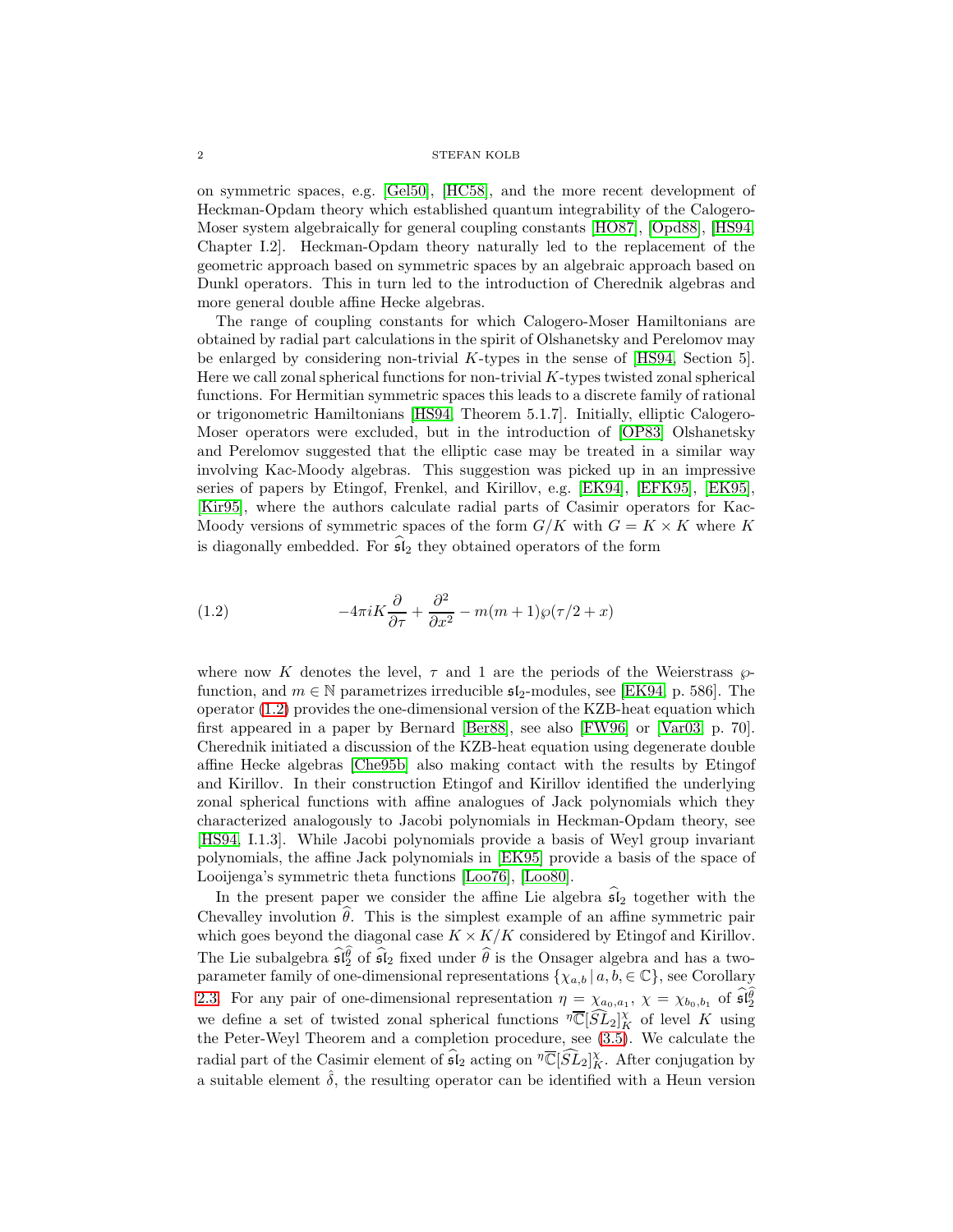of the KZB-heat operator

<span id="page-2-0"></span>(1.3) 
$$
-4\pi i K \frac{\partial}{\partial \tau} + \frac{\partial^2}{\partial x^2} - \sum_{i=0}^3 l_i (l_i + 1) \wp_i(x) + c(\tau)
$$

where  $c(\tau)$  is holomorphic in  $\tau$  and the coupling constants  $l_i$  are related to the characters  $\eta$ ,  $\chi$  via the relations

$$
l_0 = (a_1 - b_1 - 1)/2, \quad l_1 = (a_1 + b_1 - 1)/2,
$$
  
\n
$$
l_2 = (a_0 + b_0 - 1)/2, \quad l_3 = (a_0 - b_0 - 1)/2,
$$

see Theorems [4.10](#page-27-0) and [5.5.](#page-30-0) Twisted zonal spherical functions provide eigenfunctions for this operator. We show for  $\eta = \chi$  that these eigenfunctions are analytic in a suitable domain. We moreover show how twisted zonal spherical functions provide a basis of subspaces of the space of Looijenga's symmetric theta functions, see Corollary [3.24.](#page-17-0)

The operator [\(1.3\)](#page-2-0) has appeared in the literature previously in various contexts. This was brought to the author's attention by H. Rosengren who kindly provided his preprint [\[Ros\]](#page-36-13) ahead of publication. We refer the reader to the introduction of [\[Ros\]](#page-36-13) and to the recent paper [\[LT12\]](#page-36-14) for an overview.

The present paper takes its main inspiration from Etingof's and Kirillov's work [\[EK95\]](#page-35-4) and from Kirillov's more detailed thesis [\[Kir95\]](#page-36-10). The second main ingredient is the beautiful presentation of Harish-Chandra's radial part calculations given by Casselman and Miličić in [\[CM82\]](#page-35-8). Their algebraic treatment includes twisted zonal spherical functions in full generality and translates easily into the setting of Kac-Moody algebras. Compared to [\[EK95\]](#page-35-4) we take a pedestrian approach. As in [\[Var03\]](#page-37-2) we intentionally restrict to  $\mathfrak{sl}_2$  with the Chevalley involution, mainly because this is a crucial test case which avoids many technicalities such as restricted root systems. It may however be expected that most results of the present paper can be generalized to involutive automorphisms of the second kind of symmetrizable Kac-Moody algebras as classified by Kac and Wang in [\[KW92\]](#page-36-15), see also [\[BBMR95\]](#page-35-9), [\[Kol12,](#page-36-16) Theorem 2.6 ].

In [\[EK95,](#page-35-4) Section 11] Etingof and Kirillov give some indication of how to extend their construction to quantum affine algebras. The setting of the present paper leads to the q-Onsager algebra [\[Bas05\]](#page-35-10) which is the simplest example of a quantum symmetric pair coideal subalgebra for an affine Kac-Moody algebra [\[Kol12,](#page-36-16) Example 7.6]. In the finite case radial part computations for quantum symmetric pairs were performed by Noumi [\[Nou96\]](#page-36-17) and Letzter [\[Let04\]](#page-36-18) in order to give interpretations of Macdonald polynomials in terms of quantum groups. The present paper may serve as a guide to extend Letzter's construction to the affine Kac-Moody setting or at least to the q-Onsager algebra. In radial part calculations for quantum groups differential operators are replaced by difference operators. Ruijsenaars and Schneider introduced a class of difference operator analogs of elliptic Calogero-Moser systems, commonly referred to as relativistic Calogero-Moser systems [\[RS86\]](#page-36-19), [\[Rui87\]](#page-36-20). A relativistic version of the Inozemtsev model was introduced by van Diejen [\[vD94\]](#page-37-3). One may expect that a radial part calculation for the q-Onsager algebra reproduces van Diejen's model for  $N = 1$ . Elliptic difference operators also appeared in Cherednik's work [\[Che95a\]](#page-35-11) which also hints at relations to  $q$ -Kac-Moody algebras.

We now describe the contents and structure of the present paper in more detail. In Section [2.1,](#page-3-0) after fixing notations, we study one-dimensional representation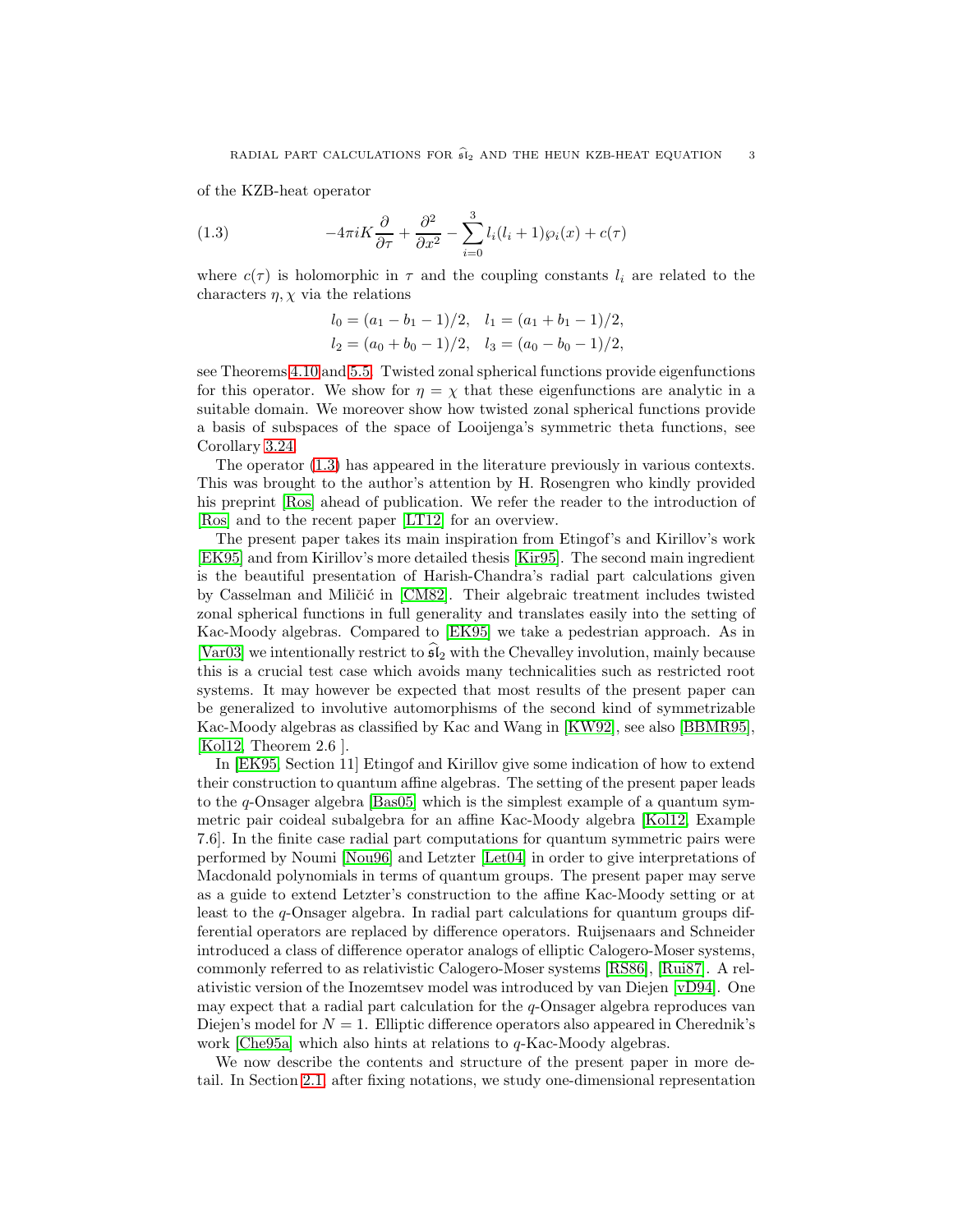### 4 STEFAN KOLB

of the Onsager algebra inside completed irreducible highest weight representations  $\overline{V(\lambda)}$  of  $\widehat{\mathfrak{sl}}_2$  where  $\lambda$  denotes a dominant integral weight. Proposition [2.4](#page-6-0) determines precisely which one-dimensional representations of  $\widehat{\mathfrak{sl}_2^\theta}$  occur inside  $\overline{V(\lambda)}$  showing that this is analogous to the situation for finite dimensional Gelfand pairs. We use these results in Section [3](#page-8-0) to determine twisted zonal spherical functions for  $\mathfrak{sl}_2$ . The Peter-Weyl decomposition serves as the definition of the relevant algebra of functions, but again the construction involves completions which are systematically described in Subsection [3.1.](#page-9-0) Subsequently, we review the construction and properties of symmetric theta functions for  $\widehat{\mathfrak{sl}}_2$  as considered more generally in [\[Loo80\]](#page-36-12), [\[EK95\]](#page-35-4). With these preparations, twisted zonal spherical functions are define and classified in Subsection [3.4](#page-15-1) and it is shown in Subsection [3.5](#page-15-2) how they give rise to symmetric theta functions via a generalized character map.

Section [4](#page-18-0) is devoted to the radial part computation for the Casimir element  $\Omega$ of  $sI_2$ . Here we follow [\[CM82\]](#page-35-8), reformulating their exposition in the Kac-Moody setting for  $\mathfrak{sl}_2$ . For one-dimensional representations  $\eta = \chi_{a_0, a_1}, \chi = \chi_{b_0, b_1}$  the radial part  $\Pi_{\eta,\chi}(\Omega)$  is calculated in two steps, first considering the case  $\eta = \chi = 0$ and then determining additional terms which appear in the general case. Following [\[EK95\]](#page-35-4) and [\[Kir95\]](#page-36-10) we conjugate the resulting operator to eliminate first order differentiation, see Proposition [4.8](#page-24-0) and Theorem [4.10.](#page-27-0) Up to this point the radial part  $\Pi_{\eta,\chi}(\Omega)$  is an operator acting on a completion  $\overline{\mathbb{C}}[P]$  of the group algebra of the weight lattice. In Section [5,](#page-28-0) again following [\[EK95\]](#page-35-4), [\[Kir95\]](#page-36-10), we interpret  $\Pi_{n,x}(\Omega)$ as the Heun KZB-heat operator [\(1.3\)](#page-2-0), see Theorem [5.5.](#page-30-0) In the case  $\chi = \eta$  we show moreover that twisted zonal spherical functions can be interpreted as holomorphic functions on a suitable domain. The restriction to the symmetric case  $\eta = \chi$  is necessary to obtain Weyl group invariance.

The paper ends with an appendix in which we collect well-known presentations of theta functions and the corresponding Weierstrass  $\wp$ -functions following [\[Mum83\]](#page-36-21).

Acknowledgments. The author is grateful to J.V. Stokman for detailed discussions on the subject of this paper and for encouragement. He also thanks H. Rosengren for providing the preprint [\[Ros\]](#page-36-13) ahead of publication.

## 2. SPHERICAL REPRESENTATIONS FOR  $\widehat{\mathfrak{sl}}_2$

<span id="page-3-0"></span>2.1. The Chevalley involution for  $\widehat{\mathfrak{sl}}_2$ . Let  $e, f, h$  denote the standard basis of the complex Lie algebra  $\mathfrak{sl}_2$  with Lie brackets  $[e, f] = h$ ,  $[h, e] = 2e$ ,  $[h, f] = -2f$ . Recall that the affine Lie algebra  $\widehat{\mathfrak{sl}}_2$  can be realized as a central extension of a loop algebra

(2.1) 
$$
\widehat{\mathfrak{sl}}_2 \cong \mathbb{C}[t, t^{-1}] \otimes \mathfrak{sl}_2 \oplus \mathbb{C}c \oplus \mathbb{C}d.
$$

Here the commutator bracket is given by

- <span id="page-3-1"></span>(2.2)  $[t^m \otimes x, t^n \otimes y] = t^{m+n} \otimes [x, y] + m\delta_{m,-n}(x, y)c,$
- <span id="page-3-2"></span>(2.3)  $[d, t^n \otimes x] = nt^n \otimes x$ , c is central

where  $(\cdot, \cdot)$  denotes the symmetric invariant bilinear form on  $\mathfrak{sl}_2$  with  $(e, f) = 1$ . Setting

> $e_0 = t \otimes f,$   $f_0 = t^{-1} \otimes e,$   $h_0 = -1 \otimes h + c,$  $e_1 = 1 \otimes e,$   $f_1 = 1 \otimes f,$   $h_1 = 1 \otimes h$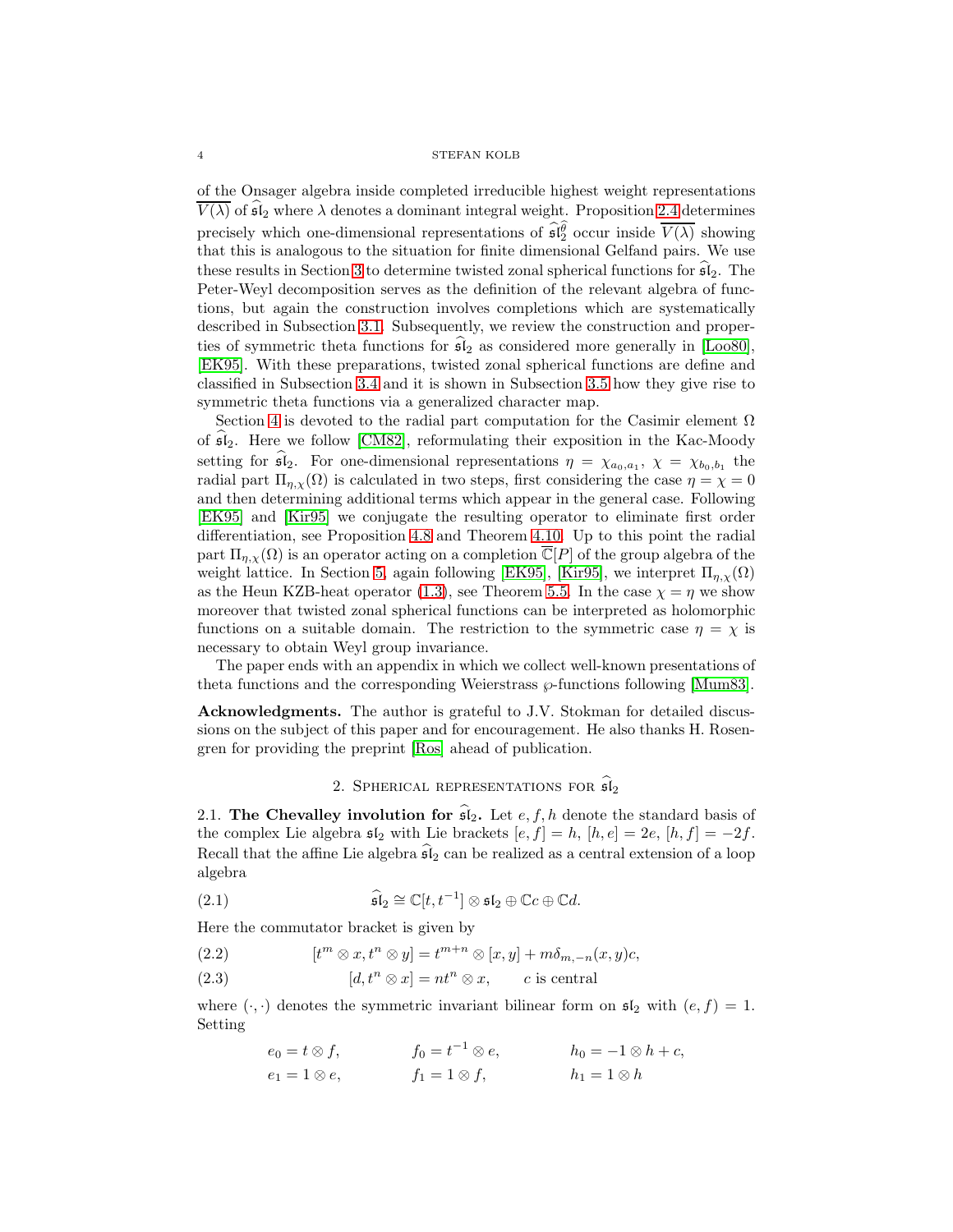one obtains the standard generators of  $\widehat{\mathfrak{sl}}_2$  realized via the Cartan matrix

(2.4) 
$$
A = (a_{kl})_{k,l \in \{0,1\}} = \begin{pmatrix} 2 & -2 \\ -2 & 2 \end{pmatrix}
$$

as in [\[Kac90,](#page-36-22) 1.2, 1.3]. The Chevalley involution  $\hat{\theta}$  :  $\hat{\mathfrak{sl}}_2 \to \hat{\mathfrak{sl}}_2$  is given by  $\hat{\theta}(d) = -d$ and

$$
\widehat{\theta}(e_j) = -f_j, \qquad \widehat{\theta}(f_j) = -e_j, \qquad \widehat{\theta}(h_j) = -h_j \qquad \text{for } j = 0, 1.
$$

We are interested in the fixed Lie subalgebra

$$
\widehat{\mathfrak{sl}_2^{\theta}} = \{ x \in \widehat{\mathfrak{sl}}_2 \, | \, \widehat{\theta}(x) = x \}.
$$

Observe that  $\widehat{\mathfrak{sl}}_2$  is the Lie subalgebra of  $\widehat{\mathfrak{sl}}_2$  generated by the elements  $e_0 - f_0$  and  $e_1 - f_1$ . It can be given in terms of generators and relations as follows.

**Proposition 2.1.** The Lie algebra  $\widehat{\mathfrak{sl}_2^{\theta}}$  is isomorphic to the Lie algebra generated by two elements  $B_0$  and  $B_1$  and relations

<span id="page-4-1"></span>
$$
(2.5) \t [B0, [B0, [B0, B1]]] = 4[B0, B1], \t [B1, [B1, [B0]]] = 4[B1, B0].
$$

*Proof.* Let  $i \in \mathbb{C}$  denote the complex imaginary unit. It is checked by direct computation using the Serre relations and the Jacobi identity for  $\mathfrak{sl}_2$  that the generators  $B_0 = i(e_0 - f_0)$  and  $B_1 = i(e_1 - f_1)$  satisfy the relations [\(2.5\)](#page-4-1). On the other hand the triangular decomposition of  $\hat{\mathfrak{sl}}_2$  implies that the Lie subalgebra  $\hat{\mathfrak{sl}}_2^0$  is generated by the elements  $B_0$ ,  $B_1$ . Moreover, the positive part of  $\widehat{\mathfrak{sl}}_2$  can be defined in terms of the Serre relations. This implies that any relations satisfied by the generators  $B_0$  and  $B_1$  in  $\widehat{\mathfrak{sl}_2^{\theta}}$  are generated by those given by [\(2.5\)](#page-4-1).

<span id="page-4-3"></span>*Remark* 2.2. The Lie algebra  $\widehat{\mathfrak{sl}_2^{\theta}}$  first appeared in 1944 in Onsager's investigation of the Ising model [\[Ons44\]](#page-36-23). Indeed, observe that  $\hat{\theta}$  is given by

$$
\widehat{\theta}(t^n \otimes x) = t^{-n} \otimes \theta(x), \qquad \widehat{\theta}(c) = -c, \qquad \theta(d) = -d
$$

where  $\theta$  denotes the Chevalley involution of  $\mathfrak{sl}_2$ . Hence  $\widehat{\mathfrak{sl}}_2^{\widehat{\theta}}$  has a vector space basis consisting of elements

$$
A_n = 2i(t^n \otimes e - t^{-n} \otimes f)
$$
 for all  $n \in \mathbb{Z}$ ,  
\n
$$
G_n = t^n \otimes h - t^{-n} \otimes h
$$
 for all  $n \in \mathbb{N}$ .

By [\(2.2\)](#page-3-1), [\(2.3\)](#page-3-2) the commutators of these elements are calculated as

<span id="page-4-2"></span>
$$
(2.6) \qquad [A_n, A_m] = 4G_{n-m}, \quad [G_n, G_m] = 0, \quad [G_n, A_m] = 2A_{n+m} - 2A_{m-n}
$$

which are precisely those given in  $[Ons44, (60), (61), (61a)]$ . In the physics literature the relations [\(2.5\)](#page-4-1) are called the Dolan-Grady relations, while the Lie algebra given by generators  $A_n, G_m$  for  $n \in \mathbb{Z}, m \in \mathbb{N}$  and relations [\(2.6\)](#page-4-2) is called the Onsager algebra.

In the following we keep the notation  $B_0 = i(e_0 - f_0)$  and  $B_1 = i(e_1 - f_1)$ . The multiplication by the complex imaginary unit ensures that  $B_j$  has eigenvalues 1 and  $-1$  in the vector representation of the  $\mathfrak{sl}_2$ -triple  $e_j, f_j, h_j$ .

<span id="page-4-0"></span>Corollary 2.3. For every  $a, b \in \mathbb{C}$  there exists a one-dimensional representation  $\chi_{a,b}$  :  $\widehat{\mathfrak{sl}_2^{\theta}} \to \mathbb{C}$  uniquely defined by  $\chi_{a,b}(B_0) = a$  and  $\chi_{a,b}(B_1) = b$ . Any onedimensional representation of  $\widehat{\mathfrak{sl}_2^{\theta}}$  is of the form  $\chi_{a,b}$  for some  $a, b \in \mathbb{C}$ .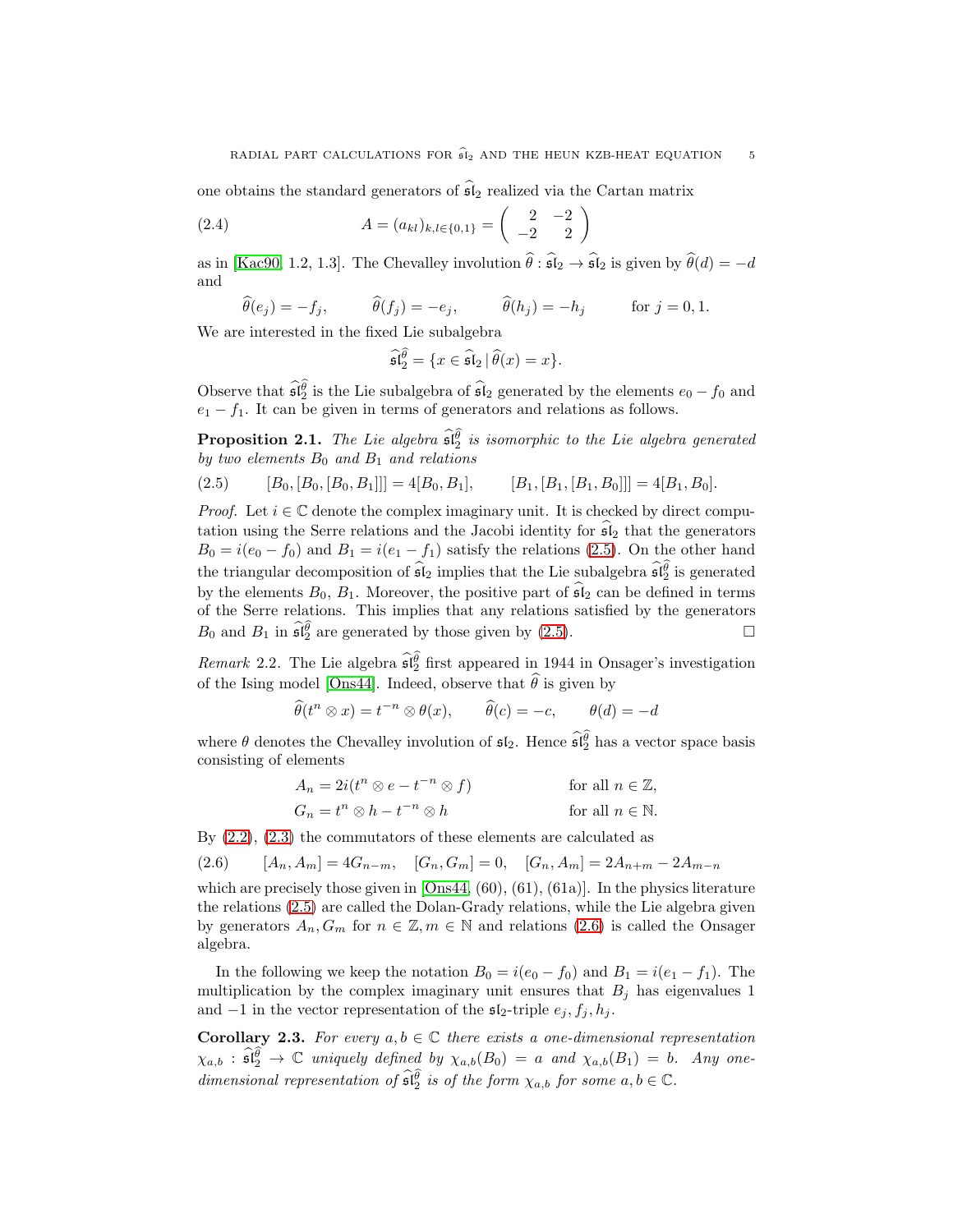#### $6\,$   $\,$  STEFAN KOLB  $\,$

For later use we fix some more notation. Let  $\mathfrak{h} = \text{Lin}_{\mathbb{C}}\{h_0, h_1, d\}$  be the Cartan subalgebra of  $\mathfrak{sl}_2$  where Lin<sub>C</sub> denotes the linear span. The simple roots  $\alpha_0, \alpha_1 \in \mathfrak{h}^*$ are defined by  $\alpha_k(h_l) = a_{kl}, \alpha_k(d) = \delta_{0,k}$  for  $k, l \in \{0, 1\}$ . They span the root lattice  $Q = \mathbb{Z}\alpha_0 + \mathbb{Z}\alpha_1$ . We will write  $Q^+ = \mathbb{N}_0\alpha_0 + \mathbb{N}_0\alpha_1$ . Let  $P = \{\lambda \in$  $\mathfrak{h}^* \mid \lambda(h_0), \lambda(h_1), \lambda(d) \in \mathbb{Z}$  be the weight lattice and  $P^+ = \{\lambda \in P \mid \lambda(h_k) \in \mathbb{Z}\}$  $\mathbb{N}_0$  for  $k = 0, 1$  be the set of dominant integral weights. The fundamental weights  $\overline{\omega}_0, \overline{\omega}_1 \in P$  are defined by  $\overline{\omega}_k(h_l) = \delta_{k,l}$  and  $\overline{\omega}_k(d) = 0$  for  $k, l \in \{0, 1\}$ . Define  $\delta = \alpha_0 + \alpha_1$ . Then  $\delta(h_i) = 0$ ,  $\delta(d) = 1$ , and hence  $P^+ = \mathbb{N}_0 \varpi_0 + \mathbb{N}_0 \varpi_1 + \mathbb{Z} \delta$ . The weight lattice P is partially ordered by  $\mu \leq \nu$  if and only if there exists  $\alpha \in Q^+$ such that  $\mu + \alpha = \nu$ . We write  $\Phi$  to denote the root system for  $\mathfrak{sl}_2$ , and  $\Phi^+$ , Φ <sup>−</sup> to denote the sets of positive and negative roots, respectively. Recall that  $\Phi^+ = {\alpha_1} \cup \bigcup_{n \in \mathbb{N}} (n\delta + \Phi_0)$  where  $\Phi_0 = {-\alpha_1, 0, \alpha_1}.$  There are simple reflections  $s_{\alpha_0}, s_{\alpha_1}$  acting on  $\mathfrak{h}^*$  by

$$
s_{\alpha_j}(\lambda) = \lambda - \lambda(h_j)\alpha_j, \qquad \lambda \in \mathfrak{h}^*, j \in \{0, 1\}
$$

which generate the Weyl group W. Setting  $r = s_{\alpha_1}$  and  $t_k = (s_{\alpha_1} s_{\alpha_0})^k$  one has an identification  $(\mathbb{Z}/2\mathbb{Z}) \ltimes \mathbb{Z} \to W$  given by  $(l,k) \mapsto r^l t_k$ . The symmetric bilinear form on  $\mathfrak{h} = \text{Lin}_{\mathbb{C}}\{h_1, c, d\}$  given by

$$
(h_1, h_1) = 2,
$$
  $(c, d) = 1,$  all other pairs vanish

is used to identify  $\mathfrak h$  with  $\mathfrak h^*$ . Under this identification  $(\cdot, \cdot)$  is W-invariant and one has

<span id="page-5-0"></span>
$$
(2.7) \qquad \varpi_0 = d, \qquad \varpi_1 = d + h_1/2, \qquad \delta = c, \qquad \alpha_0 = h_0, \qquad \alpha_1 = h_1.
$$

The action of W on h is given by  $s_{\alpha_j}(h) = h - \alpha_j(h)h_j$  and hence

(2.8) 
$$
r(h_1) = -h_1, \t r(c) = c, \t r(d) = d,
$$

$$
t_k(h_1) = h_1 + 2kc, \t t_k(c) = c, \t t_k(d) = d - kh_1 - k^2c.
$$

For later use also observe that  $\mu = (K - n)\varpi_0 + n\varpi_1 + b\delta$  satisfies

<span id="page-5-2"></span>(2.9) 
$$
t_k(\mu) = Kd + \left(\frac{n}{2} - kK\right)h_1 + (-Kk^2 + kn + b)c
$$

where we identify  $\mathfrak h$  with  $\mathfrak h^*$  as in [\(2.7\)](#page-5-0). Hence, for  $\rho = \varpi_0 + \varpi_1$  one gets

<span id="page-5-1"></span>(2.10) 
$$
(t_k \mu, \rho) = \frac{n}{2} - kK + 2(-Kk^2 + kn + b).
$$

2.2. Completions and  $\chi$ -invariants. For any left  $\widehat{\mathfrak{sl}}_2$ -module V and any onedimensional representation  $\chi : \widehat{\mathfrak{sl}}_2^{\widehat{\theta}} \to \mathbb{C}$  define

$$
V^\chi:=\{v\in V\,|\, xv=\chi(x)v\quad\text{for all }x\in \widehat{\mathfrak{sl}}_2^{\widehat{\theta}}\}.
$$

We call  $V^{\chi}$  the space of  $\chi$ -invariants in V. For any  $\lambda \in P^+$  let  $V(\lambda)$  denote the integrable  $\widehat{\mathfrak{sl}}_2$ -module of highest weight  $\lambda$ . The space of  $\chi$ -invariants in  $V(\lambda)$  is trivial if  $\lambda \notin \mathbb{Z}\delta$ . Indeed, any element of  $V(\lambda)$  is a sum of weight vectors. For any non-zero  $\chi$ -invariant, however, at least one weight summand has to be a lowest weight vector. This is impossible in  $V(\lambda)$ .

To obtain non-trivial  $\chi$ -invariants we consider a completion of  $V(\lambda)$  as follows. For any left  $\mathfrak{sl}_2$ -module V in the highest weight category  $\mathcal O$  let  $\delta V$  denote its graded (category  $\mathcal{O}$ ) dual. This standard notation should cause no confusion with the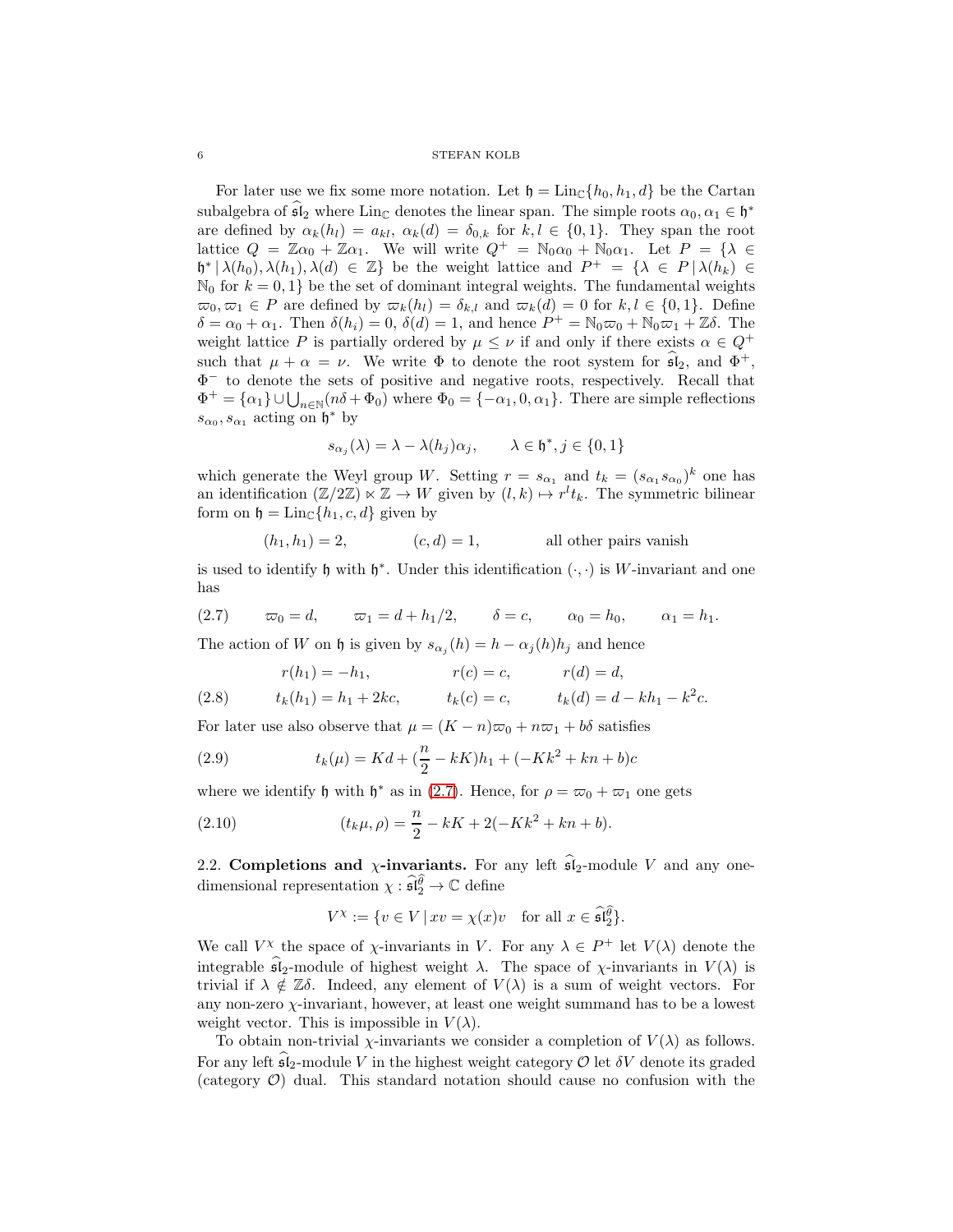element  $\delta \in \mathfrak{h}^*$  defined in the previous subsection. Consider  $\delta V$  as a right  $\mathfrak{sl}_2$ module in a lowest weight category. Now define for any left category  $\mathcal{O}\text{-module }V$ a completion

<span id="page-6-1"></span>
$$
\overline{V} := (\delta V)^* \tag{2.11}
$$

where  $W^* = \text{Hom}_{\mathbb{C}}(W, \mathbb{C})$  denotes the linear dual space of a vector space W. Alternatively, if  $V = \bigoplus_{\mu \in P} V_{\mu}$  is the weight space decomposition of V then

$$
\overline{V} = \prod_{\mu \in P} V_{\mu}.
$$

It is immediate from [\(2.11\)](#page-6-1) that the left  $\widehat{\mathfrak{sl}}_2$ -module structure on V extends to a left  $\widehat{\mathfrak{sl}}_2$ -module structure on  $\overline{V}$ . For the right lowest weight  $\widehat{\mathfrak{sl}}_2$ -module  $\delta V$  the completion is defined analogously by  $\overline{\delta V} = V^*$ . The following proposition summarizes the structure of  $\chi$ -invariants in  $\overline{V(\lambda)}$  for  $\lambda \in P^+$ .

<span id="page-6-0"></span>**Proposition 2.4.** Let  $\lambda \in P^+$  and  $a_0, a_1 \in \mathbb{C}$  and set  $\chi = \chi_{a_0, a_1}$ .

1) If  $a_0 \notin \mathbb{Z}$  or  $a_1 \notin \mathbb{Z}$  then  $\overline{V(\lambda)}^{\chi} = \{0\}.$ 

2) If 
$$
a_0, a_1 \in \mathbb{Z}
$$
 then

$$
\dim\left(\overline{V(\lambda)}^{\chi}\right) = \begin{cases} 1 & \text{if } \lambda(h_i) - |a_i| \in 2\mathbb{N}_0 \text{ for } i = 0, 1, \\ 0 & \text{else.} \end{cases}
$$

The rest of this subsection is devoted to the proof of the above proposition. We follow the line of argument given in a related finite type setting in [\[Let00,](#page-36-24) Proof of Theorem 4.3. For convenience, we break the proof up into several smaller steps. For the rest of this subsection fix  $a_0, a_1 \in \mathbb{C}$ , let  $\chi = \chi_{a_0, a_1}$  denote the corresponding one-dimensional representation of  $\widehat{\mathfrak{sl}_2^{\theta}}$ , and fix  $\lambda \in P^+$ . Moreover, let  $v_{\lambda}$  be a highest weight vector in  $V(\lambda)$ . The usual highest weight argument yields the following result.

<span id="page-6-4"></span>**Lemma 2.5.** Let w be a nonzero element in  $\overline{V(\lambda)}^{\chi}$ . Then there exists  $\beta \in \mathbb{C} \setminus \{0\}$ such that  $w - \beta v_\lambda \in \prod_{\mu < \lambda} V(\lambda)_{\mu}$ . In particular, one has dim  $(\overline{V(\lambda)}^{\chi}) \leq 1$ .

To simplify notation define  $\mathcal{B} = U(\widehat{\mathfrak{sl}_2^{\theta}})$  and note that  $\chi$  yields a one-dimensional representation of B which we denote by the same symbol. For  $j = 0, 1$  define  $\tilde{B}_j = B_j - a_j \in \mathcal{B}.$ 

<span id="page-6-3"></span>**Lemma 2.6.** For  $j = 0, 1$  there exists a monic polynomial  $p_j$  of degree  $\lambda(h_j) + 1$ such that  $p_j(\tilde{B}_j)v_\lambda = 0$ . The polynomial  $p_j$  has constant coefficient  $p_j(0) = 0$  if and only if  $a_i \in \mathbb{Z}$  and  $\lambda(h_i) - |a_i| \in 2\mathbb{N}_0$ .

*Proof.* For  $j = 0, 1$  let  $\mathfrak{g}_j \subset \widehat{\mathfrak{sl}}_2$  denote the Lie subalgebra spanned by the  $\mathfrak{sl}_2$ triple  $e_j, f_j, h_j$ . The subspace  $U(\mathfrak{g}_j)v_\lambda \subseteq V(\lambda)$  is an irreducible  $U(\mathfrak{g}_j)$ -module of dimension  $\lambda(h_i) + 1$ . Moreover, the element  $B_j$  is the image of  $h_j$  under an automorphism of  $\mathfrak{g}_j$ . Hence the action of  $B_j$  on  $U(\mathfrak{g}_j)v_\lambda$  is diagonalizable with eigenvalues  $\{\lambda(h_j) - 2k \mid k = 0, 1, \ldots, \lambda(h_j)\}\)$ . Therefore the polynomial

<span id="page-6-2"></span>(2.12) 
$$
p_j(t) = \prod_{k=0}^{\lambda(h_j)} (t - \lambda(h_j) + 2k + a_j)
$$

satisfies  $p_j(\tilde{B}_j)v_\lambda = 0$ . The factor  $(t-0)$  occurs in the product [\(2.12\)](#page-6-2) if and only if  $\lambda(h_i) - |a_i| \in 2\mathbb{N}_0$ .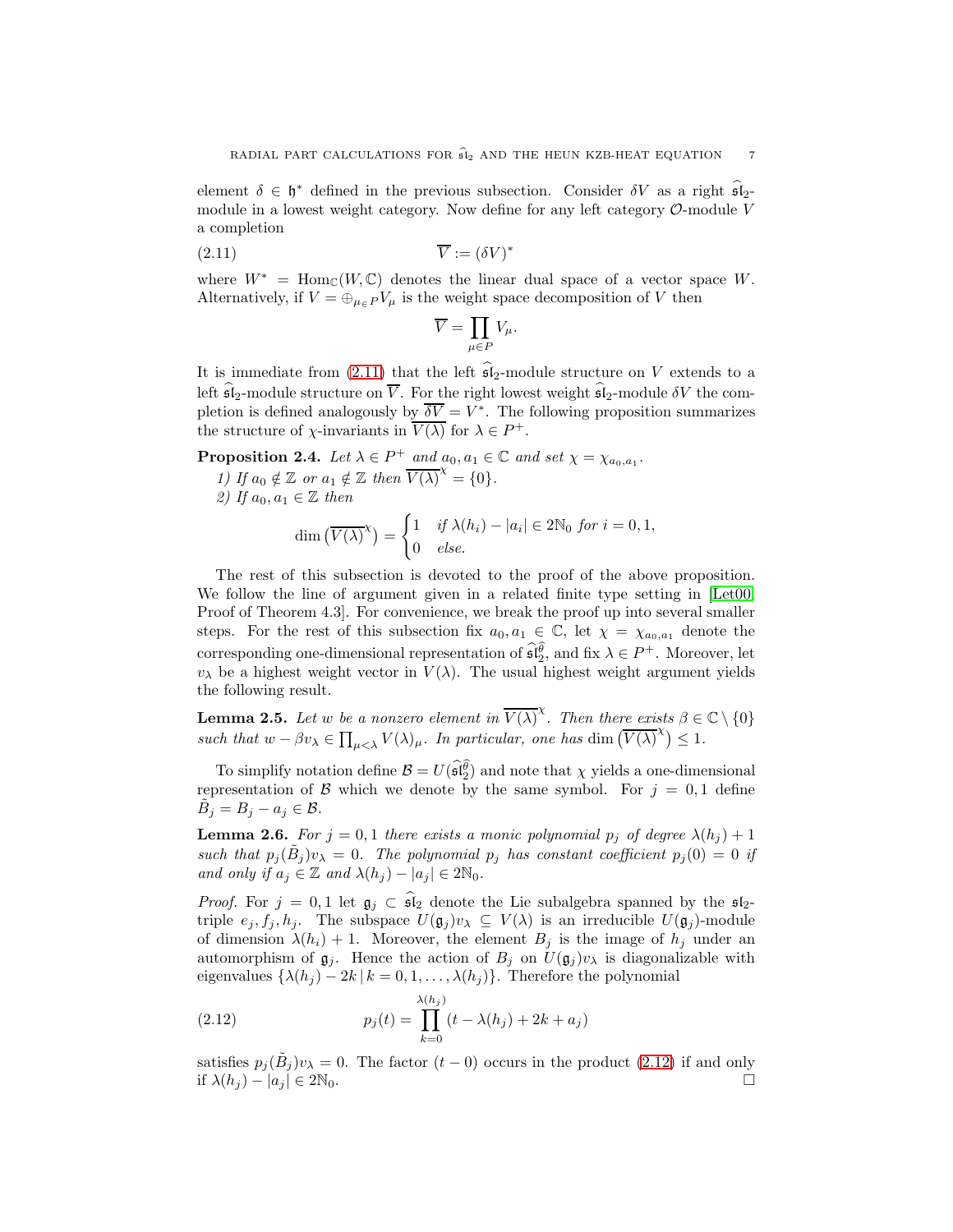8 STEFAN KOLB

For any ordered k-tuple  $I = (i_1, \ldots, i_k) \in \{0,1\}^k$  we write  $|I| = k$  and  $f_I =$  $f_{i_1} \ldots f_{i_k}$  and  $\tilde{B}_I = \tilde{B}_{i_1} \ldots \tilde{B}_{i_k}$ . Let  $\mathcal{J} \subset \bigcup_{k=1}^{\infty} \{0,1\}^k$  be a subset such that  $\{1\} \cup$  ${f_J | J \in \mathcal{J}}$  is a basis of  $U(\widehat{\mathfrak{sl}_2})$ . In this case  ${1} \cup {\widetilde{B}_J | J \in \mathcal{J}}$  is a basis of  $U(\widehat{\mathfrak{sl}_2^{\theta}})$ . Observe that for any ordered k-tuple  $K \in \{0,1\}^k$  one has by construction

<span id="page-7-0"></span>(2.13) 
$$
\tilde{B}_K \in \sum_{J \in \mathcal{J}, |J| \leq k} \tilde{B}_J.
$$

For any  $J = (j_1, \ldots, j_k) \in \mathcal{J}$  and  $j = 0, 1$  define

$$
rt_j(J) = \max\{l \in \mathbb{N}_0 \mid j = j_k = j_{k-1} = \cdots = j_{k-l+1}\}.
$$

Recall that the annihilator in  $U(\widehat{\mathfrak{sl}_2})$  of the highest weight vector  $v_\lambda \in V(\lambda)$  has the form

$$
\operatorname{Ann}_{U(\widehat{\mathfrak{sl}}_2^-)}(v_\lambda) = \sum_{j=0,1} U(\widehat{\mathfrak{sl}}_2^-) f_j^{\lambda(h_j)+1}.
$$

For  $j \in \{0,1\}$  and  $k \in \mathbb{N}$  define  $M(k, j) = \{K \in \{0,1\}^k | \text{rt}_j(K) \ge \lambda(h_j) + 1\}.$ Then the above expression can be rewritten as

$$
\operatorname{Ann}_{U(\widehat{\mathfrak{sl}_2}^{\neg})}(v_{\lambda}) = \sum_{j=0,1} \sum_{k=1}^{\infty} \sum_{K \in M(k,j)} \mathbb{C} f_K.
$$

Hence we may assume that  $\mathcal J$  contains a subset  $\mathcal I' \subset \bigcup_{j\in\{0,1\},k\in\mathbb N} M(k,j)$  such that  $\{f_K | K \in \mathcal{I}'\}$  is a basis of  $\text{Ann}_{U(\widehat{\mathfrak{sl}_2})}(v_\lambda)$ . In this case

 $\mathcal{I} := \mathcal{J} \setminus \mathcal{I}' = \{ J \in \mathcal{J} \mid \text{rt}_j(J) \leq \lambda(h_j) \text{ for } j = 0, 1 \}$ 

is a subset such that  $\{v_\lambda\} \cup \{f_I v_\lambda | I \in \mathcal{I}\}\$ is a basis of  $V(\lambda)$ . One shows by induction, that in this case  $\{v_\lambda\} \cup \{\tilde{B}_I v_\lambda \mid I \in \mathcal{I}\}\$ is also basis of  $V(\lambda)$ .

<span id="page-7-1"></span>**Lemma 2.7.** One has  $v_{\lambda} \notin \text{ker}(\chi)v_{\lambda}$  if an only if  $a_j \in \mathbb{Z}$  and  $\lambda(h_j) - |a_j| \in 2\mathbb{N}_0$ *for*  $j \in \{0, 1\}$ .

*Proof.* Assume that  $\lambda(h_i) - |a_i| \notin 2\mathbb{N}_0$  or  $a_i \notin \mathbb{Z}$  for one  $j \in \{0,1\}$ . By Lemma [2.6](#page-6-3) there exists a monic polynomial  $p_j$  with nonvanishing constant coefficient such that  $p_j(\tilde{B}_j)v_\lambda = 0$ . Together with  $\tilde{B}_j \in \text{ker}(\chi)$  this implies  $v_\lambda \in \text{ker}(\chi)v_\lambda$ .

Conversely, assume that  $a_j \in \mathbb{Z}$  and  $\lambda(h_j) - |a_j| \in 2\mathbb{N}_0$  for both  $j = 0$  and  $j = 1$ . In this case  $p_j(0) = 0$  for  $j = 0, 1$  by Lemma [2.6.](#page-6-3) As  $\{1\} \cup \{\tilde{B}_J | J \in \mathcal{J}\}\$ is a basis of  $\beta$  one gets

$$
\ker(\chi)=\bigoplus_{J\in\mathcal{J}}\mathbb{C}\tilde{B}_J=\sum_{I\in\mathcal{I}}\mathbb{C}\tilde{B}_I+\sum_{J\in\mathcal{I}'}\mathbb{C}\tilde{B}_J.
$$

For any  $J \in \mathcal{I}'$  we get

$$
\begin{aligned} \tilde{B}_J &\in \sum_{j\in\{0,1\}} \mathcal{B} p_j(\tilde{B}_j) + \sum_{1\leq |K|<|J|} \mathbb{C}\tilde{B}_K \\ &= \sum_{j\in\{0,1\}} \mathcal{B} p_j(\tilde{B}_j) + \sum_{J'\in\mathcal{J},|J'|<|J|} \mathbb{C}\tilde{B}_{J'} \end{aligned}
$$

where we used the fact that  $p_i(0) = 0$  to obtain the first inclusion and Relation  $(2.13)$  for the equality of sets. Induction over |J| yields

$$
\ker(\chi) = \sum_{I \in \mathcal{I}} \mathbb{C}\tilde{B}_I + \sum_{j \in \{0,1\}} \mathcal{B}p_j(\tilde{B}_j).
$$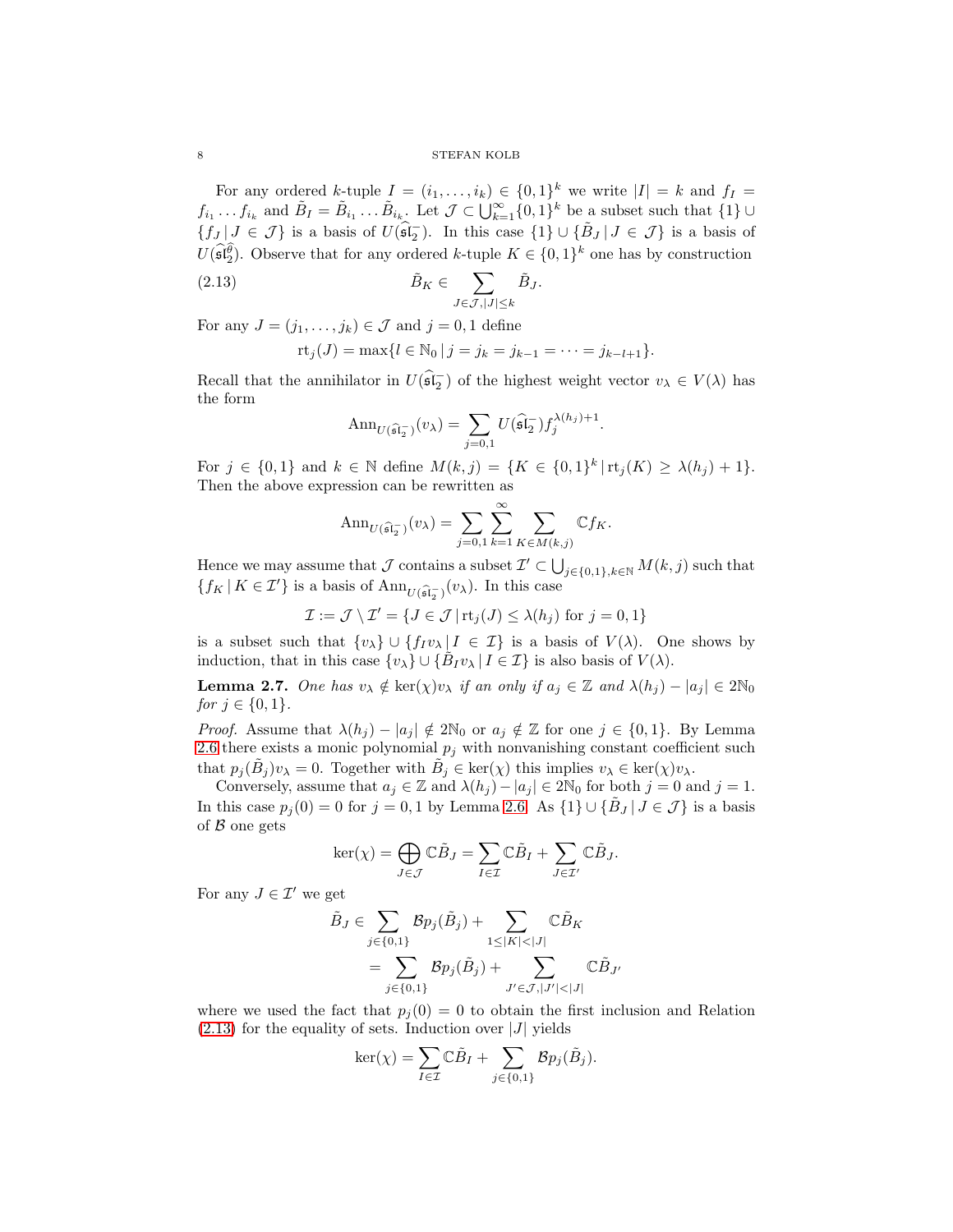Hence the relation  $p_j(\tilde{B}_j)v_\lambda = 0$  implies that for any  $b \in \text{ker}(\chi)$  one has

$$
bv_\lambda\in \sum_{I\in \mathcal{I}}\mathbb{C}\tilde{B}_I v_\lambda.
$$

This expression is linearly independent from  $v_{\lambda}$  as observed just above the statement of the Lemma. Hence  $v_\lambda$  can not be written as  $bv_\lambda$  for any  $b \in \text{ker}(\chi)$ .

After these preliminary considerations we are in a position to prove the main result of this subsection.

*Proof of Proposition [2.4.](#page-6-0)* Assume that  $a_j \notin \mathbb{Z}$  or  $\lambda(h_j) - |a_j| \notin 2\mathbb{N}_0$  for one  $j \in \{0,1\}$ . In this case  $U(\mathfrak{g}_j)v_\lambda$  does not contain any non-zero  $\tilde{B}_j$ -invariant element. By Lemma [2.5](#page-6-4) this implies that  $\overline{V(\lambda)}^{\chi} = \{0\}.$ 

Conversely, assume that  $a_j \in \mathbb{Z}$  and  $\lambda(h_j) - |a_j| \in 2\mathbb{N}_0$  for both  $j = 0$  and  $j = 1$ . Let  $\overline{\chi}: \mathcal{B} \to \mathbb{C}$  be the one-dimensional representation defined by  $\overline{\chi}(B_i) = -a_i$ . By Lemma [2.7](#page-7-1) one has  $v_{\lambda} \notin \text{ker}(\overline{\chi})v_{\lambda}$ . Let  $S : V(\lambda) \times V(\lambda) \to \mathbb{C}$  denote the nondegenerate contravariant bilinear (Shapovalev) form for  $V(\lambda)$ , which is denoted by B in [\[Kac90,](#page-36-22) Section 9.4]. Recall that contravariance means that

<span id="page-8-1"></span>(2.14) 
$$
S(xv, w) = -S(w, \hat{\theta}(x)v) \quad \text{for all} \quad v, w \in V(\lambda), x \in \hat{\mathfrak{sl}}_2.
$$

The canonical projection  $\phi: V(\lambda) \to V(\lambda)/(\ker(\overline{\chi})v_\lambda)$  defines a nonzero linear functional on  $V(\lambda)$ . As S is nondegenerate and orthogonal with respect to the weight space decomposition [\[Kac90,](#page-36-22) Proposition 9.4] there exists a uniquely determined element  $v \in \overline{V(\lambda)} \setminus \{0\}$  such that  $S(v, w) = \phi(w)$  for all  $w \in V(\lambda)$ . We claim that  $v \in \overline{V(\lambda)}^{\chi}$ . It suffices to show that  $S((B_j - a_j)v, w) = 0$  for all  $w \in V(\lambda)$ . To this end one writes  $w = a_\lambda v_\lambda + \sum_{I \in \mathcal{I}} a_I \tilde{B}_I v_\lambda$  for some coefficients  $a_\lambda, a_I \in \mathbb{C}$  and calculates using [\(2.14\)](#page-8-1)

$$
S((B_j - a_j)v, w) = -S(v, (\theta(B_j) + a_j)w) = -S(v, (B_j + a_j)w) = -\phi((B_j + a_j)w)
$$
  
=  $-\phi((B_j + a_j)a_{\lambda}v_{\lambda}) - \phi((B_j + a_j)\sum_{I \in \mathcal{I}} a_I \tilde{B}_I v_{\lambda}) = 0$ 

as  $\phi$  vanishes on ker $(\overline{\chi})v_\lambda$ . The fact that  $v \in \overline{V(\lambda)}^{\chi} \setminus \{0\}$  together with Lemma [2.5](#page-6-4) complete the proof of Proposition [2.4.](#page-6-0)

### 3. Generalized characters and symmetric theta functions

<span id="page-8-0"></span>Our next aim is to construct twisted zonal spherical functions for  $\mathfrak{sl}_2^{\theta}$ , and to show how they give rise to classes of formal symmetric theta functions. In the present affine situation such constructions involve completions. We discuss these completions in Subsection [3.1.](#page-9-0) The definition of formal symmetric theta functions is given in Subsection [3.2.](#page-10-0) All the material of Subsection [3.2](#page-10-0) is contained in [\[EK95\]](#page-35-4), [\[Kir95\]](#page-36-10), and [\[Loo80\]](#page-36-12) in more generality. Here, for simplicity, we continue to restrict to the case of  $\mathfrak{sl}_2$ , and we include complete proofs to make the present text self-contained. In Subsection [3.3](#page-13-0) we introduce the completion of a localization of  $\mathbb{C}[P]$ which will be needed to discuss the radial part of the Casimir element in Section [4.](#page-18-0) Twisted zonal spherical functions are defined in Subsection [3.4](#page-15-1) and their relation to formal symmetric theta functions is established in Subsection [3.5.](#page-15-2)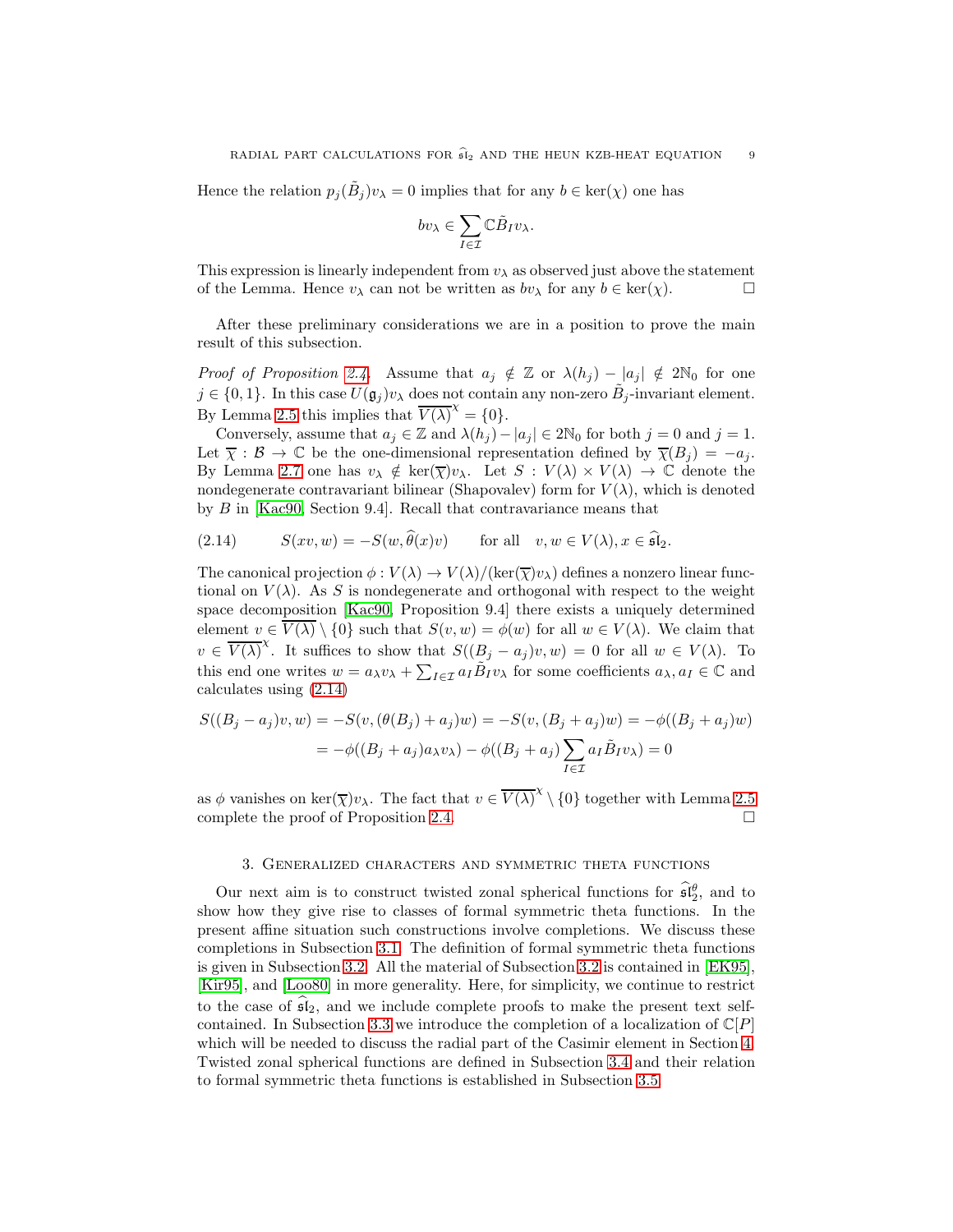In analogy to the finite case define

<span id="page-9-1"></span>(3.1) 
$$
\mathbb{C}[\widehat{SL}_2] = \bigoplus_{\lambda \in P^+} \delta V(\lambda) \otimes V(\lambda).
$$

The map  $\delta V(\lambda) \otimes V(\lambda) \mapsto U(\mathfrak{sl}_2)^*, f \otimes v \mapsto c_{f,v} := (u \mapsto f(uv))$  gives an embedding  $\iota : \mathbb{C}[\widehat{SL}_2] \hookrightarrow U(\widehat{\mathfrak{sl}}_2)^*$ , since  $\delta V(\lambda) \otimes V(\lambda)$  are irreducible and inequivalent  $U(\widehat{\mathfrak{sl}}_2)$ bimodules. The image of  $\iota$  is an algebra with  $c_{f,v}c_{g,w} = c_{f\otimes g,v\otimes w}$ . We define an algebra structure on  $\mathbb{C}[\tilde{SL}_2]$  by demanding that  $\iota$  is an algebra homomorphism.

Remark 3.1. Let  $\widehat{SL}_2$  be the Kac-Moody group associated to  $\widehat{\mathfrak{sl}}_2$  as in [\[KP83,](#page-36-25) 1C]. In [\[KP83,](#page-36-25) Theorem 1] the algebra  $\mathbb{C}[\tilde{SL}_2]$  was identified with the so called strongly regular functions on  $SL_2$ , see also [\[Mok03,](#page-36-26) 1.7].

<span id="page-9-0"></span>3.1. Gradings and completions. To consider affine versions of zonal spherical functions one needs a completion of  $\mathbb{C}[\tilde{SL}_2]$  which contains  $\overline{\delta V(\lambda)} \otimes \overline{V(\lambda)}$  for any  $\lambda \in P^+$ . Restriction to h will further require a completion of the group algebra of the weight lattice  $\mathbb{C}[P]$ . In this subsection we give a uniform construction of such completions.

For  $K \in \mathbb{Z}$  set  $P_K = \{ \lambda \in P \mid \lambda(c) = K \}$  and  $P_K^+ = P^+ \cap P_K$ . Assume that  $V =$  $\oplus_{\gamma \in P} V_{\gamma}$  is a P-graded vector space and set  $V_K = \oplus_{\gamma \in P_K} V_{\gamma}$ . For  $v = \sum_{\gamma \in P_K} v_{\gamma} \neq 0$ with  $v_{\gamma} \in V_{\gamma}$  define

$$
n_1(v) = \max\{(\gamma, \rho) \mid v_\gamma \neq 0\}
$$

where as before  $\rho = \varpi_0 + \varpi_1$ , and for  $v, w \in V_K$  set

$$
d_1(v, w) = \begin{cases} 0 & \text{if } v = w, \\ 2^{n_1(v-w)} & \text{else.} \end{cases}
$$

One checks that  $(V_K, d_1)$  is a metric space. Now define  $\overline{V}_K$  to be the completion of  $V_K$  with respect to the metric  $d_1$  and set

$$
\overline{V}=\bigoplus_{K\in\mathbb{Z}}\overline{V}_K.
$$

Remark 3.2. Elements of  $\overline{V}_K$  can be thought of as infinite series  $\sum_{\gamma \in P_K} v_{\gamma}$  with  $v_{\gamma} \in V_{\gamma}$  such that for any  $N \in \mathbb{Z}$  there are only finitely many  $\gamma \in P_K$  with  $v_{\gamma} \neq 0$ and  $(\gamma, \rho) > N$ . Observe that generally  $\overline{V}$  is smaller than the completion of V with respect to  $d_1$ .

If V is a P-graded algebra then the multiplication  $V_K \times V_L \rightarrow V_{K+L}$  is continuous. Hence the completion  $\overline{V}$  retains the algebra structure.

**Example 3.3.** If  $V = V(\lambda)$  is an integrable highest weight representation corresponding to some  $\lambda \in P^+$  then  $\overline{V} = (\delta V)^*$  coincides with the completion defined by  $(2.11).$  $(2.11).$ 

<span id="page-9-2"></span>**Example 3.4.** Let  $V = \mathbb{C}[P]$  be the group algebra of the weight lattice with its natural P-grading. Let  $\{e^{\lambda} | \lambda \in P\}$  be the standard basis of  $\mathbb{C}[P]$  with multiplication  $e^{\lambda}e^{\mu} = e^{\lambda+\mu}$ . In this case  $\overline{V} = \bigoplus_{K \in \mathbb{Z}} \overline{\mathbb{C}}[P_K]$  with

$$
\overline{\mathbb{C}}[P_K] = \left\{ \sum_{\lambda \in P_K} a_{\lambda} e^{\lambda} \, | \, \forall N \in \mathbb{Z} \quad \# \{ \lambda \in P_K \, | \, a_{\lambda} \neq 0, (\lambda, \rho) \ge N \} < \infty \right\}
$$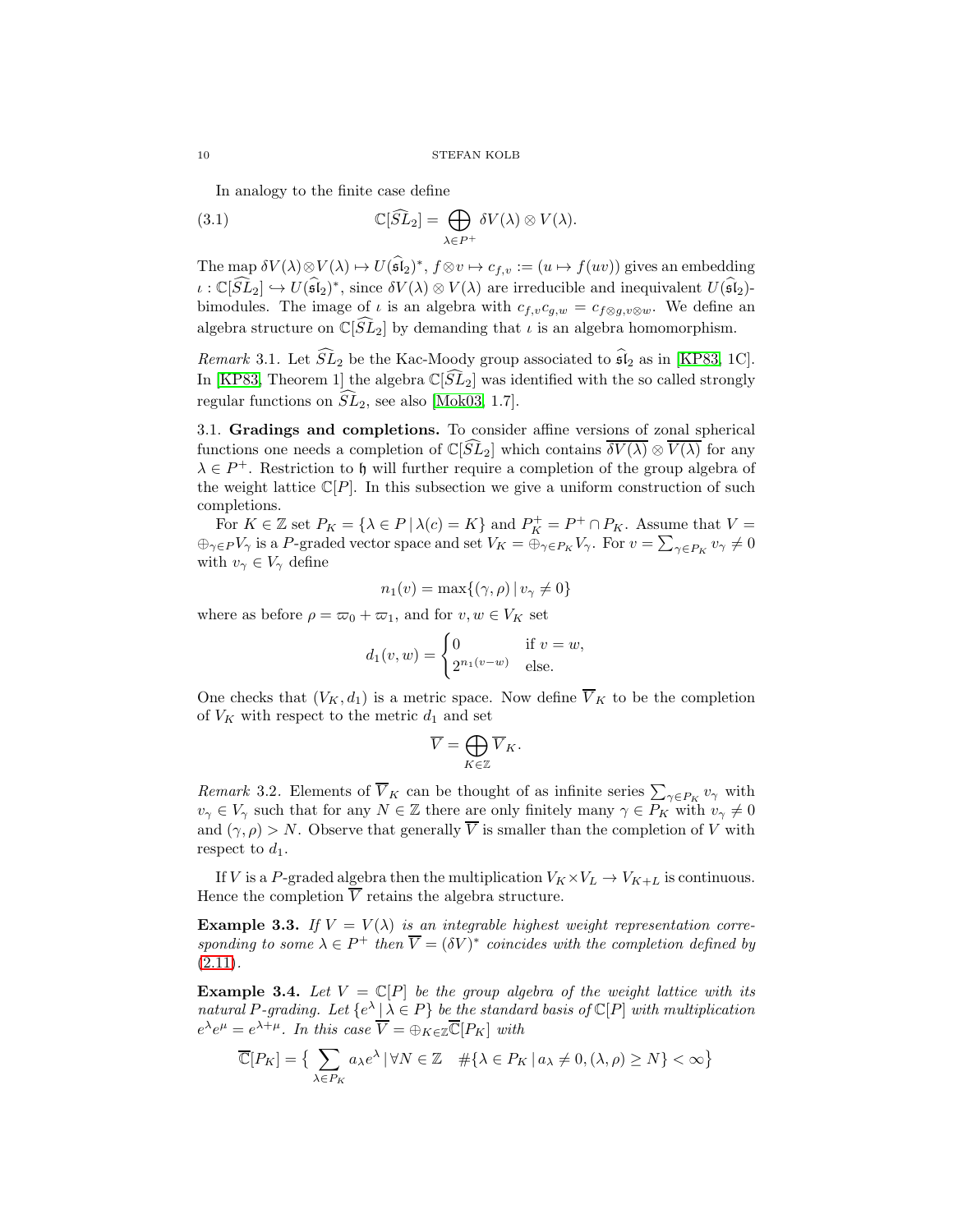where  $a_{\lambda} \in \mathbb{C}$  and infinite sums are allowed. In this case we will write  $\overline{\mathbb{C}}[P] = \overline{V}$ . It coincides with the completion defined in [\[EK95,](#page-35-4) Section 5], [\[Kir95,](#page-36-10) 6.2].

**Example 3.5.** Consider  $V = \mathbb{C}[\widehat{SL}_2]$  as defined [\(3.1\)](#page-9-1) with graded components

$$
V_{\gamma} = \bigoplus_{\lambda \in P^+} \bigoplus_{\substack{\alpha, \beta \in P, \\ \alpha + \beta = \gamma}} \delta V(\lambda)_{\alpha} \otimes V(\lambda)_{\beta}
$$

where  $\delta V(\lambda)_{\alpha} \subseteq \delta V(\lambda)$  denotes the dual space of the weight space  $V(\lambda)_{\alpha}$ . In this case  $V_K = 0$  if  $K \notin 2\mathbb{N}_0$  and

$$
V_K = \bigoplus_{\lambda \in P_{K/2}^+} \delta V(\lambda) \otimes V(\lambda) \qquad \text{if } K \in 2\mathbb{N}_0.
$$

We write  $\overline{\mathbb{C}}[\widehat{SL}_2]_K = \overline{V}_{2K}$  and  $\overline{\mathbb{C}}[\widehat{SL}_2] = \overline{V}$ . Elements of  $\overline{\mathbb{C}}[\widehat{SL}_2]_K$  can be thought of as infinite series

$$
\sum_{\alpha,\beta\in P}\sum_j f_{\alpha,j}\otimes v_{\beta,j}
$$

where  $f_{\alpha,j} \in \delta V(\lambda_j)_{\alpha}, v_{\beta,j} \in V(\lambda_j)_{\beta}$  for some  $\lambda_j \in P_K^+$  and where for any  $n \in \mathbb{N}$ all but finitely many non-vanishing summands  $f_{\alpha,j} \otimes v_{\beta,j}$  satisfy  $(\alpha + \beta, \rho) < -n$ .

*Remark* 3.6. Note that  $\bigoplus_{\lambda \in P^+} \overline{\delta(V(\lambda))} \otimes \overline{V(\lambda)}$  is contained in  $\overline{\mathbb{C}}[\widehat{SL}_2]$ . However, this subspace is not closed under multiplication and  $\bigoplus_{\lambda \in P_K^+} \overline{\delta(V(\lambda))} \otimes \overline{V(\lambda)}$  is not complete under the metric of  $\overline{\mathbb{C}}[\widehat{SL}_2]_K$ .

<span id="page-10-1"></span>**Example 3.7.** For  $\zeta \in Q$  consider the weight space  $V = U(\widehat{\mathfrak{sl}}_2)_{\zeta}$ . The triangular decomposition  $U(\widehat{\mathfrak{sl}}_2) = U(\mathfrak{n}^-) \otimes U(\mathfrak{h}) \otimes U(\mathfrak{n}^+)$  allows us to define a P-grading of V by

$$
V_{\mu}=U(\mathfrak{n}^-)_{\zeta+\mu}\otimes U(\mathfrak{h})\otimes U(\mathfrak{n}^+)_{-\mu}.
$$

Observe that  $V_K = \{0\}$  if  $K \neq 0$  and  $V_0 = V$ . Define  $\overline{U}(\widehat{\mathfrak{sl}}_2)_{\zeta} = \overline{V}$  and set  $\overline{U}(\widehat{\mathfrak{sl}}_2) = \bigoplus_{\zeta \in Q} \overline{U}(\widehat{\mathfrak{sl}}_2)_{\zeta}.$  As the multiplication  $U(\widehat{\mathfrak{sl}}_2)_{\zeta} \times U(\widehat{\mathfrak{sl}}_2)_{\zeta'} \to U(\widehat{\mathfrak{sl}}_2)_{\zeta + \zeta'}$  is continuous, one obtains an algebra structure on  $\overline{U}(\widehat{\mathfrak{sl}}_2)$ . This algebra coincides with the completion denoted by  $\hat{U}(\mathfrak{sl}_2)$  in [\[Hay88,](#page-35-12) 1.4].

<span id="page-10-0"></span>3.2. Symmetric theta functions. The Weyl group W acts on  $\mathbb{C}[P]$ , however this action does not survive under the completion described in Example [3.4.](#page-9-2) In this subsection we define a subalgebra A of  $\mathbb{C}[P]$  which retains the W-action. In Subsection [3.5](#page-15-2) we will identify zonal spherical functions with elements of A. The W-invariant elements in A will be called symmetric theta functions. We follow Etingof's and Kirillov's presentation [\[EK95\]](#page-35-4), [\[Kir95\]](#page-36-10) of the construction of symmetric theta functions originally given by Looijenga in [\[Loo76\]](#page-36-11), [\[Loo80\]](#page-36-12).

As a vector space the completion  $\overline{\mathbb{C}}[P]$  defined in Example [3.4](#page-9-2) may be considered as a subspace of  $\widetilde{\mathbb{C}[P]} := \prod_{\mu \in P} \mathbb{C}e^{\mu}$ . The Weyl group W acts on  $\widetilde{\mathbb{C}[P]}$  and we consider  $w(\overline{\mathbb{C}}[P])$  as a subspace of  $\mathbb{C}[P]$  for any  $w \in W$ . Hence, one may define

$$
A = \bigcap_{w \in W} w(\overline{\mathbb{C}}[P]), \quad A_K = \bigcap_{w \in W} w(\overline{\mathbb{C}}[P_K]).
$$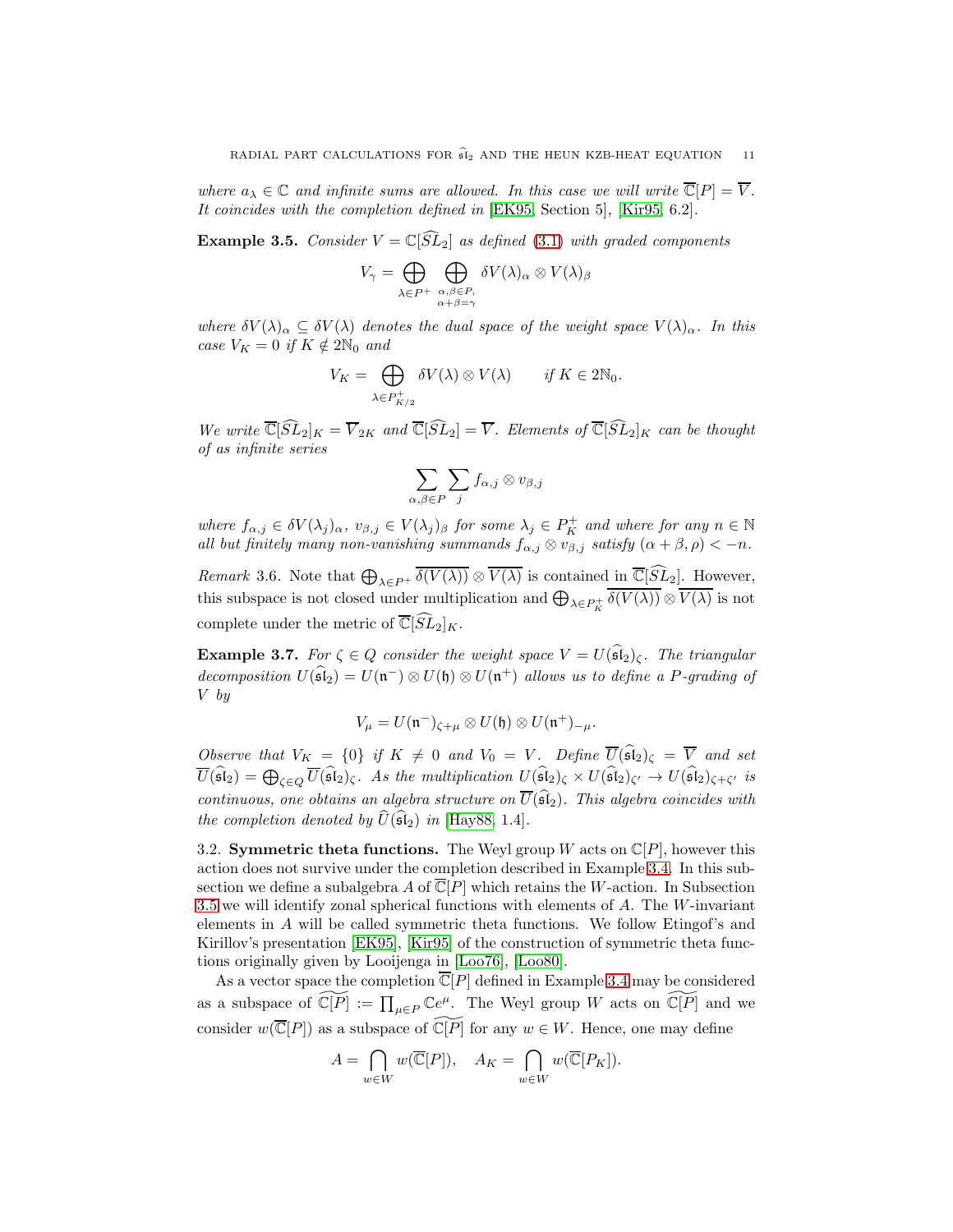By construction, A is a Z-graded algebra with homogeneous components  $A_K$  for  $K \in \mathbb{Z}$ . Moreover the Weyl group W acts on A and on  $A_K$ . Let  $A^W \subset A$  and  $A_K^W \subset A_K$  denote the subsets of W-invariant elements in A or  $A_K$ , respectively. Following [\[EK95\]](#page-35-4), [\[Kir95\]](#page-36-10) we call elements of  $A_K^W$  symmetric theta functions of level K.

For any module V in the highest weight category  $\mathcal O$  define

$$
ch(V) = \sum_{\lambda \in P} dim(V_{\lambda})e^{\lambda}.
$$

By definition of  $O$  one has  $ch(V) \in \overline{\mathbb{C}}[P]$ .

**Lemma 3.8** ([\[EK95,](#page-35-4) Section 5, Example 2]). Let  $V \in Ob(\mathcal{O})$ . Then  $ch(V) \in A$  if and only if V is integrable. In this case  $\text{ch}(V) \in A^W$ .

*Proof.* If V is integrable then  $\text{ch}(V)$  is W-invariant by [\[Kac90,](#page-36-22) Proposition 10.1] and hence  $ch(V) \in A^{W}$ . If V is not integrable then there exists a simple root  $\alpha_j$  and  $\lambda \in P$  such that  $\dim(V_{\lambda-n\alpha_j}) \neq 0$  for all  $n \in \mathbb{N}$ . Fix  $N \in \mathbb{N}$ . Then  $s_{\alpha_j}$ ch(V) has infinitely many summands  $a_{\lambda-n\alpha_j}e^{s_{\alpha_j}\lambda+n\alpha_j}$  for which  $a_{\lambda-n\alpha_j}\neq 0$ and  $((s_{\alpha_j}\lambda+n\alpha_j),\rho)=(s_{\alpha_j}\lambda,\rho)+n\geq N$ . Hence  $s_{\alpha_j}ch(V)\notin \overline{\mathbb{C}}[P]$  which implies  $ch(V) \notin A$ .

<span id="page-11-0"></span>Remark 3.9. Let  $V \in Ob(\mathcal{O})$  be an integrable highest weight module. Consider an element p in  $\overline{\mathbb{C}}[P]$  of the form  $p = \sum_{\mu \in P} a_{\mu} \dim(V_{\mu}) e^{\mu}$  for some coefficients  $a_{\mu} \in \mathbb{C}$ . By the above lemma  $\sum_{\mu \in P} \dim(V_{w\mu})e^{\mu} = ch(V) \in \overline{\mathbb{C}}[P]$  and hence  $w^{-1}p = \sum_{\mu \in P} a_{w\mu} \dim(V_{w\mu})e^{\mu} \in \overline{\mathbb{C}}[P]$  for all  $w \in W$ . Hence  $p \in A$ .

<span id="page-11-1"></span>**Lemma 3.10** ([\[EK95,](#page-35-4) Lemma 5.1]). If  $K < 0$  then  $A_K^W = \{0\}$ . Moreover, one has  $A_0^W = \Big\{\sum$  $a_n e^{n\delta}$   $a_n \in \mathbb{C}, n_0 \in \mathbb{N}$ 

 $n \leq n_0$ 

which is a field.

*Proof.* Assume  $\sum_{\lambda \in P_K} a_{\lambda} e^{\lambda} \in A_K^W$  and  $\mu = (K - n)\varpi_0 + n\varpi_1 + b\delta \in P_K$ . Then Equation [\(2.10\)](#page-5-1) implies for  $K < 0$  that

$$
(t_k\mu,\rho) = \frac{n}{2} - kK + 2(-Kk^2 + kn + b) \longrightarrow \infty \quad \text{for } k \to \infty.
$$

By definition of  $\overline{\mathbb{C}}[P_K]$  this forces  $a_\mu = 0$ . Similarly, for  $K = 0$  and  $n \neq 0$ , one has

$$
(t_k\mu, \rho) = \frac{n}{2} + 2(kn + b) \longrightarrow \infty
$$
 for sgn $(n)k \to \infty$ .

where sgn(n) denotes the sign of n. Again this forces  $a_{\mu} = 0$ . On the other hand  $w\delta = \delta$  for all  $w \in W$  and  $(\delta, \rho) = 2$  which implies that for any  $n_0 \in \mathbb{N}$  and any  $a_n \in \mathbb{C}$  the formal series  $\sum_{n \leq n_0} a_n e^{n\delta}$  does indeed belong to  $A_0^W$ . These series form a field.  $\Box$ 

Let  $K \in \mathbb{N}_0$ . For  $\lambda \in P_K^+$  define the orbit sum

$$
m_\lambda = \sum_{\mu \in W\lambda} e^\mu.
$$

By Remark [3.9](#page-11-0) one has  $m_{\lambda} \in A_K^W$ . We want to show that suitable elements  $m_{\lambda}$ form a basis of  $A_K^W$  over the field  $A_0^W$ . To this end we will need the following well known result.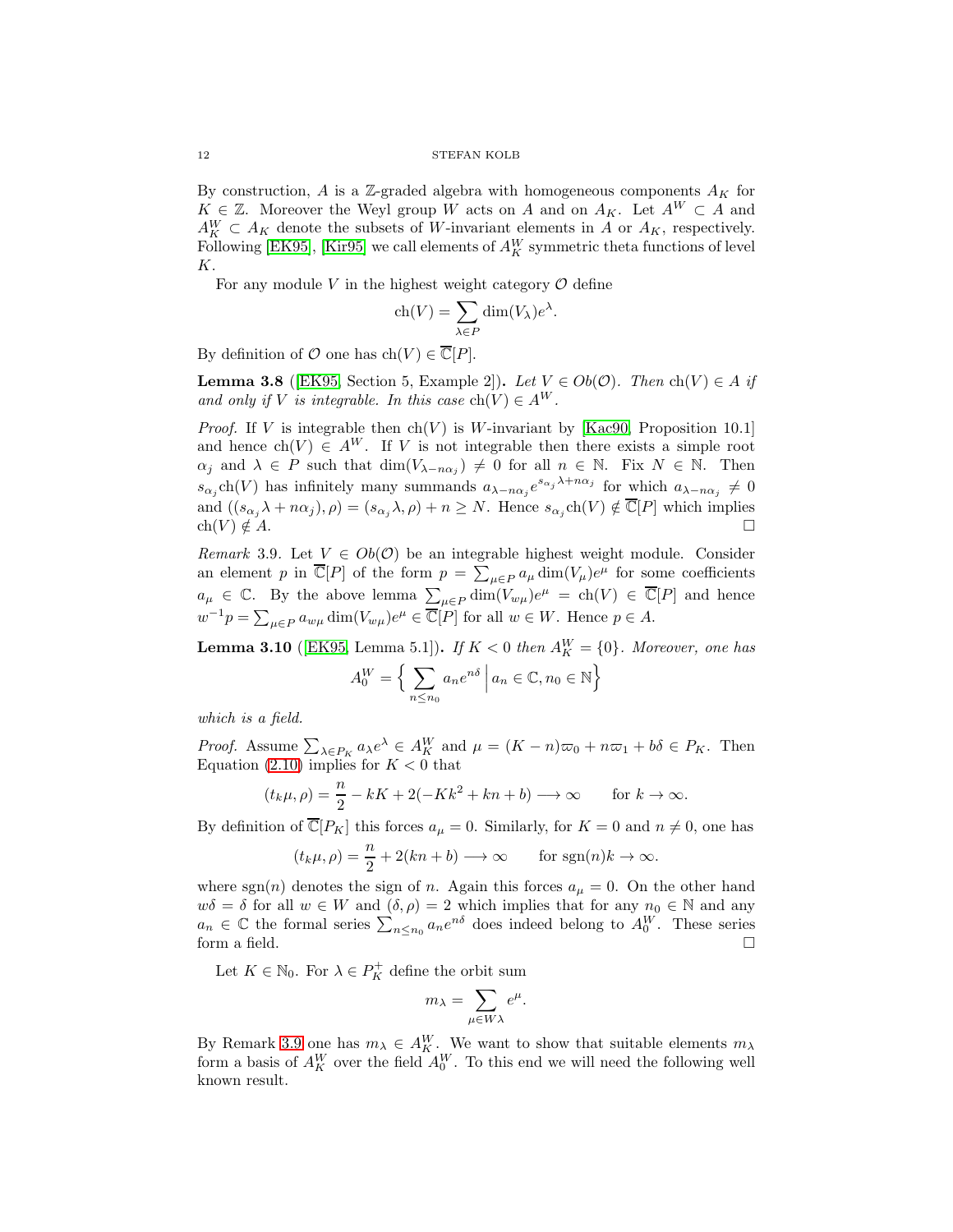<span id="page-12-0"></span>**Lemma 3.11** ([\[EK95,](#page-35-4) Lemma 4.2]). (1) The Weyl group W leaves  $P_K$  invariant. (2) Let  $K \in \mathbb{N}$ . Then every W-orbit in  $P_K$  contains a unique element in  $P_K^+$ .

*Proof.* Property  $(1)$  holds because P is invariant under the Weyl group action and the action of  $s_{\alpha_j}$  just changes  $\lambda \in P$  by a multiple of  $\alpha_j$ . For Property (2) note that  $\lambda \in P_K$  implies that  $(\lambda, \delta) = K > 0$ . Hence,  $(\lambda, \alpha) < 0$  only for finitely many positive roots  $\alpha \in \Phi^+$ . Now the claim follows from [\[Kac90,](#page-36-22) Prop. 3.12 (b),(c)].  $\Box$ 

Define a subset of  $P_K^+$  as follows

<span id="page-12-4"></span>(3.2) 
$$
\overline{P}_K^+ = \{ \lambda \in P_K^+ \mid \lambda(d) = 0 \}
$$

$$
= \{ \lambda \in P^+ \mid \lambda = (K - n_1)\varpi_0 + n_1 \varpi_1 \text{ for some } n_1 \in \mathbb{N} \}.
$$

<span id="page-12-1"></span>**Proposition 3.12** ([\[EK95,](#page-35-4) Theorem 5.2]). Let  $K \in \mathbb{N}_0$ . The set  $\{m_\lambda \mid \lambda \in \overline{P}_K^+\}$  is a basis of  $A_K^W$  over the field  $A_0^W$ .

*Proof.* By Lemma [3.11](#page-12-0) the elements  $\{m_{\lambda} | \lambda \in \overline{P}_{K}^{+}\}\$ are linearly independent over  $A_0^W$ . Let  $m = \sum a_\mu e^\mu \in A_K^W \setminus \{0\}$ . By Lemma [3.11](#page-12-0) there exists  $\lambda' \in P_K^+$  such that  $a_{\lambda'} \neq 0$ . Choose  $\lambda \in \overline{P}_K^+$  such that  $\lambda' \in \lambda + \mathbb{Z}\delta$ . The set  $\{n \in \mathbb{Z} \mid a_{\lambda+n\delta} \neq 0\}$ is bounded from above because  $(\delta, \rho) = 2$ . Hence, in view of Lemma [3.10,](#page-11-1) there exists  $f_{\lambda} \in A_0^W$  such that  $\sum_{\mu} a'_{\mu} e^{\mu} := m - f_{\lambda} m_{\lambda}$  satisfies  $a'_{\mu} = 0$  for all  $\mu \in \lambda + \mathbb{Z}\delta$ . Repeating this procedure one obtains elements  $f_{\lambda} \in A_0^W$  for all  $\lambda \in \overline{P}_K^+$  such that  $\sum a''_{\mu}e^{\mu} := m - \sum_{\lambda \in \overline{P}_K^+} f_{\lambda}m_{\lambda}$  satisfies  $a''_{\mu} = 0$  for all  $\mu \in \overline{P}_K^+ + \mathbb{Z} \delta$ . As  $\overline{P}_K^+ + \mathbb{Z} \delta = P_K^+$ Lemma [3.11](#page-12-0) now implies that  $m - \sum_{\lambda \in \overline{P}_K^+} f_{\lambda} m_{\lambda} = 0.$ 

An element  $x \in \overline{\mathbb{C}}[P]$  is called W-antiinvariant if  $wx = \text{sgn}(w)x$  for all  $w \in$ W. Let  $A^{-W}$  denote the set of W-antiinvariant element of  $\overline{\mathbb{C}}[\overline{P}]$  and observe that  $A^{-W} \subset A$ . For example, the elements

<span id="page-12-3"></span>(3.3) 
$$
\hat{\delta}_1 = e^{\rho} \prod_{\alpha \in \Phi^+} (1 - e^{-\alpha})
$$
 and  $\hat{\delta}_2 = e^{2\rho} \prod_{\alpha \in \Phi^+} (1 - e^{-2\alpha})$ 

belong to  $A^{-W}$ . Define  $A^{-W}_K = A^{-W} \cap A_K$  and observe that  $A_0^{-W} = \{0\}$  and that  $A^{-W} = \bigoplus_{K \in \mathbb{N}} A_K^{-W}$  is a direct sum of  $A_0^W$ -vector spaces. The following result can be found in [\[Kir95,](#page-36-10) 6.2, Example 4], [\[Loo80,](#page-36-12) Theorem 4.2 (ii)].

**Proposition 3.13.**  $A^{-W}$  is a free  $A^{W}$ -module generated by the element  $\hat{\delta}_1$ .

*Proof.* If  $K \in \mathbb{N}$  and  $\lambda \in \overline{P}_K^+$  then the stabilizer  $\text{Stab}_W(\lambda)$  is finite, see [\(2.9\)](#page-5-2). Hence we may define

$$
m_{\lambda}^- = \sum_{w \in W} \text{sgn}(w) e^{w\lambda}.
$$

Analogously to the proof of Proposition [3.12](#page-12-1) one shows that the set  $\{m_\lambda^-\,|\,\lambda\in\Lambda\}$  $\overline{P}_K^+$ } spans  $A_K^{-W}$  as a vector space over  $A_0^W$ . Moreover,  $s_{\alpha_1}\overline{\omega}_0 = \overline{\omega}_0$  implies that  $m_{K\varpi_0}^- = 0$  and similarly  $m_{K\varpi_1}^- = 0$ . Hence one gets the estimate

<span id="page-12-2"></span>(3.4) 
$$
\dim_{A_0^W}(A_K^{-W}) \leq |\overline{P}_K^+| - 2 = K - 1.
$$

In particular,  $A_K^{-W} = \{0\}$  for  $K = 0, 1$ . For  $K \geq 2$  the map  $A_{K-2}^W \rightarrow A_K^{-W}$ ,  $x \mapsto x\hat{\delta}_1$ , is injective because  $\overline{\mathbb{C}}[P]$  has no zero-divisors. Hence, by Proposition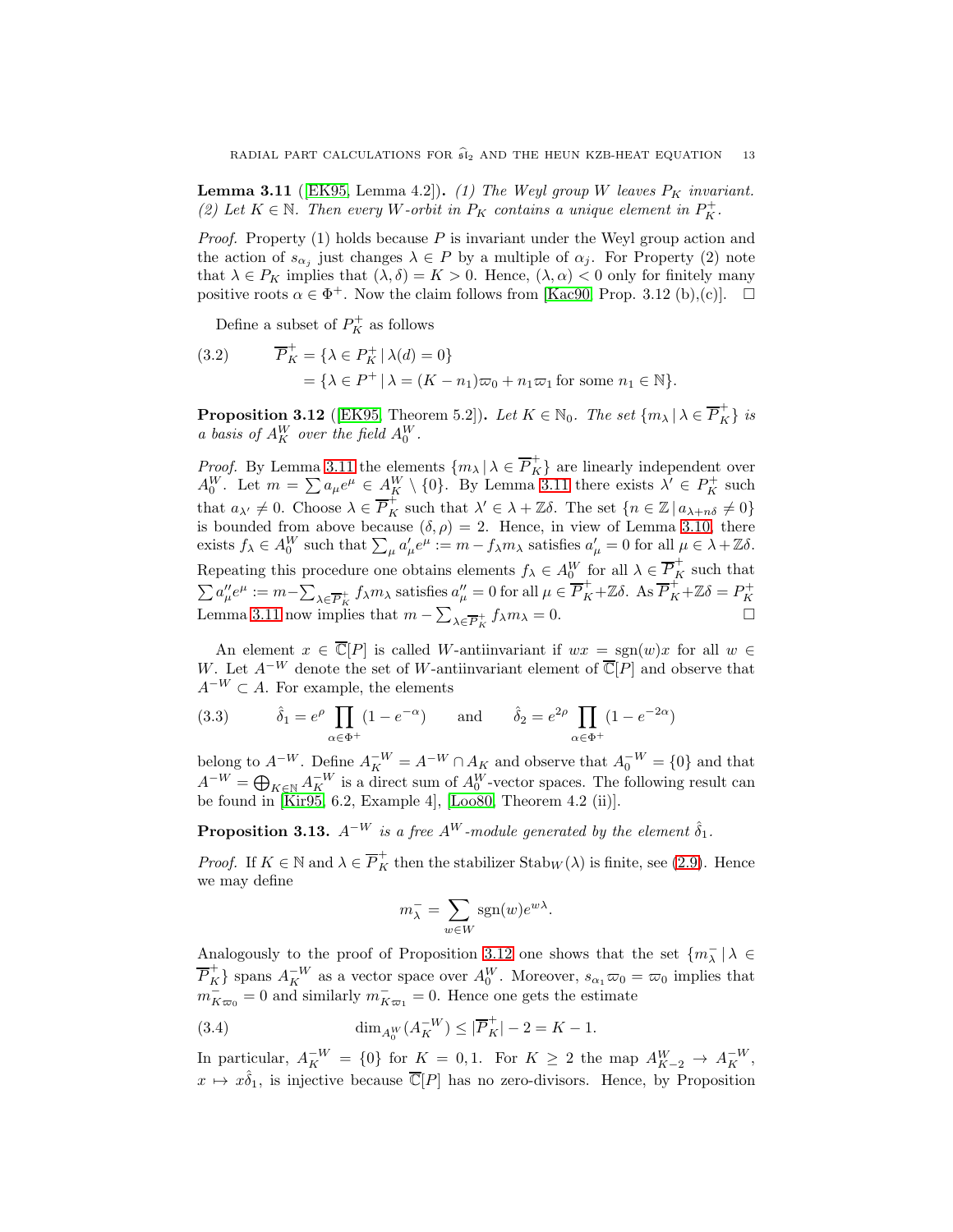[3.12,](#page-12-1) one has

$$
\dim_{A_0^W}(A_K^{-W}) \ge \dim_{A_0^W}(A_{K-2}^W) = K - 1.
$$

for  $K \ge 2$ . In view of [\(3.4\)](#page-12-2) multiplication by  $\hat{\delta}_1$  is an isomorphism  $A_{K-2}^W \to A_K^{-W}$  of  $A_0^W$ -vector spaces. of  $A_0^W$ 

<span id="page-13-1"></span>*Remark* 3.14. Let  $\overline{\mathbb{C}}[2P]$  denote the completion of  $\mathbb{C}[2P]$  in  $\overline{\mathbb{C}}[P]$ . The element  $\hat{\delta}_2$ defined by [\(3.3\)](#page-12-3) plays the same role in  $\overline{\mathbb{C}}[2P]$  as the element  $\hat{\delta}_1$  plays in  $\overline{\mathbb{C}}[P]$ . In particular one obtains that any element  $x \in \overline{\mathbb{C}}[2P] \cap A^{-W}$  can be written as  $x = \hat{\delta}_2 y$ for a uniquely determined element  $y \in A^W$ .

We end this section with examples of elements in  $A \setminus (A^W \cup A^{-W} \cup \mathbb{C}[P])$ . Let  $M \subset \Phi^+$  be a finite set of positive roots and define

$$
\hat{\delta}_M = \prod_{\alpha \in \Phi^+ \backslash M} (1 - e^{-\alpha}).
$$

For any  $w \in W$  the set  $w^{-1}(\Phi^+ \setminus M)$  contains only finitely many negative roots. Hence  $\hat{\delta}_M \in w(\overline{\mathbb{C}}[P])$ . This shows that  $\hat{\delta}_M \in A$ . This observation will be used in the proof of Lemma [3.16.](#page-14-0)

<span id="page-13-0"></span>3.3. The completion of the ring of fractions. As we will see in Section [4,](#page-18-0) radial parts of elements of  $U(\widehat{\mathfrak{sl}}_2)$  involve inverses of elements  $1 - e^{-\gamma}$  for some  $\gamma \in \Phi^+$ . The geometric series  $\sum_{n=0}^{\infty} e^{-n\gamma}$  is an inverse of  $1 - e^{-\gamma}$  in  $\overline{\mathbb{C}}[P]$ , however, it is not contained in A and hence we cannot act on it by W. On the other hand, let  $\mathcal{R}[P]$ denote the localization of  $\mathbb{C}[P]$  with respect to the multiplicative set generated by all  $(1-e^{\alpha})$  for  $\alpha \in \Phi^+$ . For  $\alpha \in \Phi^+$  one has  $(1-e^{-\alpha})(1-(1-e^{\alpha})^{-1})=1$  in  $\mathcal{R}[P]$  and hence  $\mathcal{R}[P]$  coincides with the localization of  $\mathbb{C}[P]$  with respect to the multiplicative set generated by all  $(1 - e^{-\gamma})$  for  $\gamma \in \Phi^+$ . This shows in particular that W acts on  $\mathcal{R}[P]$ .

In this subsection, following [\[EK95,](#page-35-4) Section 6], a completion of  $\mathcal{R}[P]$  is defined which contains  $A$  and retains the action of  $W$ . To make this rigorous, for any  $w \in W$ , we define a new metric  $d_w$  on  $\mathbb{C}[P]$  by

$$
d_w(a, b) = d_1(w^{-1}a, w^{-1}b).
$$

The completion of  $\mathbb{C}[P_K]$  with respect to the metric  $d_w$  is  $w(\overline{\mathbb{C}}[P_K])$ . We now use the metrics  $d_w$  to define a metric on  $\mathcal{R}[P]$ . For every  $w \in W$  there is an algebra homomorphism  $\tau_w : \mathcal{R}[P] \to w(\overline{\mathbb{C}}[P])$  determined by

$$
\tau_w(e^{\lambda}) = e^{\lambda} \quad \text{for all } \lambda \in P,
$$
  

$$
\tau_w((1 - e^{\alpha})^{-1}) = \sum_{n \in \mathbb{N}_0} e^{n\alpha} \quad \text{if } \alpha \in -w\Phi^+,
$$
  

$$
\tau_w((1 - e^{\alpha})^{-1}) = -e^{-\alpha} \sum_{n \in \mathbb{N}_0} e^{-n\alpha} \quad \text{if } \alpha \in w\Phi^+.
$$

In other words,  $\tau_w$  maps any element to its expansion by geometric series for (1 −  $(e^{\gamma})^{-1}$  for all  $\gamma \in -w\Phi^+$ . For any  $a, b \in \mathcal{R}[P]$  define

$$
d(a,b) = \sum_{k \in \mathbb{N}} \frac{1}{2^k (k+1)} \sum_{w \in W, l(w) = k} \frac{d_w(\tau_w(a), \tau_w(b))}{1 + d_w(\tau_w(a), \tau_w(b))}.
$$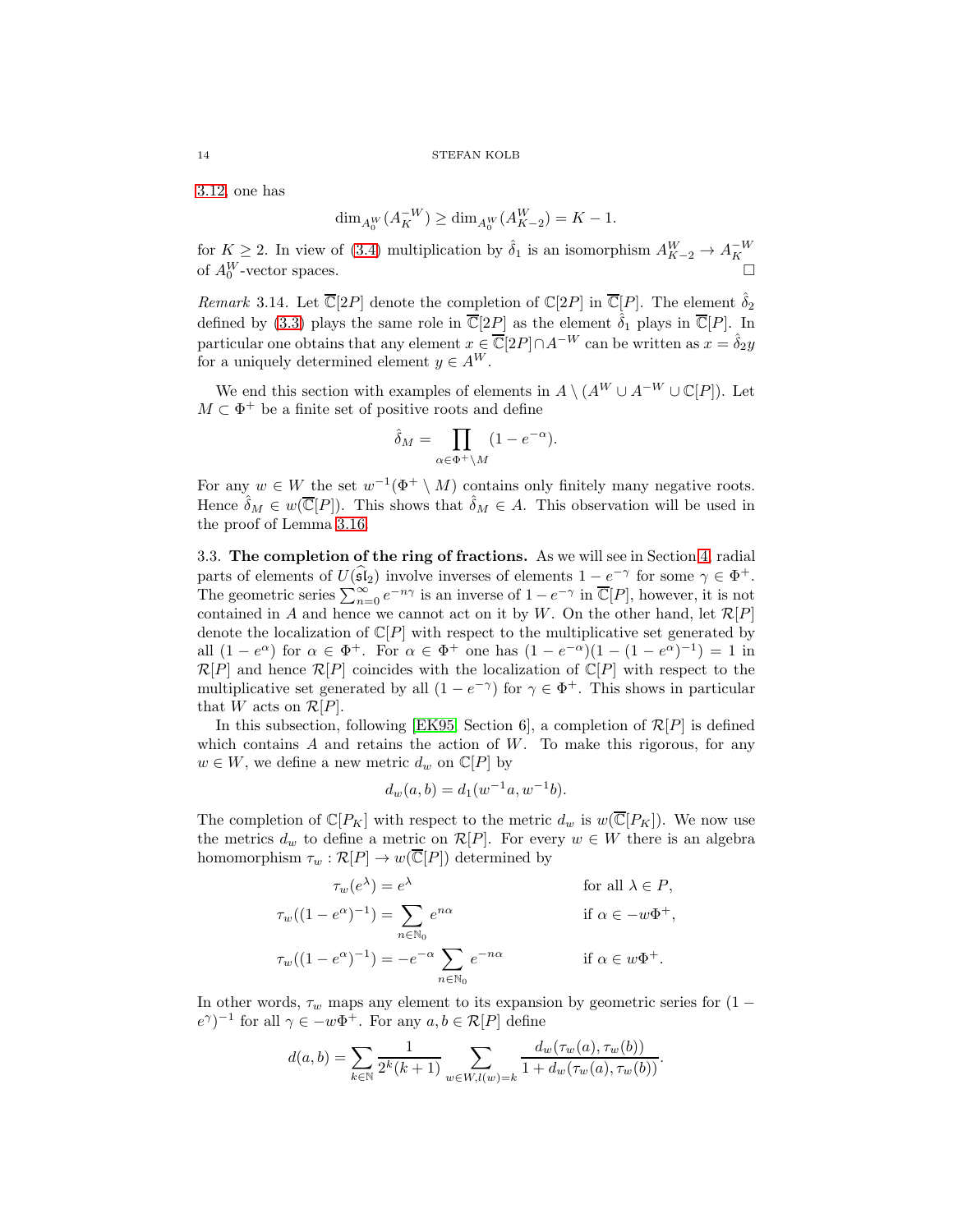One checks that d defines a metric on  $\mathcal{R}[P]$ . Let  $\overline{\mathcal{R}}[P]$  denote the completion of  $\mathcal{R}[P]$  with respect to the metric d.

<span id="page-14-1"></span>*Remarks* 3.15. 1. In our case  $W = \mathbb{Z}_2 * \mathbb{Z}_2$  and hence  $W_k = \{w \in W | l(w) = k\}$ satisfies  $|W_k| = k + 1$ . For more general roots systems the factor  $k + 1$  in the denominator should be replaced by  $|W_k|$ .

2. A sequence  $(r_n)$  in  $\mathcal{R}[P]$  is a Cauchy sequence with respect to d if and only if for every  $w \in W$  the sequence  $\tau_w(r_n)$  is a Cauchy sequence in  $w(\overline{\mathbb{C}}[P])$  with respect to  $d_w$ . Hence we can write informally

$$
\overline{\mathcal{R}}[P] = \left\{ \sum_{n \in \mathbb{N}} a_n \, \middle| \, a_n \in \mathcal{R}[P], \, \sum_{n \in \mathbb{N}} \tau_w(a_n) \text{ converges in } w(\overline{\mathbb{C}}[P]) \text{ for every } w \in W \right\}.
$$

This is the definition given in [\[EK95,](#page-35-4) p. 238], [\[Kir95,](#page-36-10) (6.2.7)]. We prefer the formal definition of  $\overline{\mathcal{R}}[P]$  as a completion of a metric space because it allows us to consider Cauchy sequences in  $\overline{\mathcal{R}}[P]$  as elements in  $\overline{\mathcal{R}}[P]$ , see for example Lemma [3.16.](#page-14-0)

3. The multiplication map  $\mathcal{R}[P] \times \mathcal{R}[P] \to \mathcal{R}[P]$  is continuous and hence  $\overline{\mathcal{R}}[P]$ retains the algebra structure from  $\mathcal{R}[P]$ .

4. For  $a \in \mathbb{C}[P]$  one has  $\tau_w(a) = a$ . Hence the completion of  $\mathbb{C}[P_K]$  with respect to the metric  $d$  coincides with  $A_K$ . One obtains an injective algebra homomorphism  $A \to \overline{\mathcal{R}}[P].$ 

5. The Weyl group action on  $\mathcal{R}[P]$  extends to an action on  $\overline{\mathcal{R}}[P]$  by algebra automorphisms. Indeed, one checks that for all  $u, w \in W$  and  $\gamma \in \Phi$  the relation

$$
\tau_w((1 - e^{u\gamma})^{-1}) = u(\tau_{u^{-1}w}((1 - e^{\gamma})^{-1}))
$$

holds, and hence

$$
d_w(\tau_w(ua), \tau_w(ub)) = d_{u^{-1}w}(\tau_{u^{-1}w}(a), \tau_{u^{-1}w}(b))
$$

for all  $a, b \in \mathcal{R}[P]$ . By Remark 2. above this shows that  $(r_n)$  is a Cauchy sequence in  $\mathcal{R}[P]$  if and only if  $(ur_n)$  is.

6. Let  $\mathcal{R}_2[P]$  denote the localization of  $\mathbb{C}[P]$  with respect to the multiplicative set generated by all  $(1 - e^{-2\gamma})$  for  $\gamma \in \Phi^+$ . The material of this section is readily translated to obtain a completion  $\overline{\mathcal{R}}_2[P]$ .

7. The Weierstrass functions  $\varphi_{i,j}(e^{\alpha_1}, e^{-\delta})$  for  $i, j \in \{0, 1\}$  defined in [\(A.14\)](#page-35-13) and [\(A.7\)](#page-34-0)–[\(A.10\)](#page-34-1) belong to  $\overline{\mathcal{R}}_2[P]$ . To this end observe that  $\frac{1}{1\pm e^{-\alpha}} = \frac{1\mp e^{-\alpha}}{1-e^{-2\alpha}}$ . Moreover,  $\wp_{ij}(e^{\alpha_1}, e^{-\delta})$  are invariant under the action of W on  $\overline{\mathcal{R}}_2[P]$  as follows from the relation  $\frac{e^{-\beta}}{(1+e^{-\beta})}$  $\frac{e^{-\beta}}{(1\pm e^{-\beta})^2} = \frac{e^{\beta}}{(1\pm e^{-\beta})^2}$  $\frac{e^{\varphi}}{(1\pm e^{\beta})^2}$  which holds in  $\mathcal{R}_2[P]$  for all  $\beta \in \Phi$ .

We end this subsection with a useful method to identify certain elements of  $\mathcal{R}[P]$ as elements in A. Let  $k \in \mathbb{N}_0$ . We say that an element  $a \in \mathcal{R}[P]$  has poles of order at most  $k$  if it is contained in the linear span

$$
\mathrm{Lin}_{\mathbb{C}}\Big\{\frac{\mathbb{C}[P]}{\prod_{\gamma \in M} (1-e^{-\gamma})^{n_\gamma}} \, \Big\vert \, M \subset \Phi^+ \text{ finite, } n_\gamma \leq k \Big\} \subset \mathcal{R}[P].
$$

<span id="page-14-0"></span>**Lemma 3.16.** Let  $k \in \mathbb{N}_0$  and let  $(a_n)_{n \in \mathbb{N}}$  be a Cauchy sequence in  $\mathcal{R}[P]$  such that each  $a_n$  has poles of order at most k. Then  $(\hat{\delta}_1^k a_n)_{n \in \mathbb{N}}$  is a Cauchy sequence in A. The analogous statement holds for  $\mathcal{R}_2[P]$ .

*Proof.* The observation at the end of Subsection [3.2](#page-10-0) implies that  $\hat{\delta}_1^k a_n \in A$  if  $a_n$  has poles of order at most k. Moreover, as  $(a_n)$  is a Cauchy sequence, so is  $(\hat{\delta}_1^k a_n)$ .  $\Box$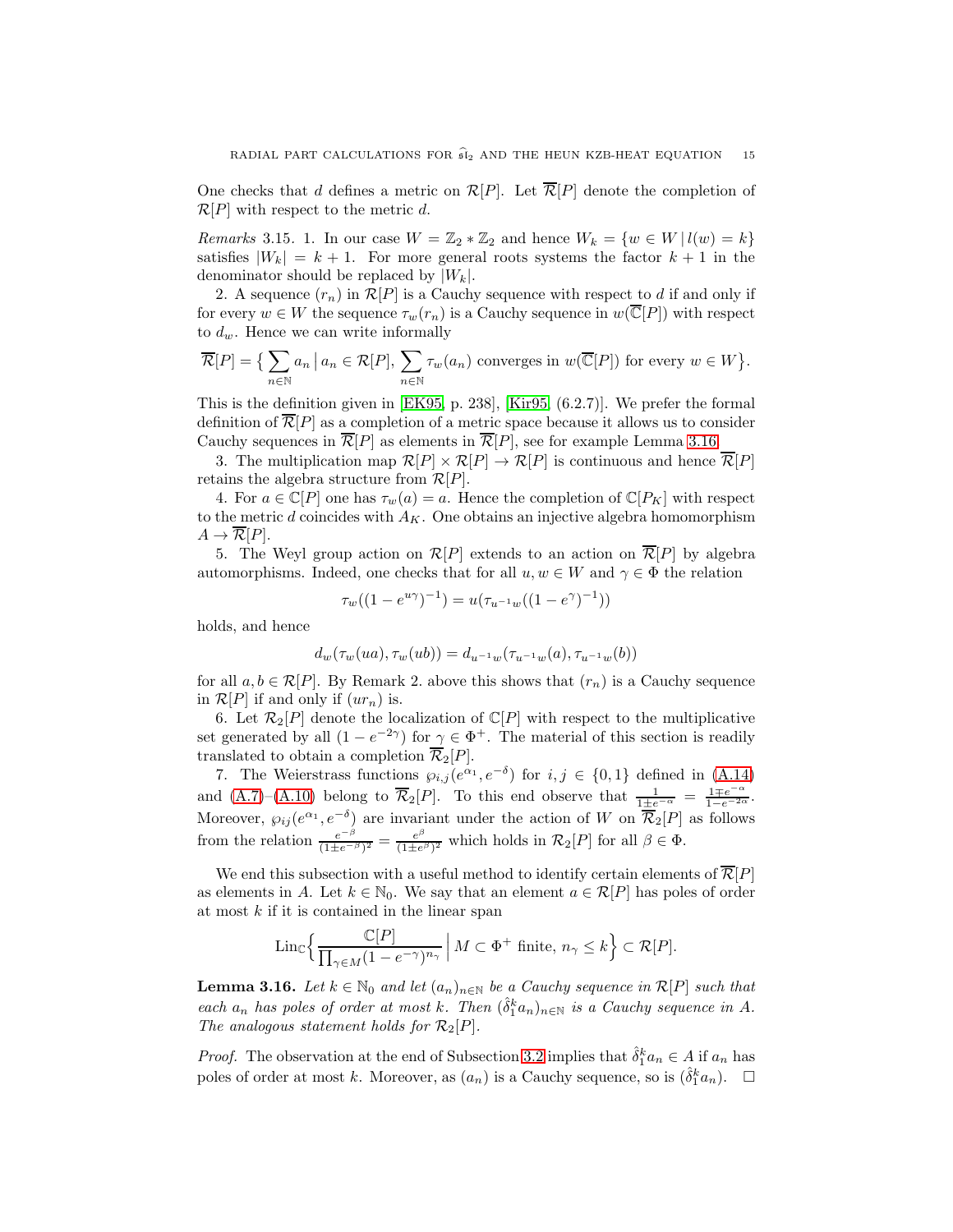<span id="page-15-1"></span>3.4. Twisted zonal spherical functions. Recall that  $\overline{\mathbb{C}}[\widehat{SL}_2]$  is a  $U(\widehat{\mathfrak{sl}}_2)$ -bimodule and let ⊳ and ⊲ denote the left and right action of  $U(\widehat{\mathfrak{sl}}_2)$  on  $\overline{\mathbb{C}}[\widehat{SL}_2]$ , respectively. Let  $\eta, \chi$  be one-dimensional representations of  $\widehat{\mathfrak{sl}_2^{\theta}}$ . For  $K \in \mathbb{N}_0$  define

<span id="page-15-0"></span>(3.5) 
$$
\eta \overline{\mathbb{C}}[\widehat{SL}_2]_K^{\chi} := \{ a \in \overline{\mathbb{C}}[\widehat{SL}_2]_K \mid x \triangleright a = \eta(x)a \text{ and } a \triangleleft y = \chi(y)a \text{ for all } x, y \in \widehat{\mathfrak{sl}}_2^{\widehat{\theta}} \}.
$$

We call elements of  $\sqrt[n]{\mathbb{C}}[\widehat{SL}_2]_K^{\chi}$  twisted zonal spherical functions of level K. Observe that for  $\eta = \chi = 0$  and  $K = 0$  the space  ${}^{0} \overline{\mathbb{C}}[\widehat{SL}_{2}]_{0}^{0}$  coincides with the completion of  $\bigoplus_{n\in\mathbb{Z}} \delta V(n\delta) \otimes V(n\delta)$  inside  $\overline{\mathbb{C}}[\widehat{SL}_2]_0$ . For each  $n \in \mathbb{Z}$  choose a basis element  $\varphi_{n\delta} \in \delta V(n\delta) \otimes V(n\delta)$  such that  $\varphi_{n\delta}$  maps to 1 under the canonical evaluation map  $\delta V(n\delta) \otimes V(n\delta) \to \mathbb{C}, f \otimes v \mapsto f(v)$ . Then  $\varphi_{n\delta} \varphi_{m\delta} = \varphi_{(n+m)\delta}$  for all  $n, m \in \mathbb{Z}$  and

<span id="page-15-3"></span>(3.6) 
$$
{}^{0}\overline{\mathbb{C}}[\widehat{SL}_{2}]_{0}^{0} = \left\{ \sum_{n \leq n_{0}} a_{n} \varphi_{n\delta} \, | \, n_{0} \in \mathbb{N}, a_{n} \in \mathbb{C} \right\}
$$

is a field. Observe that  $\sqrt[n]{\mathbb{C}}[\widehat{SL}_2]_K^{\chi}$  is a vector space over  $\sqrt[0]{\mathbb{C}}[\widehat{SL}_2]_0^0$  under multiplication. Recall the definition of  $\overline{P}_K^+$  from [\(3.2\)](#page-12-4) and set

<span id="page-15-4"></span>
$$
(3.7) \quad \overline{P}_K^+(\eta,\chi) = \{\lambda \in \overline{P}_K^+ \mid \lambda(h_j) - |\eta(B_j)|, \lambda(h_j) - |\chi(B_j)| \in 2\mathbb{N}_0 \text{ for } j = 0,1\}.
$$

Proposition [2.4](#page-6-0) implies that for any  $\lambda \in \overline{P}_K^+(\eta, \chi)$  there exists a nonzero element

 $\varphi_\lambda(\eta,\chi)\in \overline{\delta V(\lambda)}^\chi\otimes\overline{V(\lambda)}^\eta$ 

which is unique up to a scalar factor. Fix a highest weight vector  $v_{\lambda} \in V(\lambda)$  and let  $v^*_{\lambda} \in \delta V(\lambda)$  denote the dual functional. We normalize  $\varphi_{\lambda}(\eta, \chi)$  such that the coefficient of  $v^*_{\lambda} \otimes v_{\lambda} \in \delta V(\lambda) \otimes V(\lambda)$  is equal to one. The following proposition is an immediate consequence of Proposition [2.4](#page-6-0) and the construction of  $\overline{\mathbb{C}}[SL_2]_K$ .

<span id="page-15-6"></span>**Proposition 3.17.** Let  $K \in \mathbb{N}_0$  and let  $\eta, \chi$  be one-dimensional representations of  $\widehat{\mathfrak{sl}_2^{\theta}}$ . The set

$$
\{\varphi_\lambda(\eta,\chi)\,|\,\lambda\in\overline{P}^+_K(\eta,\chi)\}
$$

is a basis of  $\sqrt[n]{\mathbb{C}}[\widehat{SL}_2]_K^{\chi}$  over the field  $\sqrt[n]{\mathbb{C}}[\widehat{SL}_2]_0^0$ .

<span id="page-15-2"></span>3.5. Generalized characters. Define a linear map  $\Psi : \mathbb{C}[\widehat{SL}_2] \to \mathbb{C}[P]$  by

$$
\Psi(f_{\mu} \otimes v_{\nu}) = f_{\mu}(v_{\nu})e^{\nu} \quad \text{for all } f_{\mu} \in \delta V(\lambda)_{\mu}, \, v_{\nu} \in V(\lambda)_{\nu}, \, \lambda \in P^{+}.
$$

By Remark [3.9](#page-11-0) the map  $\Psi$  naturally extends to a linear map  $\Psi : \overline{\mathbb{C}}[\widehat{SL}_2] \to A$ . Moreover, one has  $\Psi(\overline{\mathbb{C}}[\widetilde{SL}_2]_K) \subset A_K$ . By definition of the product on  $\overline{\mathbb{C}}[\widetilde{SL}_2]$  the map  $\Psi$  is a homomorphism of algebras. Following [\[EK95,](#page-35-4) Section 7], [\[Kir95,](#page-36-10) 6.3] we call elements in the image of the map  $\Psi$  generalized characters.

<span id="page-15-5"></span>**Lemma 3.18.** (1) The map  $\Psi: {}^0\overline{\mathbb{C}}[\widehat{SL}_2]_0^0 \to A_0^W$  is an isomorphism of fields. (2) The map  $\Psi : \overline{\mathbb{C}}[\widehat{SL}_2] \to A$  is  $A_0^W$ -linear under the identification of  ${}^0\overline{\mathbb{C}}[\widehat{SL}_2]_0^0$ with  $A_0^W$  from (1).

*Proof.* Property (1) follows from Equation  $(3.6)$  and Lemma [3.10.](#page-11-1) Property  $(2)$ holds because  $\Psi$  is an algebra homomorphism.  $\square$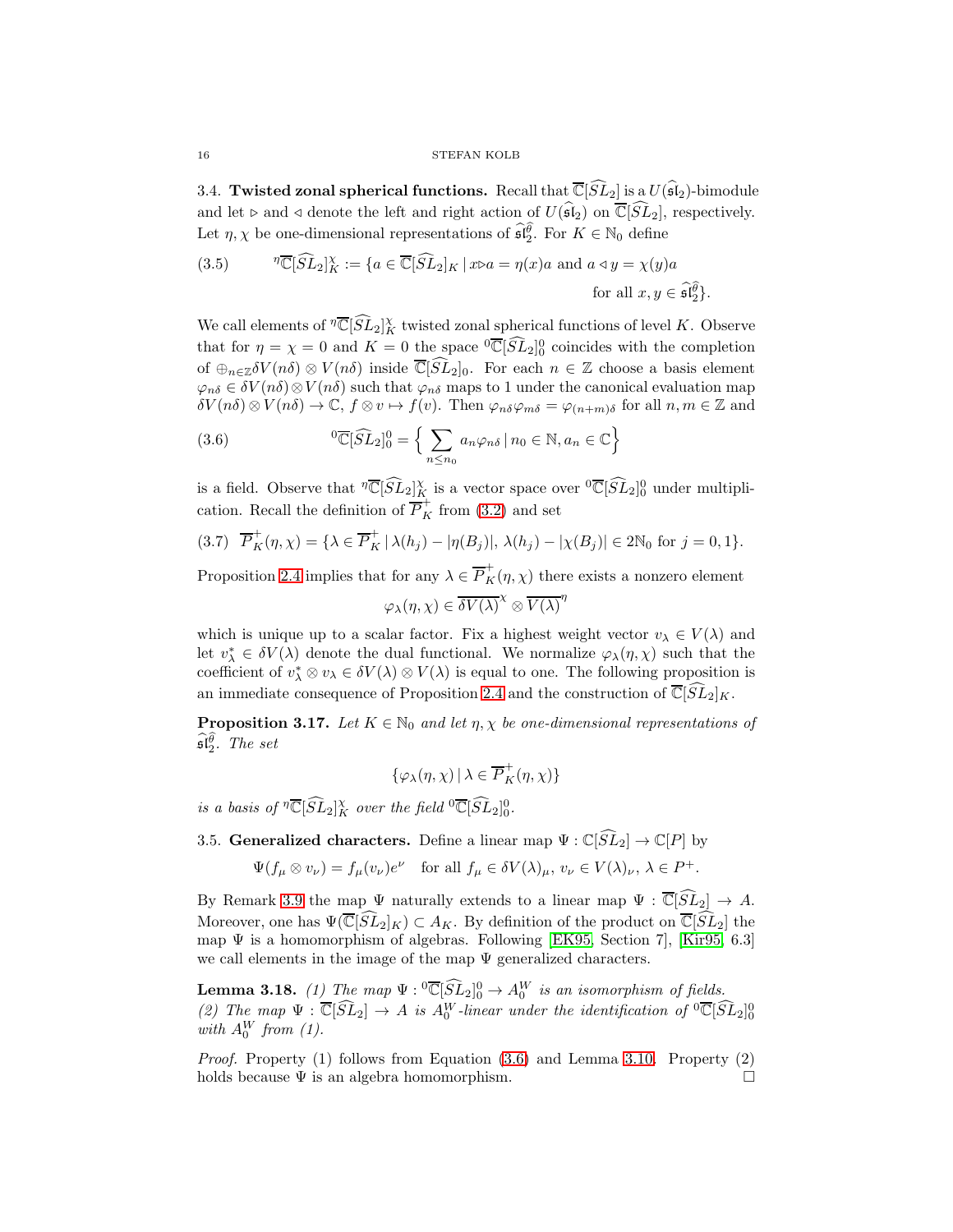Remark 3.19. For general symmetrizable Kac-Moody algebras Mokler considered a restriction map to obtain a formal Chevalley restriction theorem, see [\[Mok03,](#page-36-26) Corollary 3.4. The map  $\Psi$  is a special case of Mokler's restriction map.

The image of zonal spherical functions  $\varphi \in {}^0\overline{\mathbb{C}}[\widehat{SL}_2]^0$  under the map  $\Psi$  is invariant under the action of the Weyl group. This holds more generally for twisted zonal spherical functions if the one-dimensional representations  $\eta$  and  $\chi$  coincide.

<span id="page-16-0"></span>**Proposition 3.20.** Let  $\chi$  be a one-dimensional representation of  $\hat{\mathfrak{sl}}_2^{\theta}$  and  $\varphi \in$  $\chi \overline{\mathbb{C}}[\widehat{SL}_2]_K^{\chi}$ . Then  $\Psi(\varphi) \in A_K^W$ .

*Proof.* One may assume that  $\varphi = \varphi_\lambda(\chi, \chi)$  for some  $\lambda \in \overline{P}_K^+(\chi, \chi)$ . For symmetry reasons it suffices to show that  $\Psi(\varphi)$  is invariant under the action of  $s_{\alpha_1}$ . Let  $U_1 \cong U(\mathfrak{sl}_2)$  denote the subalgebra of of  $U(\widehat{\mathfrak{sl}}_2)$  generated by  $e_1, f_1, h_1$ . Let moreover  $U(\mathfrak{l}_1)$  denote the subalgebra generated by  $e_1, f_1$ , and  $\mathfrak{h}$ . Consider the decomposition

$$
V(\lambda) = \bigoplus_m V_m
$$

of  $V(\lambda)$  into an infinite sum of simple  $U(1)$ - modules. Each simple  $U(1)$ -module appears with finite multiplicity and is irreducible as a  $U_1$ -module. Then

$$
\delta(V(\lambda))=\bigoplus_m V_m^*
$$

where  $V_m^*$  denotes the linear dual space of  $V_m$ , and  $V_m^*(V_n) = 0$  for  $m \neq n$ . Write  $\varphi = \sum \varphi_{m,n}$  with  $\varphi_{m,n} \in V_m^* \otimes V_n$ . By definition one has  $\Psi(\varphi) = \sum_m \Psi(\varphi_{m,m})$ . The summands  $\Psi(\varphi_{m,m})$  are twisted spherical functions for  $U_1$  and hence  $s_{\alpha_1}$ invariant, as may be checked by an  $\mathfrak{sl}_2$ -calculation.

<span id="page-16-1"></span>Remark 3.21. If  $\eta \neq \chi$  and  $\varphi \in \overline{\mathbb{C}}[\widehat{SL}_2]^{\chi}$  then  $\Psi(\varphi)$  is generally not W-invariant.

The image of  $\sqrt[\chi]{\mathbb{C}}[\widehat{SL}_2]^{\chi}$  under the map  $\Psi$  is not all of  $A^W$ , even for  $\chi = 0$ . By [\(3.7\)](#page-15-4) one has

$$
\overline{P}_K^+(0,0) = \begin{cases} 2\overline{P}_{K/2}^+ & \text{if } K \text{ even,} \\ 0 & \text{if } K \text{ odd.} \end{cases}
$$

Let  $A_K^{W,\theta}$  denote the  $A_0^W$ -vector subspace of  $A_K^W$  generated by all  $m_\lambda$  with  $\lambda \in$  $\overline{P}_K^+(0,0)$  and define

$$
A^{W,\theta} = \bigoplus_{K \in \mathbb{N}_0} A^{W,\theta}_K.
$$

Observe that  $A^{W,\theta} = \bigoplus_{\lambda \in 2\mathbb{N}_0} \infty_{0+2\mathbb{N}_0} A_0^W m_\lambda$  is a subalgebra of  $A^W$ . Finally, to shorten notation, write  $\varphi_{\lambda} = \varphi_{\lambda}(0, 0)$ .

**Proposition 3.22.** Let  $K \in \mathbb{N}_0$ . The map  $\Psi : {}^0\overline{\mathbb{C}}[\widehat{SL}_2]_K^0 \to A_K^{W,\theta}$  is an isomorphism of  $A_0^W$ -vector spaces under the identification of  ${}^0\overline{\mathbb{C}}[\widehat{SL}_2]_0^0$  with  $A_0^W$  from Lemma [3.18.](#page-15-5)(1).

*Proof.* One may assume that K is even. By Proposition [3.20](#page-16-0) and the remarks at the beginning of this subsection one has  $\Psi({}^0\overline{\mathbb{C}}[\widehat{SL}_2]_K^0) \subset A_K^W$ . Moreover, for any  $\lambda \in$  $\overline{P}_K^+(0,0)$  all weights of  $V(\lambda)$  belong to  $2P + \mathbb{Z}\delta$ . This implies that  $\Psi({}^0\overline{\mathbb{C}}[\widehat{SL}_2]_K^0) \subseteq$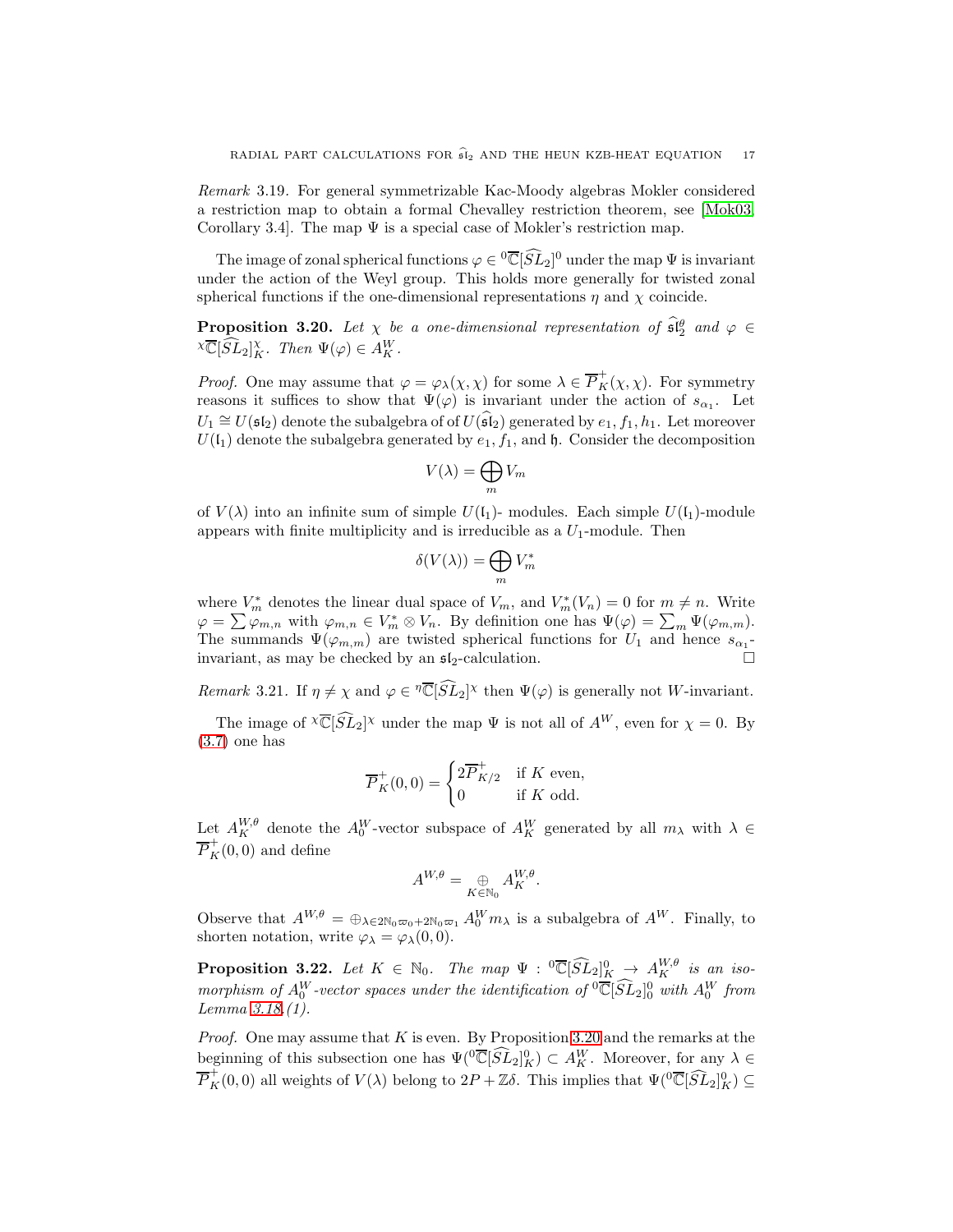18 STEFAN KOLB

 $A_K^{W,\theta}$ . By Proposition [3.17](#page-15-6) one has  $\dim_{A_0^W}({}^0\overline{\mathbb{C}}[\widehat{SL}_2]_K^0) = |\overline{P}_K^+(0,0)| = \dim_{A_0^W}(A_K^{W,\theta}).$ Hence it suffices to show that  $\Psi: {}^0\overline{\mathbb{C}}[\widehat{SL}_2]_K^0 \to A_K^{W,\theta}$  is injective.

To this end assume that there exists a non-empty subset  $\tilde{P}_K^+ \subseteq \overline{P}_K^+(0,0)$  and nonzero elements  $a_\lambda \in A_0^W$  such that  $\sum_{\lambda \in \tilde{P}_K^+} a_\lambda \Psi(\varphi_\lambda) = 0$ . For every  $\lambda \in \tilde{P}_K^+$  there is a uniquely determined integer  $n_{\lambda} \in \mathbb{Z}$  such that

$$
a_{\lambda} = e^{n_{\lambda}\delta}(a_0^{\lambda} + \sum_{n<0} a_n^{\lambda} e^{n\delta})
$$

where  $a_n^{\lambda} \in \mathbb{C}$  for all  $n \in -\mathbb{N}_0$  and  $a_0^{\lambda} \neq 0$ . Set  $n^{max} = \max\{n_{\lambda} | \lambda \in \tilde{P}_K^+\}$ . Observe that the weights in  $\overline{P}_K^+(0,0)$  are linearly ordered with respect to the partial ordering  $\leq$  and that they only differ by multiples of  $\alpha_1$ . Choose  $\mu \in \tilde{P}_K^+$  maximal such that  $n_{\mu} = n^{\max}$ . Then  $\sum_{\lambda \in \tilde{P}_K^+} a_{\lambda} \Psi(\varphi_{\lambda})$  has  $e^{\mu + n^{\max} \delta}$ -coefficient  $a_0^{\mu} \neq 0$ . This is a contradiction.  $\Box$ 

We now turn to the case of general one-dimensional representation  $\eta$ ,  $\chi$ . De-spite Remark [3.21](#page-16-1) twisted zonal spherical functions for  $\eta \neq \chi$  can also be used to construct a basis of  $A_K^{W,\theta}$ . To obtain W-invariance one needs to normalize. Define

$$
\overline{P}^+(\eta,\chi)=\bigcup_{K\in\mathbb{N}_0}\overline{P}_K^+(\eta,\chi).
$$

To shorten notation set  $m_j = \max(|\eta(B_j)|, |\chi(B_j)|)$ , and define  $\lambda_0(\eta, \chi) = m_0 \varpi_0 +$  $m_1\varpi_1$ . Observe that

<span id="page-17-2"></span>(3.8) 
$$
\overline{P}^+(\eta, \chi) = \begin{cases} \lambda_0(\eta, \chi) + \overline{P}^+(0,0) & \text{if } \eta(B_j) - \chi(B_j) \in 2\mathbb{Z} \text{ for } j = 0,1, \\ 0 & \text{else.} \end{cases}
$$

**Proposition 3.23.** Let  $\eta$ ,  $\chi$  be one-dimensional representations of  $\widehat{\mathfrak{sl}}_2^{\widehat{\theta}}$  such that  $\eta(B_j) - \chi(B_j) \in 2\mathbb{Z}$  for  $j = 0, 1$ . The map

<span id="page-17-1"></span>(3.9) 
$$
{}^{0}\overline{\mathbb{C}}[\widehat{SL}_{2}]^{0} \to {}^{7}\overline{\mathbb{C}}[\widehat{SL}_{2}]^{\chi}, \qquad f \mapsto \varphi_{\lambda_{0}(\eta,\chi)}f
$$

is an isomorphism of  ${}^{0}\overline{\mathbb{C}}[\widehat{SL}_{2}]_{0}^{0}\text{-vector spaces.}$ 

*Proof.* Set  $\mathfrak{K} = {}^0\overline{\mathbb{C}}[\widehat{SL}_2]_0^0$ . The map [\(3.9\)](#page-17-1) is  $\mathfrak{K}$ -linear and injective. Moreover, it maps  ${}^{0}\overline{\mathbb{C}}[\widehat{SL}_{2}]^0_K$  to  ${}^{7}\overline{\mathbb{C}}[\widehat{SL}_{2}]^{\chi}_{K+m_0+m_1}$ . By Proposition [3.17](#page-15-6) and Equation [\(3.8\)](#page-17-2) one has

$$
\dim_{\mathfrak{K}}({}^0\overline{\mathbb{C}}[\widehat{SL}_2]_K^0) = |\overline{P}_K^+(0,0)| = |\overline{P}_K^+(\eta,\chi)| = \dim_{\mathfrak{K}}({}^{\eta}\overline{\mathbb{C}}[\widehat{SL}_2]_{K+m_0+m_1}^{\chi})
$$

which proves the proposition.

As  $\Psi$  is an algebra homomorphism one obtains the following consequence.

<span id="page-17-0"></span>Corollary 3.24. Let  $\eta$ ,  $\chi$  be one-dimensional representations of  $\widehat{\mathfrak{sl}}_2^{\widehat{\theta}}$  such that  $\eta(B_j)$ - $\chi(B_j) \in 2\mathbb{Z}$  for  $j = 0, 1$ . As before set  $m_j = \max(|\eta(B_j)|, |\chi(B_j)|)$  for  $j = 0, 1$  and let  $K \in \mathbb{N}_0$ .

(1) Let  $f \in \mathbb{T}[\widehat{SL}_2]_{K+m_0+m_1}^{\chi}$ . Then  $\Psi(f)$  is divisible by  $\Psi(\varphi_{\lambda_0(\eta,\chi)})$  and  $\Psi(f)/\Psi(\varphi_{\lambda_0(\eta,\chi)}) \in A_K^{W,\theta}.$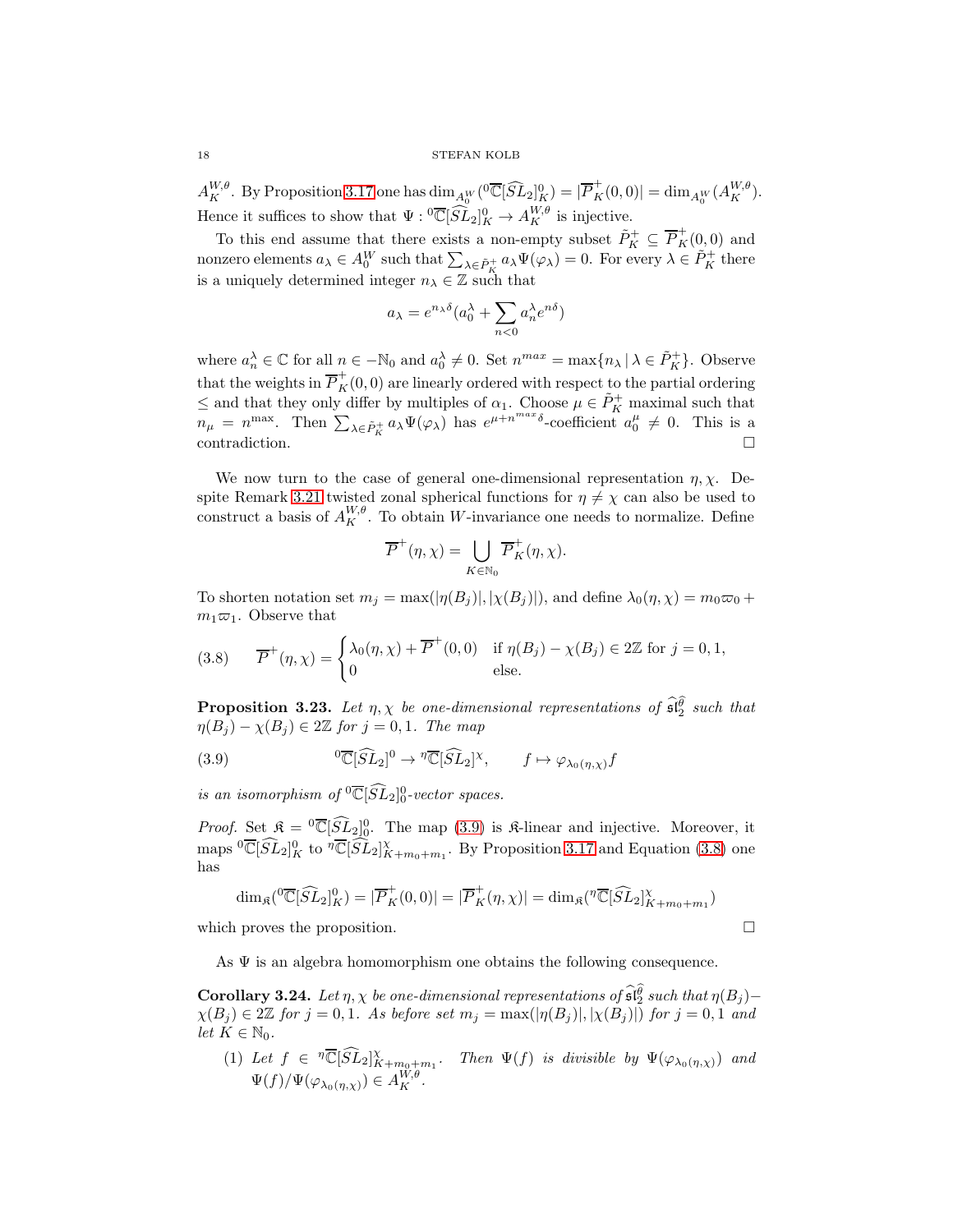(2) The elements

$$
\Big\{\frac{\Psi(\varphi_{\lambda})}{\Psi(\varphi_{\lambda_0(\eta,\chi)})}\,\Big|\,\lambda\in \overline{P}^+_K(\eta,\chi)\Big\}
$$

form a basis of  $A^{W,\theta}_K$  as a vector space over  $A^W_0$ .

# 4. The radial part of the Casimir element

<span id="page-18-0"></span>Twisted zonal spherical functions for  $\widehat{\mathfrak{sl}_2^{\theta}}$  can be interpreted as eigenfunctions for the radial part of the Casimir element of  $U(\widehat{\mathfrak{sl}}_2)$ . In Subsections [4.1](#page-18-1) and [4.2](#page-19-0) we translate the construction of radial parts from [\[CM82,](#page-35-8) Sections 2, 3] to the infinite dimensional setting of  $\widehat{\mathfrak{sl}_2^{\theta}}$ . In Subsections [4.3](#page-21-0) and [4.4](#page-25-0) we calculate the radial part of the Casimir element explicitly. This is done in two steps, first considering the case of trivial one-dimensional representations of  $\widehat{\mathfrak{sl}}_2^{\widehat{\theta}}$  and then calculating additional terms which appear in the general case. After conjugation by a suitable element  $\delta \in \overline{\mathbb{C}}[P]$  the resulting formal differential operator on  $\overline{\mathbb{C}}[P]$  can be expressed in terms of Weierstrass  $\wp$ -functions.

<span id="page-18-1"></span>4.1. The infinitesimal Cartan decomposition. Let  $H = (\mathbb{C} \setminus \{0\})^3$  be a three dimensional complex torus. The adjoint action of  $\mathfrak h$  on  $\widehat{\mathfrak{sl}}_2$  lifts to the adjoint action Ad of H on  $\mathfrak{sl}_2$  by Lie algebra automorphisms. More explicitly, for  $\alpha =$  $n_0\alpha_0 + n_1\alpha_1 \in Q$  and  $a = (t_0, t_1, t_d) \in H$  define

<span id="page-18-2"></span>(4.1) 
$$
\alpha(a) = (t_0 t_1^{-1})^{2(n_0 - n_1)} t_d^{n_0}.
$$

With this notation one has for any  $X \in (\widehat{\mathfrak{sl}}_2)_{\alpha}$  the relation

$$
\mathrm{Ad}(a)(X) = \alpha(a)X.
$$

Recall that  $\Phi$  denotes the root system of  $\widehat{\mathfrak{sl}}_2$  and define

$$
H_{\text{reg}} = \{ a \in H \, | \, \alpha(a) \neq 1 \quad \text{for all } \alpha \in \Phi \}.
$$

<span id="page-18-3"></span>*Remark* 4.1. Observe that the set  $H_{reg}$  is fairly big: it consists of all those triples  $(t_0, t_1, t_d)$  such that  $(t_d)^n \notin \{1, t_0^2 t_1^{-2}, t_0^{-2} t_1^2\}$  for all  $n \in \mathbb{N}$ .

For any  $a \in H$  and  $X \in U(\mathfrak{sl}_2)$  define  $X^a = \text{Ad}(a^{-1})(X)$ . Moreover, define

$$
\mathscr{A}=U(\mathfrak{h})\otimes U(\widehat{\mathfrak{sl}}_2^{\widehat{\theta}})\otimes U(\widehat{\mathfrak{sl}}_2^{\widehat{\theta}})
$$

which we consider only as a vector space. The following proposition is obtained in the same way as [\[CM82,](#page-35-8) Theorem 2.1].

<span id="page-18-4"></span>**Proposition 4.2.** Let  $a \in H_{\text{reg}}$ . The linear map  $\Gamma_a : \mathscr{A} \to U(\widehat{\mathfrak{sl}}_2)$  defined by

$$
\Gamma_a(H \otimes X \otimes Y) = X^a H Y
$$

is a linear isomorphism.

*Proof.* For any  $\gamma \in \Phi^+$  define  $z_{\gamma} \in (\widehat{\mathfrak{sl}}_2)_{\gamma}$  by

$$
z_{\gamma} = \begin{cases} t^n \otimes e & \text{if } \gamma = n\delta + \alpha_1 \text{ for some } n \ge 0, \\ t^n \otimes f & \text{if } \gamma = n\delta - \alpha_1 \text{ for some } n > 0, \\ t^n \otimes h & \text{if } \gamma = n\delta \text{ for some } n > 0. \end{cases}
$$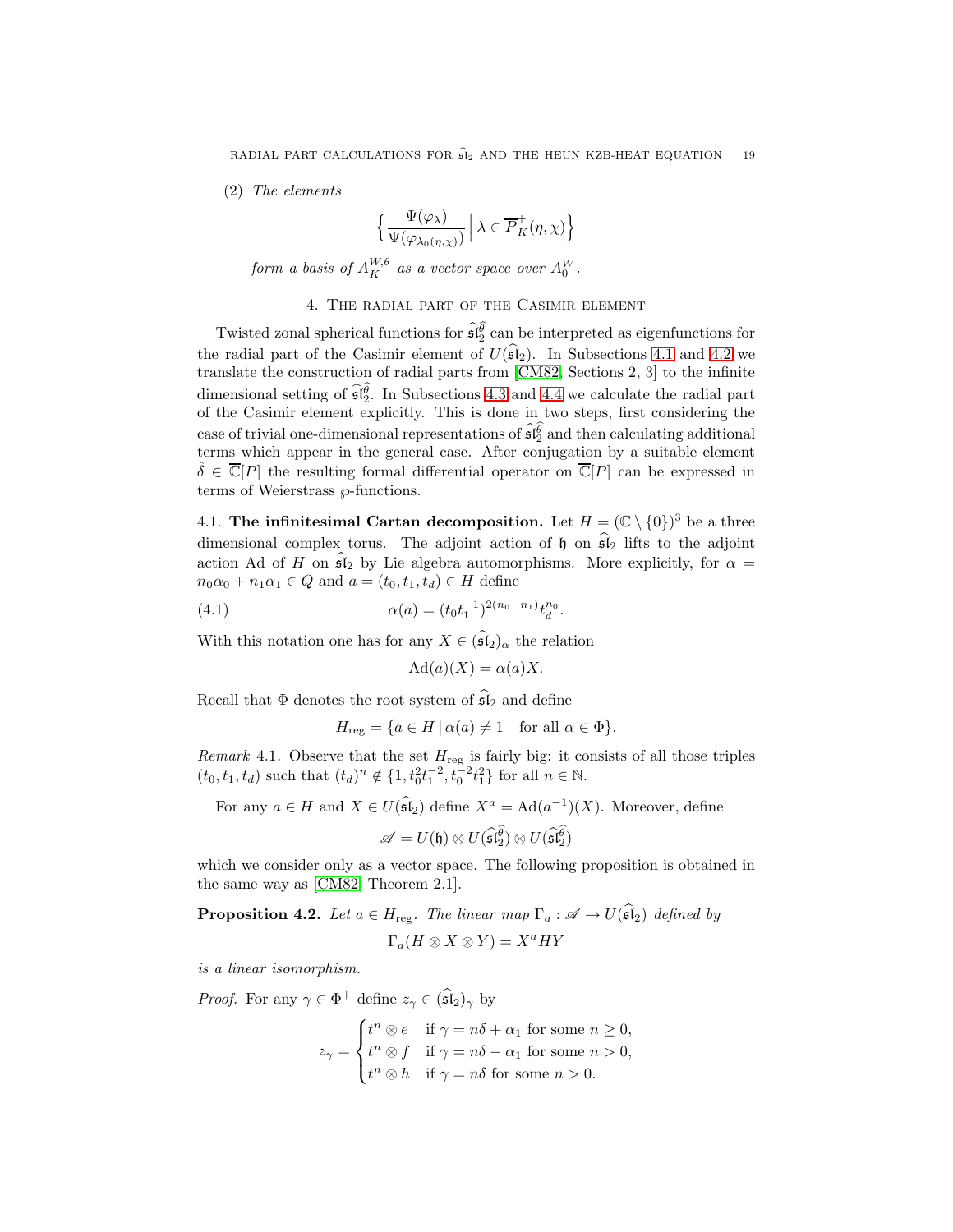As pointed out in Remark [2.2](#page-4-3) one has

$$
\widehat{\mathfrak{sl}}_2^{\widehat{\theta}} = \bigoplus_{\gamma \in \Phi^+} \mathbb{C}(z_{\gamma} + \widehat{\theta}(z_{\gamma}))
$$

and for any  $a \in H$  one hence one gets

$$
(\widehat{\mathfrak{sl}}_2^{\widehat{\theta}})^a = \bigoplus_{\gamma \in \Phi^+} \mathbb{C}(\gamma(a)^{-1} z_{\gamma} + \gamma(a) \widehat{\theta}(z_{\gamma})).
$$

If  $a \in H_{\text{reg}}$  then the triangular decomposition  $\mathfrak{sl}_2 = \mathfrak{n}^+ \oplus \mathfrak{h} \oplus \mathfrak{n}^-$  implies that  $\widehat{\mathfrak{sl}}_2 = \widehat{\mathfrak{sl}}_2^0 \oplus \mathfrak{h} \oplus (\widehat{\mathfrak{sl}}_2^0)^a$ . Now the proposition follows from the Poincaré-Birkhoff-Witt Theorem.  $\Box$ 

Consider the group algebra of the root lattice  $\mathbb{C}[Q]$ . In analogy to Remark [3.15.](#page-14-1)6 let  $\mathcal{R}_2[Q]$  denote the localization of  $\mathbb{C}[Q]$  with respect to the multiplicative set generated by all  $(1 - e^{2\gamma})$  for  $\gamma \in \Phi^-$ . In the following, for simplicity, we write

$$
\mathcal{R}=\mathcal{R}_2[Q].
$$

For any  $X \in U(\widehat{\mathfrak{sl}}_2)$  the preimage  $\Gamma_a^{-1}(X)$  depends on  $a \in H_{\text{reg}}$ . This dependence, however, can be expressed in terms of coefficients in  $R$  independently of a. To this end let  $\mathcal{F}(H_{\text{reg}})$  denote the algebra of functions on  $H_{\text{reg}}$ . There is an algebra homomorphism  $\mathcal{R} \to \mathcal{F}(H_{\text{reg}})$  such that  $e^{\alpha}$  maps to the function given by [\(4.1\)](#page-18-2) for all  $\alpha \in Q$ . By Remark [4.1](#page-18-3) this algebra homomorphism is injective. Extend the map  $\Gamma_a$  from Proposition [4.2](#page-18-4) linearly to  $\mathcal{R} \otimes \mathcal{A}$  by

$$
f \otimes X \mapsto f(a)\Gamma_a(X)
$$
 for all  $f \in \mathcal{R}, X \in \mathcal{A}$ .

We denote this map by  $\Gamma_a$ , too. In complete analogy to [\[CM82,](#page-35-8) Theorem 2.4] one obtains the following result.

<span id="page-19-2"></span>**Theorem 4.3.** For each  $X \in U(\widehat{\mathfrak{sl}}_2)$  there exists a unique  $\Pi(X) \in \mathcal{R} \otimes \mathcal{A}$  such that  $\Gamma_a(\Pi(X)) = X$  for every  $a \in H_{\text{reg}}$ .

<span id="page-19-0"></span>4.2. Radial components. To describe radial parts of elements in  $U(\widehat{\mathfrak{sl}}_2)$  one needs an action of a crossed product  $\mathcal{R} \rtimes U(\mathfrak{h})$  on  $\overline{\mathbb{C}}[P]$ . To this end observe first that the completion  $\overline{\mathbb{C}}[P]$  is a left module algebra over the Hopf algebra  $U(\mathfrak{h})$  via the action given by

<span id="page-19-1"></span>(4.2) 
$$
h \triangleright (\sum a_{\mu} e^{\mu}) = \sum a_{\mu} \mu(h) e^{\mu} \quad \text{for } h \in \mathfrak{h}
$$

The subalgebra  $\mathbb{C}[Q]$  is invariant under this action. Moreover, [\(4.2\)](#page-19-1) extends uniquely to an action of  $U(\mathfrak{h})$  on the localization  $\mathcal{R}$  [\[MR88,](#page-36-27) Lemma 15.1.23]. Hence one may form the crossed product  $\mathcal{R} \rtimes U(\mathfrak{h})$ . Moreover, analogously to  $\tau_1 : \mathcal{R}[P] \to \overline{\mathbb{C}}[P]$ defined in Section [3.3,](#page-13-0) there is an algebra homomorphism  $\overline{\tau}_1 : \mathcal{R} \to \overline{\mathbb{C}}[P]$  uniquely determined by

<span id="page-19-3"></span>
$$
\overline{\tau}_1(e^{\alpha_i}) = e^{\alpha_i}, \qquad \text{for } i = 0, 1,
$$

(4.3) 
$$
\overline{\tau}_1((1 - e^{2\gamma})^{-1}) = \sum_{k=0}^{\infty} e^{2k\gamma} \text{ for } \gamma \in \Phi^-.
$$

The desired left  $\mathcal{R} \rtimes U(\mathfrak{h})$ -module structure on  $\overline{\mathbb{C}}[P]$  is defined by

$$
(f \otimes x) \triangleright \phi = \overline{\tau}_1(f)(x \triangleright \phi)
$$
 for  $f \in \mathcal{R}$ ,  $x \in U(\mathfrak{h})$ ,  $\phi \in \overline{\mathbb{C}}[P]$ .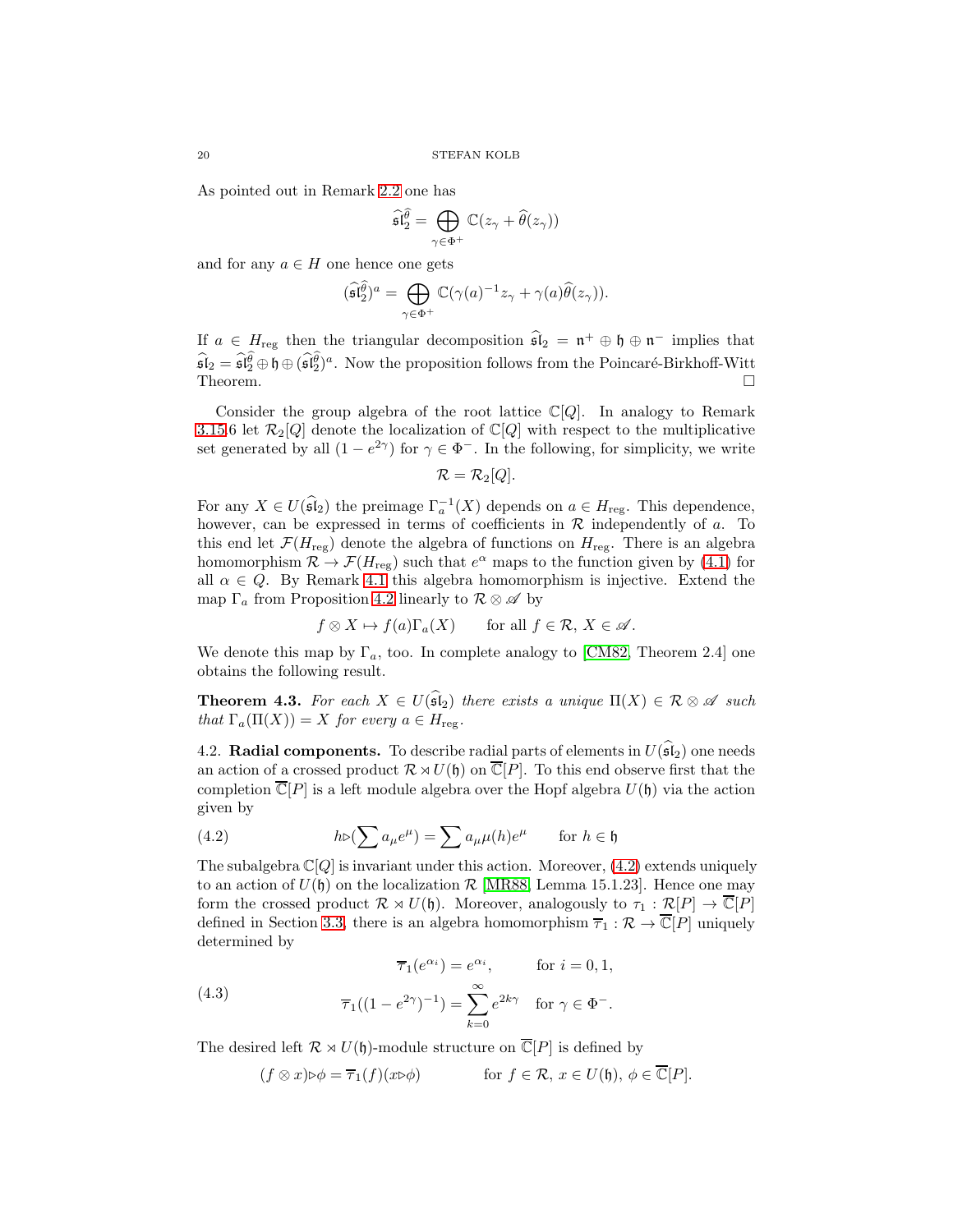Now let  $\chi$ ,  $\eta$  be one-dimensional representations of  $\widehat{\mathfrak{sl}_2^{\theta}}$ . Consider the linear map id ⊗ id ⊗  $\chi \otimes \eta : \mathcal{R} \otimes \mathscr{A} \to \mathcal{R} \otimes U(\mathfrak{h})$  defined by applying  $\chi$  and  $\eta$  to the last two tensor factors of  $\mathscr{A} = U(\mathfrak{h}) \otimes U(\widehat{\mathfrak{sl}_2^{\theta}}) \otimes U(\widehat{\mathfrak{sl}_2^{\theta}})$ . Define a linear map

$$
\Pi_{\eta,\chi}: U(\widehat{\mathfrak{sl}}_2) \to \mathcal{R} \otimes U(\mathfrak{h}), \quad \Pi_{\eta,\chi}(X) = (\mathrm{id} \otimes \mathrm{id} \otimes \chi \otimes \eta) \circ \Pi(X).
$$

We call  $\Pi_{\eta,\chi}(X)$  the  $(\eta,\chi)$ -radial part of the element  $X \in U(\widehat{\mathfrak{sl}}_2)$ . For  $\eta = \chi = 0$ we call  $\Pi_{0,0}(X)$  the radial part of X. The significance of  $(\eta, \chi)$ -radial parts stems from the following result.

<span id="page-20-0"></span>**Theorem 4.4.** Let  $\eta, \chi$  be one-dimensional representations of  $\widehat{\mathfrak{sl}_2^{\theta}}$  and let  $\varphi \in$  $\sqrt[n]{\mathbb{C}}[\widehat{SL}_2]^{\chi}$ . Then

$$
\Psi(X \triangleright \varphi) = \Pi_{\eta, \chi}(X) \triangleright \Psi(\varphi) \qquad \text{for all } X \in U(\widehat{\mathfrak{sl}}_2).
$$

In the proof of Theorem [4.4](#page-20-0) below we will approximate elements in  $\overline{V}(\mu)$ ,  $\mu \in P^+$ , by elements of  $V(\mu)$ . The following lemma describes the behavior of the error term of such an approximation under the action of  $U(\widehat{\mathfrak{sl}}_2)$ . For any subset  $M \subseteq P$  and any  $U(\widehat{\mathfrak{sl}}_2)$ -module V we write  $V_M$  to denote the linear span of the weight spaces  $V_{\lambda}$  for  $\lambda \in M$ . Recall that  $\Phi = (\mathbb{Z}\delta + \Phi_1) \setminus \{0\}$  where  $\Phi_1 = \{-\alpha_1, 0, \alpha_1\}.$ 

<span id="page-20-5"></span>**Lemma 4.5.** Let  $X \in U(\widehat{\mathfrak{sl}}_2)$ ,  $\mu \in P^+$ , and  $F \in \overline{V}(\mu)$ . Write  $F = \sum_{m=0}^{\infty} f_m$  with  $f_m \in V(\mu)_{\mu-m\delta+\Phi_1}$ , and for any  $n \in \mathbb{N}_0$  define  $F_n = \sum_{m=0}^n f_m$ . Then there exists  $N \in \mathbb{N}$  such that for all  $n \in \mathbb{N}_0$  one has

$$
X \triangleright (F - F_n) \in \prod_{k > n - N} V(\mu)_{\mu - k\delta + \Phi_1}.
$$

*Proof.* This claim holds because the action of  $X$  shifts weights only by the elements of a finite subset of  $Q$ .

For any  $h = \nu_0 h_0 + \nu_1 h_1 + \nu_d d \in \mathfrak{h}$  define  $a(h) \in (\mathbb{C} \setminus \{0\})^3$  by

<span id="page-20-1"></span>(4.4) 
$$
a(h) = (e^{\nu_0}, e^{\nu_1}, e^{\nu_\delta}).
$$

Define, moreover,

$$
\mathfrak{h}_{\mathrm{reg}} = \{ \nu_0 h_0 + \nu_1 h_1 + \nu_d d \in \mathfrak{h} \mid n \nu_d \notin \{0, \pm 2(\nu_0 - \nu_1)\} + 2\pi i \mathbb{Z} \text{ for all } n \in \mathbb{N} \}.
$$

By Remark [4.1](#page-18-3) one has  $a(h) \in H_{reg}$  if and only if  $h \in \mathfrak{h}_{reg}$ . Moreover, for any  $\alpha = n_0 \alpha_0 + n_1 \alpha_1 \in Q$  one has by [\(4.1\)](#page-18-2) the relation

$$
\alpha(a(h)) = e^{2(\nu_0 - \nu_1)(n_0 - n_1) + \nu_d n_0} = e^{\alpha(h)}.
$$

Any  $f = \sum a_{\mu} e^{\mu} \in \mathbb{C}[P]$  may be considered as a function on h by

<span id="page-20-2"></span>(4.5) 
$$
f(h) = \sum a_{\mu} e^{\mu(h)} \quad \text{for all } h \in \mathfrak{h}.
$$

Definitions [\(4.4\)](#page-20-1) and [\(4.5\)](#page-20-2) are compatible via the relation

$$
e^{\alpha}(h) = \alpha(a(h)) \qquad \text{for all } \alpha \in Q, \, h \in \mathfrak{h}.
$$

<span id="page-20-4"></span>**Lemma 4.6.** Let  $F \in \mathbb{C}[\widehat{SL}_2]$  and  $X \in U(\widehat{\mathfrak{sl}}_2)$ . Then

<span id="page-20-3"></span>(4.6) 
$$
\Psi(X^{a(h)} \triangleright F)(h) = \Psi(F \triangleleft X)(h) \quad \text{for all } h \in \mathfrak{h}.
$$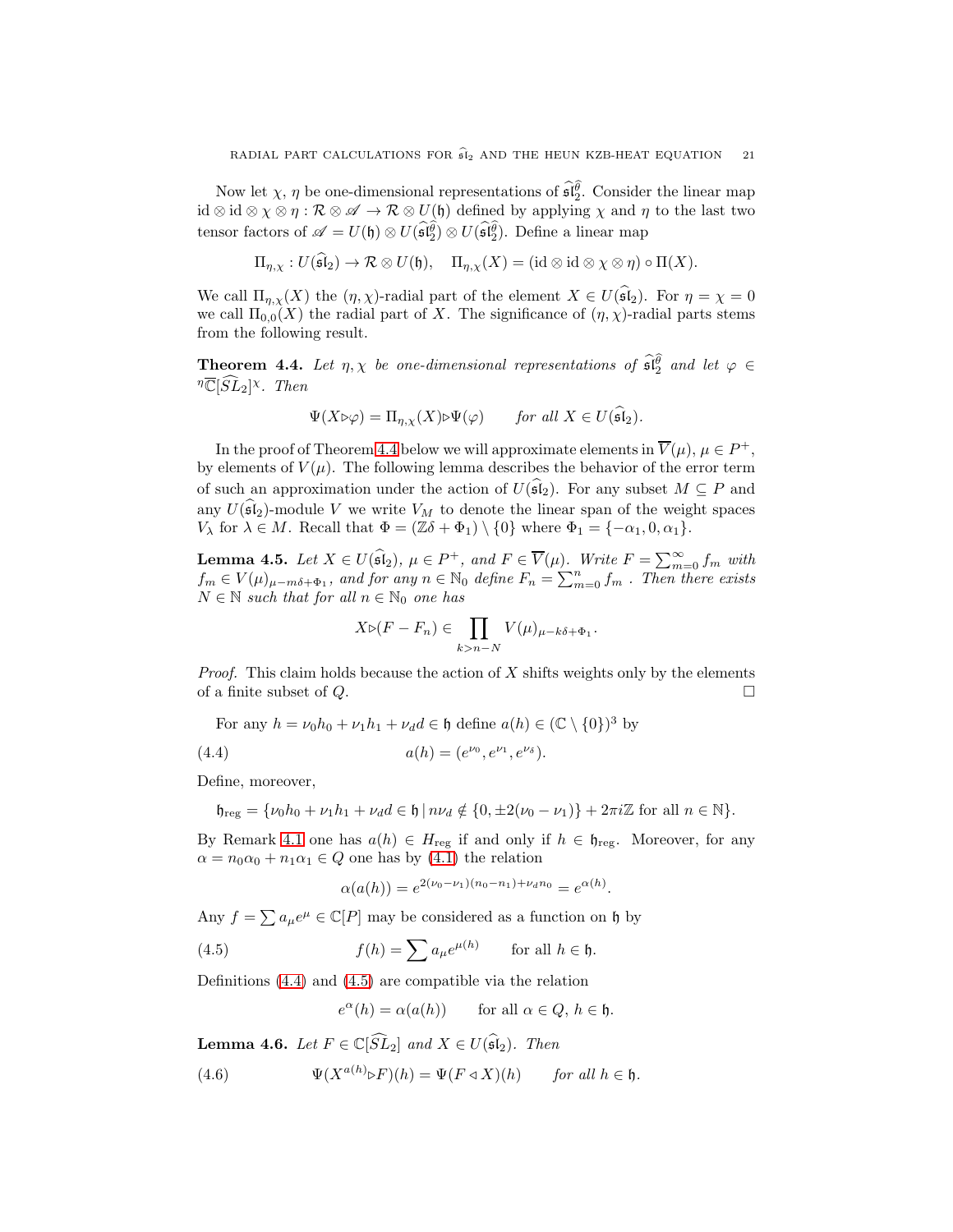22 STEFAN KOLB

*Proof.* By linearity we may assume that  $X \in U(\widehat{\mathfrak{sl}}_2)_{\alpha}$  for some  $\alpha \in Q$  and that  $F = f_\gamma \otimes v_\beta$  for some  $f_\gamma \in \delta V(\lambda)_\gamma$ ,  $v_\beta \in V(\lambda)_\beta$  where  $\lambda \in P^+$  and  $\gamma, \beta \in P$ . We may moreover assume that  $\gamma = \beta + \alpha$  because otherwise both sides of [\(4.6\)](#page-20-3) vanish. For any  $h \in \mathfrak{h}$  one obtains

$$
e^{-\alpha(h)}\Psi(X \triangleright F)(h) = e^{-\alpha(h)}\Psi(f_{\gamma} \otimes Xv_{\beta})(h) = e^{\gamma(h) - \alpha(h)}f_{\gamma}(Xv_{\beta})
$$
  
= 
$$
\Psi(f_{\gamma}X \otimes v_{\beta})(h) = \Psi(F \triangleleft X)(h).
$$

In view of  $X^{a(h)} = e^{-\alpha(h)} X$  the above relation proves the lemma.

With the above preparations we are now ready to prove the statement about radial parts.

*Proof of Theorem [4.4.](#page-20-0)* Let  $h \in \mathfrak{h}_{reg}$ . By Theorem [4.3](#page-19-2) one has  $X = \Gamma_{a(h)}(\Pi(X))$ . Write

<span id="page-21-1"></span>(4.7) 
$$
\Pi(X) = \sum_j r_j \otimes A_{1j} \otimes A_{2j} \otimes A_{3j} \in \mathcal{R} \otimes U(\mathfrak{h}) \otimes U(\widehat{\mathfrak{sl}}_2^{\widehat{\theta}}) \otimes U(\widehat{\mathfrak{sl}}_2^{\widehat{\theta}})
$$

and chose  $p \in \mathbb{C}[Q]$  such that  $p^{-1} \in \mathcal{R}$  and  $pr_j \in \mathbb{C}[Q]$  for all j to clear denominators. For any  $F \in \mathbb{C}[\widehat{SL}_2]$  one obtains by Theorem [4.3](#page-19-2) the relation

 $(p\Psi(X \triangleright F))(h) = (p\Psi(\Gamma_{a(h)}(\Pi(X)) \triangleright F))(h)$ 

which by Equation [\(4.7\)](#page-21-1) gives

$$
(p\Psi(X \triangleright F))(h) = \sum_{j} (pr_j)(h) \Psi(A_{2j}^{a(h)} A_{1j} A_{3j} \triangleright F)(h).
$$

Now Lemma [4.6](#page-20-4) implies

$$
(p\Psi(X \triangleright F))(h) = \sum_j (pr_j)(h)\Psi(A_{1j}A_{3j} \triangleright F \triangleleft A_{2j})(h) \quad \text{for any } h \in \mathfrak{h}_{\text{reg}}
$$

and hence

<span id="page-21-2"></span>(4.8) 
$$
p\Psi(X \triangleright F) = \sum_j (pr_j \otimes A_{1j}) \triangleright \Psi(A_{3j} \triangleright F \triangleleft A_{2j}).
$$

Lemma [4.5](#page-20-5) now implies that relation [\(4.8\)](#page-21-2) also holds for any  $F \in \overline{\mathbb{C}}[\widehat{SL}_2]$ . In particular, for any  $\varphi \in \mathbb{C}[\widehat{SL}_2]^\chi$  one obtains

$$
p\Psi(X \triangleright F) = \sum_{j} \eta(A_{3j}) \chi(A_{2j}) (pr_j \otimes A_{1j}) \triangleright \Psi(F).
$$
  
Multiplication by  $p^{-1}$  gives  $\Psi(X \triangleright \varphi) = \Pi_{\eta, \chi}(X) \triangleright \Psi(\varphi).$ 

<span id="page-21-0"></span>4.3. Action of the Casimir. We recall the definition of the Casimir element for  $\widehat{\mathfrak{sl}}_2$ . Let  $\{u_j\}$  be a basis of  $\mathfrak{sl}_2$  and  $\{u^j\}$  the dual basis with respect to the nondegenerate invariant form  $(\cdot, \cdot)$  from Section [2.1.](#page-3-0) By [\[Kac90,](#page-36-22) 12.8.3] the Casimir element of  $sI_2$  is given by

<span id="page-21-3"></span>(4.9) 
$$
\Omega = 2(c + h^{\vee})d + \mathring{\Omega} + 2\sum_{n=1}^{\infty} \sum_{i} u_i^{(-n)} u^{i(n)}
$$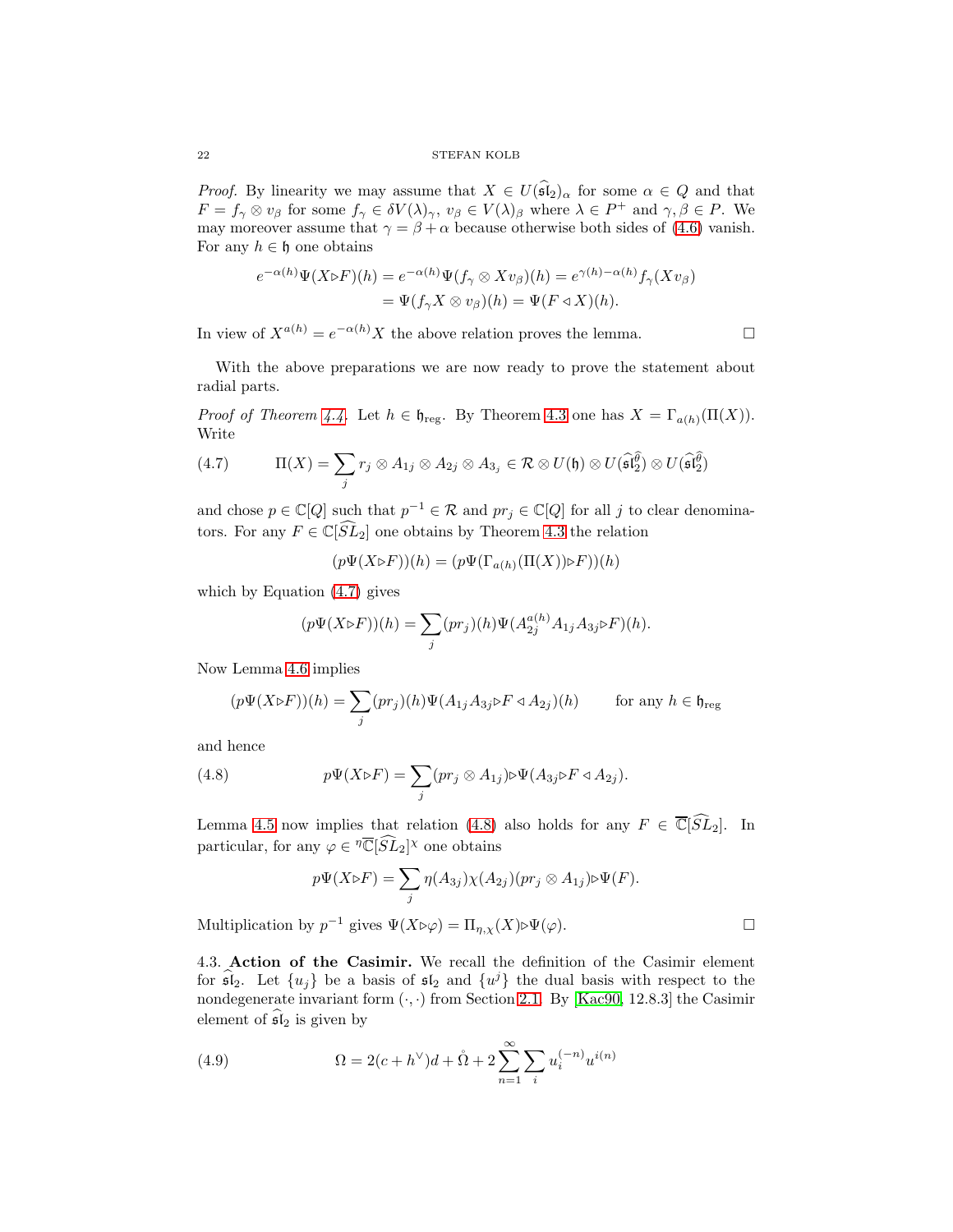as an element of the completion  $\widehat{U}(\widehat{\mathfrak{sl}}_2)$  of  $U(\widehat{\mathfrak{sl}}_2)$  described in Example [3.7.](#page-10-1) Here  $h^{\vee} = 2$  is the dual Coxeter number for  $\mathfrak{sl}_2$ ,

(4.10) 
$$
\mathring{\Omega} = \frac{1}{2}h_1^2 - h_1 + 2e_1f_1 \in U(\mathfrak{sl}_2)
$$

is the Casimir element for  $\mathfrak{sl}_2$ , and  $u^{(n)} = t^n \otimes u$  for all  $n \in \mathbb{Z}$ ,  $u \in \mathfrak{sl}_2$ . The Casimir element  $\Omega$  acts on any highest weight module with highest weight  $\lambda \in P$  by the scalar factor  $(\lambda, \lambda + 2\rho)$  where  $\rho = \varpi_0 + \varpi_1$ . The action of  $U(\mathfrak{sl}_2)$  on  $\overline{V}(\lambda)$  extends by continuity to an action of the completion  $\widehat{U}(\widehat{\mathfrak{sl}}_2)$  on  $\overline{V}(\lambda)$ .

In [\[CM82,](#page-35-8) Example 2.7] the radial part of  $\tilde{\Omega}$  was calculated to be

<span id="page-22-2"></span>
$$
(4.11) \quad \Pi(\mathring{\Omega}) = \frac{1}{2} \otimes h_1^2 \otimes 1 \otimes 1 - \frac{1 + e^{2\alpha_1}}{1 - e^{2\alpha_1}} \otimes h_1 \otimes 1 \otimes 1 + 2 \frac{e^{2\alpha_1}}{(1 - e^{2\alpha_1})^2} \otimes 1 \otimes (X^2 \otimes 1 + 1 \otimes X^2) - 2 \frac{e^{\alpha_1}(1 + e^{2\alpha_1})}{(1 - e^{2\alpha_1})^2} \otimes 1 \otimes (X \otimes X).
$$

where  $X = f_1 - e_1$ . In a similar way the radial parts  $\Pi(u_i^{(-n)}u^{i(n)})$  for  $n \in \mathbb{N}$  are determined by means of the next proposition.

<span id="page-22-1"></span>**Proposition 4.7.** Let  $\alpha \in \Phi^-$ ,  $Y \in (\widehat{\mathfrak{sl}}_2)_{\alpha}$ , and  $X = Y + \widehat{\theta}(Y)$ . Then

$$
\Pi(Y\widehat{\theta}(Y)) = -\frac{e^{2\alpha}}{(1 - e^{2\alpha})} \otimes [Y, \widehat{\theta}(Y)] \otimes 1 \otimes 1 + \frac{e^{\alpha}(1 + e^{2\alpha})}{(1 - e^{2\alpha})^2} \otimes 1 \otimes X \otimes X
$$
  
(4.12) 
$$
-\frac{e^{2\alpha}}{(1 - e^{2\alpha})^2} \otimes 1 \otimes (X^2 \otimes 1 + 1 \otimes X^2).
$$

<span id="page-22-0"></span>*Proof.* For  $\alpha \in \Phi^-$  one can express any  $Y \in (\mathfrak{sl}_2)_{\alpha}$  in terms of  $X = Y + \theta(Y)$  by

$$
Y = \frac{\alpha(a)}{1 - \alpha(a)^2} (X^a - \alpha(a)X),
$$
  

$$
\widehat{\theta}(Y) = \frac{\alpha(a)^{-1}}{1 - \alpha(a)^{-2}} (X^a - \alpha(a)^{-1}X)
$$

for any  $a \in H_{\text{reg}}$  [\[CM82,](#page-35-8) Lemma 2.2]. Hence one has

$$
Y\widehat{\theta}(Y) = \frac{-\alpha(a)^2}{(1 - \alpha(a)^2)^2} (X^a - \alpha(a)X)(X^a - \alpha(a)^{-1}X)
$$
  
= 
$$
\frac{-\alpha(a)^2}{(1 - \alpha(a)^2)^2} ((X^a)^2 + X^2 - (\alpha(a) + \alpha(a)^{-1})X^aX + \alpha(a)[X^a, X]).
$$

As  $[X^a, X] = -(\alpha(a) - \alpha(a)^{-1})[Y, \hat{\theta}(Y)]$  one obtains

$$
Y\widehat{\theta}(Y) = \frac{-\alpha(a)^2}{(1-\alpha(a)^2)}[Y,\widehat{\theta}(Y)] + \frac{\alpha(a)(1+\alpha(a)^2)}{(1-\alpha(a)^2)^2}X^aX - \frac{\alpha(a)^2}{(1-\alpha(a)^2)^2}((X^a)^2 + X^2).
$$

As  $[Y, \hat{\theta}(Y)] \in \mathfrak{h}$  Equation [\(4.12\)](#page-22-0) holds by definition of  $\Pi$  in Theorem [4.3.](#page-19-2)

Let  $\eta, \chi$  be one-dimensional representations of  $\widehat{\mathfrak{sl}_2^{\theta}}$ . As  $\Omega$  is contained in the completion  $\widehat{U}(\widehat{\mathfrak{sl}}_2)$ , the radial part of  $\Omega$  is only defined formally as

$$
\Pi_{\eta,\chi}(\Omega) = \Pi_{\eta,\chi}(2(c+h^{\vee})d + \mathring{\Omega}) + 2\sum_{n=1}^{\infty} \sum_{i} \Pi_{\eta,\chi}(u_i^{(-n)}u^{i(n)}).
$$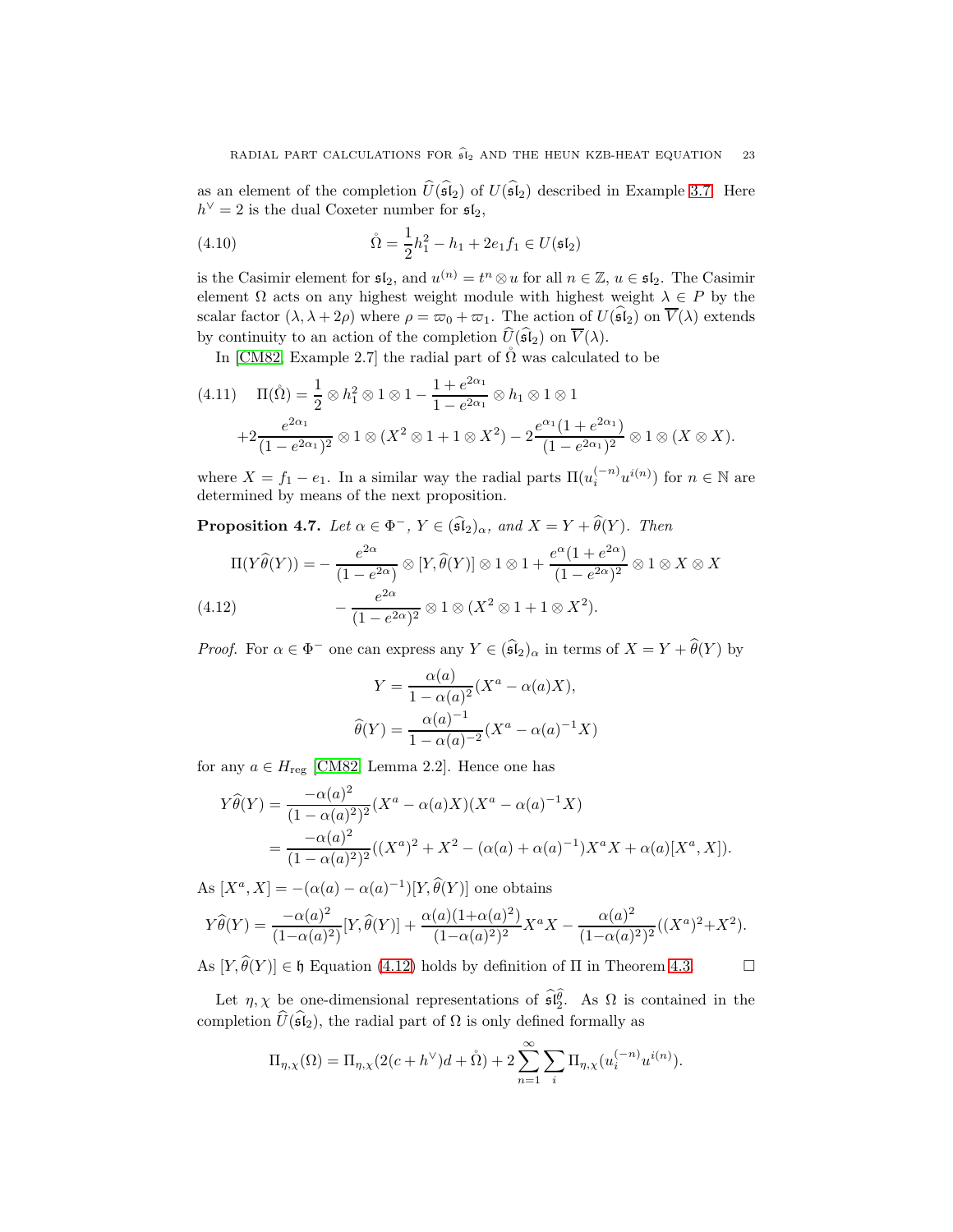We will see in Subsection [4.4](#page-25-0) that  $\Pi_{\eta,\chi}(\Omega)$  converges in  $\overline{\mathcal{R}}_2[P] \otimes U(\mathfrak{h})$ . Hence  $\Pi_{\eta,\chi}$ is a well defined operator on  $\overline{\mathbb{C}}[P]$  and Theorem [4.4](#page-20-0) implies that twisted zonal spherical functions provide eigenfunctions for this operator via Ψ. For now we restrict to the case  $\chi = \eta = 0$  where only the first summand in [\(4.12\)](#page-22-0) contributes to the radial part.

For  $n\in\mathbb{N}$  one has

<span id="page-23-4"></span>(4.13) 
$$
\sum_{i} u_i^{(-n)} u^{i(n)} = e^{(-n)} f^{(n)} + \frac{1}{2} h^{(-n)} h^{(n)} + f^{(-n)} e^{(n)}
$$

$$
= -e^{(-n)} \widehat{\theta}(e^{(-n)}) - \frac{1}{2} h^{(-n)} \widehat{\theta}(h^{(-n)}) - f^{(-n)} \widehat{\theta}(f^{(-n)}).
$$

For each of the three summands one can calculate the radial part by means of the above proposition. Using moreover the relations

$$
[f^{(-n)}, e^{(n)}] = -h_1 - nc, \quad [e^{(-n)}, f^{(n)}] = h_1 - nc, \quad [h^{(-n)}, h^{(n)}] = -2nc
$$

one obtains for  $\eta = \chi = 0$  the formula

<span id="page-23-0"></span>
$$
(4.14) \quad \Pi_{0,0}(\Omega) = 2 \otimes (c + h^{\vee})d + \frac{1}{2} \otimes h_1^2 + \frac{1 + e^{-2\alpha_1}}{1 - e^{-2\alpha_1}} \otimes h_1
$$

$$
+ 2 \sum_{n=1}^{\infty} \left( \frac{e^{-2n\delta - 2\alpha_1}}{1 - e^{-2n\delta - 2\alpha_1}} - \frac{e^{-2n\delta + 2\alpha_1}}{1 - e^{-2n\delta + 2\alpha_1}} \right) \otimes h_1
$$

$$
+ 2 \sum_{n=1}^{\infty} \left( \frac{ne^{-2n\delta + 2\alpha_1}}{1 - e^{-2n\delta + 2\alpha_1}} + \frac{ne^{-2n\delta}}{1 - e^{-2n\delta}} + \frac{ne^{-2n\delta + 2\alpha_1}}{1 - e^{-2n\delta - 2\alpha_1}} \right) \otimes c.
$$

The above formula shows that  $\Pi_{0,0}(\Omega)$  converges in  $\overline{\mathcal{R}}_2[P] \otimes U(\mathfrak{h})$ . Formula [\(4.14\)](#page-23-0) may be rewritten with a summation over all positive roots. For any  $\alpha \in \mathfrak{h}^*$  write  $\partial_\alpha$  to denote the corresponding element in  $\mathfrak h$  under the identification of  $\mathfrak h$  and  $\mathfrak h^*$ given by the invariant bilinear form. By [\(2.7\)](#page-5-0) one has

$$
\partial_{\rho} = h_1/2 + 2d, \quad \partial_{\alpha_1} = h_1, \quad \partial_{\delta} = c.
$$

Moreover, define  $\Delta = 2cd + h_1^2/2$  and observe that  $\Delta \in U(\mathfrak{h})$  is the unique element with

<span id="page-23-1"></span>(4.15) 
$$
\Delta \triangleright e^{\lambda} = (\lambda, \lambda) e^{\lambda}.
$$

With the above formulas, suppressing tensor signs, and using  $h^{\vee} = 2$  one obtains

<span id="page-23-3"></span>(4.16) 
$$
\Pi_{0,0}(\Omega) = \Delta + 2\partial_{\rho} + 2\sum_{\alpha \in \Phi^+} \frac{e^{-2\alpha}}{1 - e^{-2\alpha}} \partial_{\alpha}.
$$

In analogy to [\[EK95,](#page-35-4) Theorem 6.1] we want to eliminate the first order part of  $\Pi_{0,0}(\Omega)$  by conjugation by a suitable element. To this end define

<span id="page-23-5"></span>
$$
(4.17) \quad \hat{\delta} = e^{\rho} \prod_{\alpha \in \Phi^+} \exp\left(\frac{1}{2}\ln(1 - e^{-2\alpha})\right) = e^{\rho} \exp\left(-\frac{1}{2} \sum_{\alpha \in \Phi^+} \sum_{n \in \mathbb{N}} \frac{e^{-2n\alpha}}{n}\right) \in \overline{\mathbb{C}}[P].
$$

Informally we can write  $\hat{\delta} = e^{\rho} \prod_{\alpha \in \Phi^+} (1 - e^{-2\alpha})^{1/2}$ , and by construction one has (4.18)  $\hat{\delta}^2 = \hat{\delta}_2.$ 

<span id="page-23-2"></span>The radial part 
$$
\Pi_{0,0}(\Omega)
$$
 may also be considered as an element of  $\overline{\mathbb{C}}[P] \otimes U(\mathfrak{h})$  via the map  $\overline{\tau}_1$  given by (4.3). Recall the definition of  $\wp_{1,1}(y,q)$  from Appendix A.2.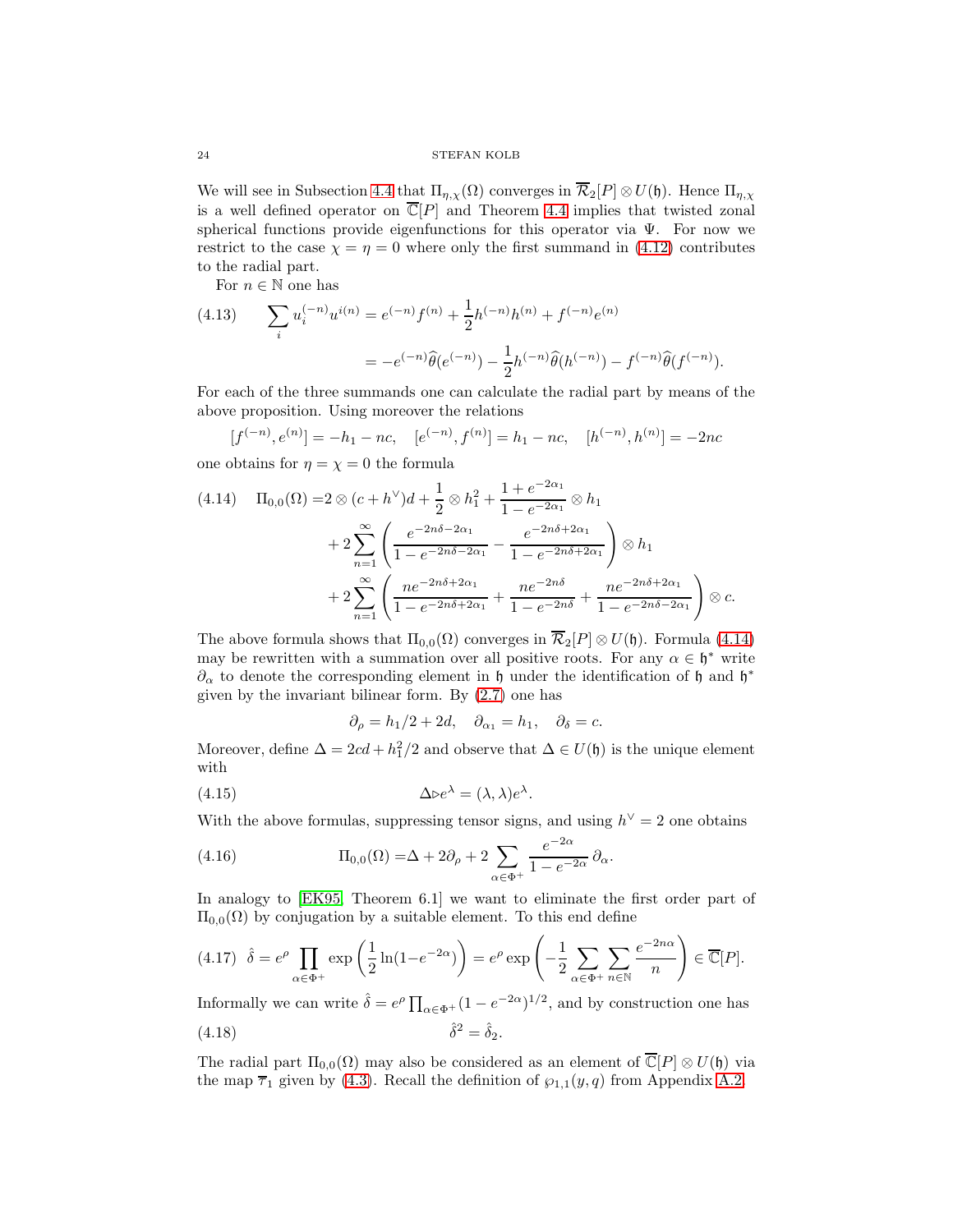<span id="page-24-0"></span>**Proposition 4.8.** The following relations hold in  $\overline{\mathbb{C}}[P] \rtimes U(\mathfrak{h})$ :

$$
\hat{\delta}\Pi_{0,0}(\Omega)\hat{\delta}^{-1} = \Delta - (\rho, \rho) + \sum_{\alpha \in \Phi^+} \frac{e^{-2\alpha}}{(1 - e^{-2\alpha})^2}(\alpha, \alpha)
$$

$$
= \Delta - (\rho, \rho) + \frac{1}{2\pi^2} \wp_{1,1}(e^{2\alpha_1}, e^{-\delta}).
$$

*Proof.* The second equality follows immediately from  $(n\delta \pm \alpha_1, n\delta \pm \alpha_1) = (\alpha_1, \alpha_1)$ 2, from  $(\delta, \delta) = 0$ , and from formula [\(A.10\)](#page-34-1). To verify the first equality we follow the argument given in the proof of [\[EK95,](#page-35-4) Theorem 6.1], [\[Kir95,](#page-36-10) Theorem 7.1.2]. For any  $\lambda \in P$  define

<span id="page-24-1"></span>(4.19) 
$$
\operatorname{grad}(e^{\lambda}) = e^{\lambda} \otimes \partial_{\lambda} \in \overline{\mathbb{C}}[P] \otimes \mathfrak{h}
$$

and extend this definition to a map grad :  $\overline{\mathbb{C}}[P] \to \overline{\mathbb{C}}[P] \otimes \mathfrak{h}$  by linearity and continuity. For any  $f, g \in \overline{\mathbb{C}}[P]$  one has

<span id="page-24-3"></span>(4.20) 
$$
\operatorname{grad}(fg) = f\operatorname{grad}(g) + g\operatorname{grad}(f),
$$

<span id="page-24-2"></span>(4.21) 
$$
\Delta \triangleright (fg) = (\Delta \triangleright f)g + 2\text{grad}(f) \triangleright g + f(\Delta \triangleright g).
$$

Indeed, the above relations holds for  $f = e^{\lambda}$ ,  $g = e^{\mu}$  by [\(4.15\)](#page-23-1) and [\(4.19\)](#page-24-1), and the general case follows from linearity and continuity. Relation [\(4.21\)](#page-24-2) implies that

<span id="page-24-4"></span>(4.22) 
$$
\hat{\delta}^{-1} \circ \Delta \circ \hat{\delta} = \Delta + 2\hat{\delta}^{-1} \text{grad}(\hat{\delta}) + \hat{\delta}^{-1}(\Delta \triangleright \hat{\delta}).
$$

From  $(4.18)$  and  $(4.20)$  one obtains

<span id="page-24-5"></span>(4.23) 
$$
\hat{\delta}^{-1}\text{grad}(\hat{\delta}) = \frac{1}{2}\hat{\delta}_2^{-1}\text{grad}\hat{\delta}_2 = \partial_\rho + \sum_{\alpha \in \Phi^+} \frac{e^{-2\alpha}}{1 - e^{-2\alpha}} \partial_\alpha.
$$

Comparing  $(4.22)$  and  $(4.23)$  with  $(4.16)$  one obtains

<span id="page-24-8"></span>(4.24) 
$$
\hat{\delta}^{-1} \circ \Delta \circ \hat{\delta} = \Pi_{0,0}(\Omega) + \hat{\delta}^{-1}(\Delta \triangleright \hat{\delta})
$$

and it remains to determine the function  $\hat{\delta}^{-1}(\Delta \triangleright \hat{\delta})$ . To this end observe that the denominator identity [\[Kac90,](#page-36-22) (10.4.4)] for  $\hat{\delta}_2$  implies

<span id="page-24-6"></span>(4.25) 
$$
\Delta \triangleright \hat{\delta}_2 = 4(\rho, \rho) \hat{\delta}_2.
$$

On the other hand [\(4.21\)](#page-24-2) and [\(4.18\)](#page-23-2) imply that

<span id="page-24-7"></span>(4.26) 
$$
\Delta \triangleright \hat{\delta}^2 = 2\hat{\delta}(\Delta \triangleright \hat{\delta}) + 2\text{grad}(\hat{\delta})\triangleright \hat{\delta}.
$$

Combining [\(4.25\)](#page-24-6) and [\(4.26\)](#page-24-7) one obtains

$$
\hat{\delta}^{-1}(\Delta \triangleright \hat{\delta}) = 2(\rho, \rho) - \hat{\delta}^{-2} \text{grad}(\hat{\delta}) \triangleright \hat{\delta}.
$$

Observe further that for any  $f, g \in \overline{\mathbb{C}}[P]$  one has  $\text{grad}(f) \triangleright g = (\text{grad}(f), \text{grad}(g))$ where the inner product is taken with respect to the second component of  $\overline{\mathbb{C}}[P]\otimes \mathfrak{h}$ . Hence on obtains

<span id="page-24-9"></span>(4.27) 
$$
\hat{\delta}^{-1}(\Delta \triangleright \hat{\delta}) = 2(\rho, \rho) - (\delta^{-1} \text{grad}(\hat{\delta}), \delta^{-1} \text{grad}(\hat{\delta})).
$$

Now recall the definition of  $\overline{\mathcal{R}}_2[P]\otimes \mathfrak{h}$  from subsection [3.3,](#page-13-0) Remark [3.15.](#page-14-1)6 and define

<span id="page-24-10"></span>(4.28) 
$$
v = \hat{\delta}^{-1} \text{grad}(\hat{\delta}) = \partial_{\rho} + \sum_{\alpha \in \Phi^+} \frac{e^{-2\alpha}}{1 - e^{-2\alpha}} \partial_{\alpha}
$$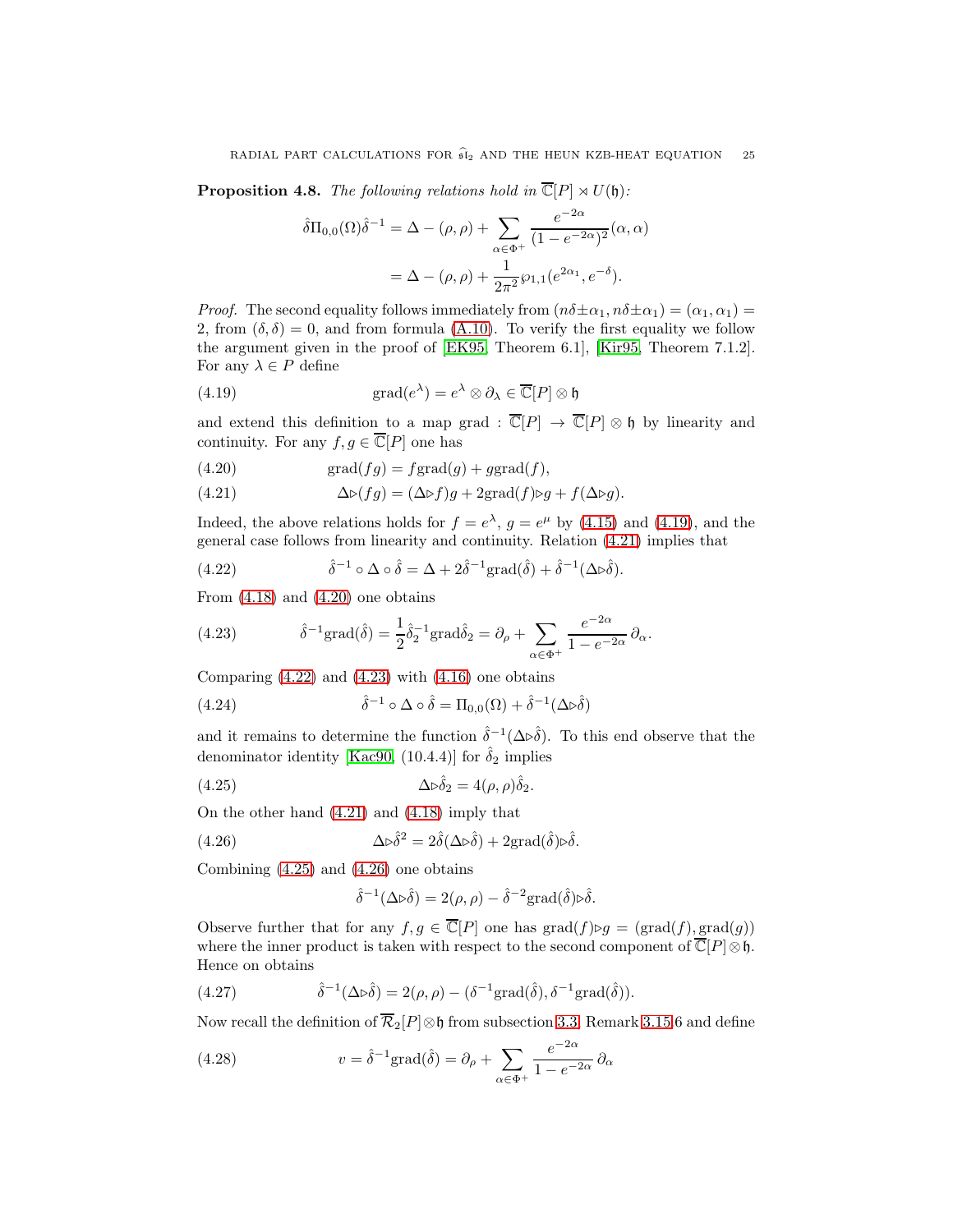26 STEFAN KOLB

as an element of  $\overline{\mathcal{R}}_2[P] \otimes \mathfrak{h}$ . In view of [\(4.24\)](#page-24-8) and [\(4.27\)](#page-24-9) one needs to show that

<span id="page-25-2"></span>(4.29) 
$$
(v, v) = (\rho, \rho) + \sum_{\alpha \in \Phi^+} \frac{e^{-2\alpha}}{(1 - e^{-2\alpha})^2} (\alpha, \alpha).
$$

in order to prove the proposition. To this end observe that

$$
(v, v) = (\rho, \rho) + 2 \sum_{\alpha \in \Phi^+} \frac{e^{-2\alpha}}{1 - e^{-2\alpha}} (\alpha, \rho) + \sum_{\alpha, \beta \in \Phi^+} \frac{e^{-2(\alpha + \beta)}}{(1 - e^{-2\alpha})(1 - e^{-2\beta})} (\alpha, \beta).
$$

Define

(4.30) 
$$
X = (v, v) - (\rho, \rho) - \sum_{\alpha \in \Phi^+} \frac{e^{-2\alpha}}{(1 - e^{-2\alpha})^2} (\alpha, \alpha).
$$

As v is W-invariant by [\(4.28\)](#page-24-10) so is  $(v, v)$  as an element of  $\overline{\mathcal{R}}_2[P]$ . One verifies that the last summand of X is also W-invariant in  $\overline{\mathcal{R}}_2[P]$ . One calculates

<span id="page-25-1"></span>
$$
(4.31) \quad X = \sum_{\alpha \in \Phi^+} \frac{e^{-2\alpha}}{1 - e^{-2\alpha}} (\alpha, 2\rho - \alpha) + \sum_{\alpha, \beta \in \Phi^+, \alpha \neq \beta} \frac{e^{-2(\alpha + \beta)}}{(1 - e^{-2\alpha})(1 - e^{-2\beta})} (\alpha, \beta).
$$

Hence X has poles of order at most 1, and by Lemma [3.16](#page-14-0) one obtains  $\hat{\delta}_2 X \in$ A. Moreover,  $\hat{\delta}_2 X$  is W-antiivariant. Hence, by Remark [3.14,](#page-13-1) one gets  $X \in A$ . Moreover,  $X \in \overline{\mathbb{C}}[P_0]$  and hence  $X \in A_0^W$ . By Lemma [3.10](#page-11-1) one obtains

$$
X = \sum_{n \le n_0} a_n e^{n\delta}
$$

for some  $a_n \in \mathbb{C}$ ,  $n_0 \in \mathbb{N}$ . Collecting terms of the form  $e^{-n\delta}$  in the expansion [\(4.31\)](#page-25-1) one obtains

$$
X = 2((\delta, \rho) - (\alpha_1, \alpha_1)) \sum_{n=1}^{\infty} \frac{ne^{-2n\delta}}{1 - e^{-2n\delta}} = 0
$$

<span id="page-25-0"></span>which implies  $(4.29)$  and hence concludes the proof of the proposition.

4.4. Radial part of the Casimir for non-trivial one-dimensional represen**tations.** Let now  $\eta$  and  $\chi$  be non-trivial one-dimensional representations of  $\widehat{\mathfrak{sl}_2^{\theta}}$ . As a first step towards the description of  $\Pi_{\eta,\chi}(\Omega)$  we determine  $\chi(X)$  for  $X = Y + \widehat{\theta}(Y)$ where  $Y \in (\widehat{\mathfrak{sl}}_2)_{\alpha}$  is a root vector.

<span id="page-25-5"></span>**Lemma 4.9.** Let  $a_0, a_1 \in \mathbb{C}$  and  $\chi = \chi_{a_0, a_1}$ . Then

<span id="page-25-4"></span>(4.32) 
$$
\chi(f^{(n)} - e^{(-n)}) = \begin{cases} -ia_0 & \text{if } n \in \mathbb{Z} \text{ odd,} \\ ia_1 & \text{if } n \in \mathbb{Z} \text{ even,} \end{cases}
$$

<span id="page-25-3"></span>(4.33) 
$$
\chi(h^{(n)} - h^{(-n)}) = 0 \quad \text{for all } n \in \mathbb{N}_0.
$$

*Proof.* The one-dimensional representation  $\chi$  vanishes on commutators in  $\widehat{\mathfrak{sl}_2^{\theta}}$ . Hence Equation [\(4.33\)](#page-25-3) follows from  $[e^{(0)} - f^{(0)}, e^{(n)} - f^{(-n)}] = h^{(n)} - h^{(-n)}$ . Similarly, the relation

$$
[h^{(1)} - h^{(-1)}, e^{(n)} - f^{(-n)}] = 2(e^{(n+1)} - f^{(-n-1)}) - 2(e^{(n-1)} - f^{(-n+1)})
$$

together with  $\chi(f^{(0)} - e^{(0)}) = \chi(iB_1) = ia_1$  and  $\chi(f^{(1)} - e^{(-1)}) = \chi(-iB_0) = -ia_0$ imply Equation [\(4.32\)](#page-25-4).

$$
\sqcup
$$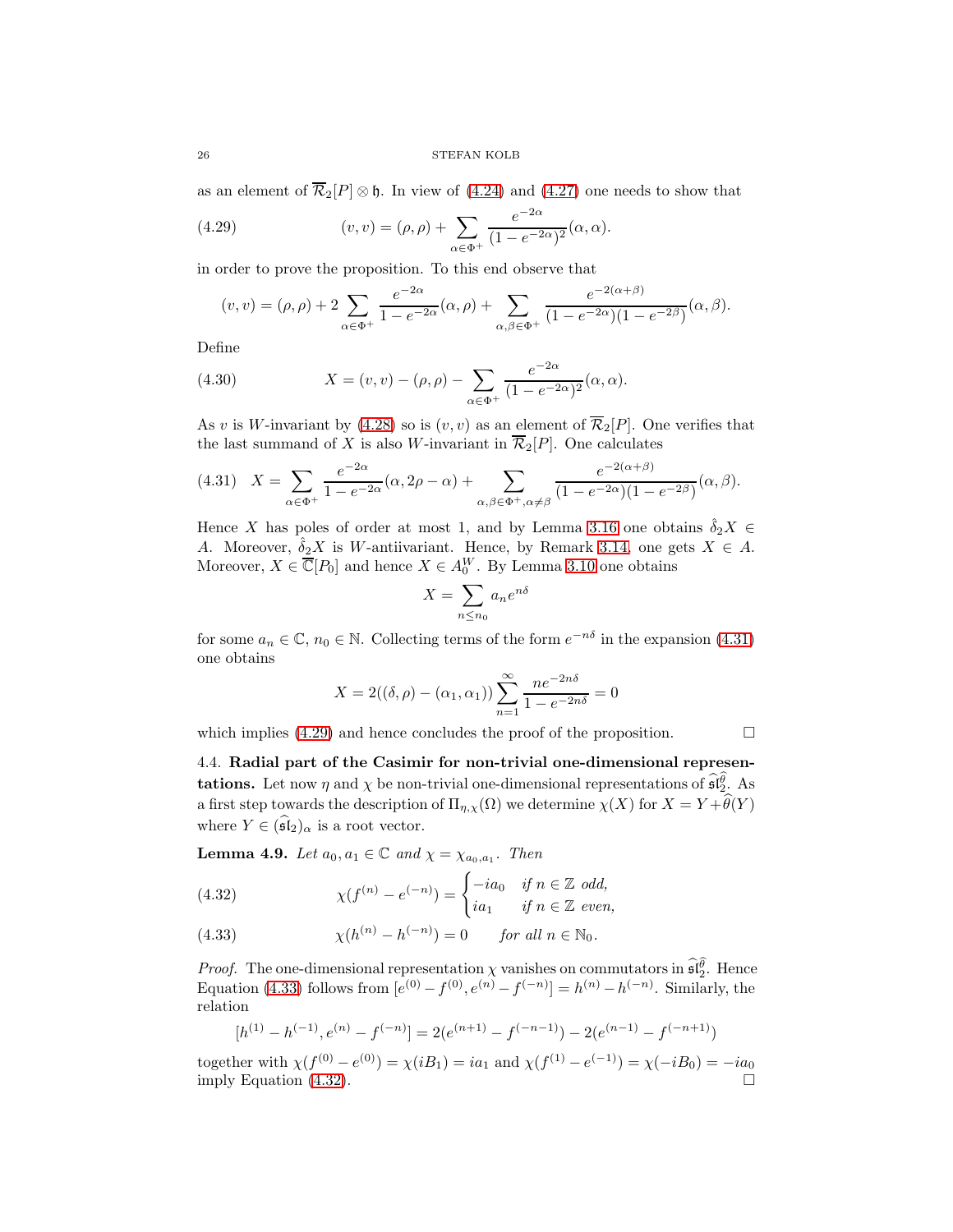Assume now that  $a_0, a_1, b_0, b_1 \in \mathbb{C}$  and that  $\chi = \chi_{a_0, a_1}$  and  $\eta = \chi_{b_0, b_1}$ . To distinguish between the two cases in [\(4.32\)](#page-25-4) we introduce for any  $n \in \mathbb{Z}$  the notation

$$
\overline{n} = \begin{cases} 1 & \text{if } n \text{ even,} \\ 0 & \text{if } n \text{ odd.} \end{cases}
$$

Using Proposition [4.7](#page-22-1) and Lemma [4.9](#page-25-5) one obtains

$$
\Pi_{\eta,\chi}(e^{(-n)}f^{(n)}) = \Pi_{0,0}(e^{(-n)}f^{(n)}) + \frac{e^{-n\delta + \alpha_1}(1 + e^{-2n\delta + 2\alpha_1})}{(1 - e^{-2n\delta + 2\alpha_1})^2}a_{\overline{n}}b_{\overline{n}}
$$

$$
- \frac{e^{-2n\delta + 2\alpha_1}}{(1 - e^{-2n\delta + 2\alpha_1})^2}(a_{\overline{n}}^2 + b_{\overline{n}}^2),
$$

$$
\Pi_{\eta,\chi}(h^{(-n)}h^{(n)}) = \Pi_{0,0}(h^{(-n)}h^{(n)}),
$$

$$
\Pi_{\eta,\chi}(f^{(-n)}e^{(n)}) = \Pi_{0,0}(f^{(-n)}e^{(n)}) + \frac{e^{-n\delta - \alpha_1}(1 + e^{-2n\delta - 2\alpha_1})}{(1 - e^{-2n\delta - 2\alpha_1})^2}a_{\overline{n}}b_{\overline{n}}
$$

$$
- \frac{e^{-2n\delta - 2\alpha_1}}{(1 - e^{-2n\delta - 2\alpha_1})^2}(a_{\overline{n}}^2 + b_{\overline{n}}^2),
$$

Hence Equations [\(4.9\)](#page-21-3), [\(4.11\)](#page-22-2), and [\(4.13\)](#page-23-4) yield

$$
\Pi_{\eta,\chi}(\Omega) = \Pi_{0,0}(\Omega) - 2 \frac{e^{2\alpha_1}}{(1 - e^{2\alpha_1})^2} (a_1^2 + b_1^2) + 2 \frac{e^{\alpha_1} (1 + e^{2\alpha_1})}{(1 - e^{2\alpha_1})^2} a_1 b_1
$$
  
\n
$$
- 2 \sum_{n=0}^{\infty} \left( \left( \frac{e^{-2(2n+1)\delta + 2\alpha_1}}{(1 - e^{-2(2n+1)\delta + 2\alpha_1})^2} + \frac{e^{-2(2n+1)\delta - 2\alpha_1}}{(1 - e^{-2(2n+1)\delta - 2\alpha_1})^2} \right) (a_0^2 + b_0^2)
$$
  
\n
$$
- \frac{e^{-(2n+1)\delta + \alpha_1} (1 + e^{-2(2n+1)\delta + 2\alpha_1})}{(1 - e^{-2(2n+1)\delta + 2\alpha_1})^2} a_0 b_0 - \frac{e^{-(2n+1)\delta - \alpha_1} (1 + e^{-2(2n+1)\delta - 2\alpha_1})}{(1 - e^{-2(2n+1)\delta - 2\alpha_1})^2} a_0 b_0 \right)
$$
  
\n
$$
- 2 \sum_{n=1}^{\infty} \left( \left( \frac{e^{-2(2n)\delta + 2\alpha_1}}{(1 - e^{-2(2n)\delta + 2\alpha_1})^2} + \frac{e^{-2(2n)\delta - 2\alpha_1}}{(1 - e^{-2(2n)\delta - 2\alpha_1})^2} \right) (a_1^2 + b_1^2)
$$
  
\n
$$
- \frac{e^{-(2n)\delta + \alpha_1} (1 + e^{-2(2n)\delta + 2\alpha_1})}{(1 - e^{-2(2n)\delta + 2\alpha_1})^2} a_1 b_1 - \frac{e^{-(2n)\delta - \alpha_1} (1 + e^{-2(2n)\delta - 2\alpha_1})}{(1 - e^{-2(2n)\delta - 2\alpha_1})^2} a_1 b_1 \right).
$$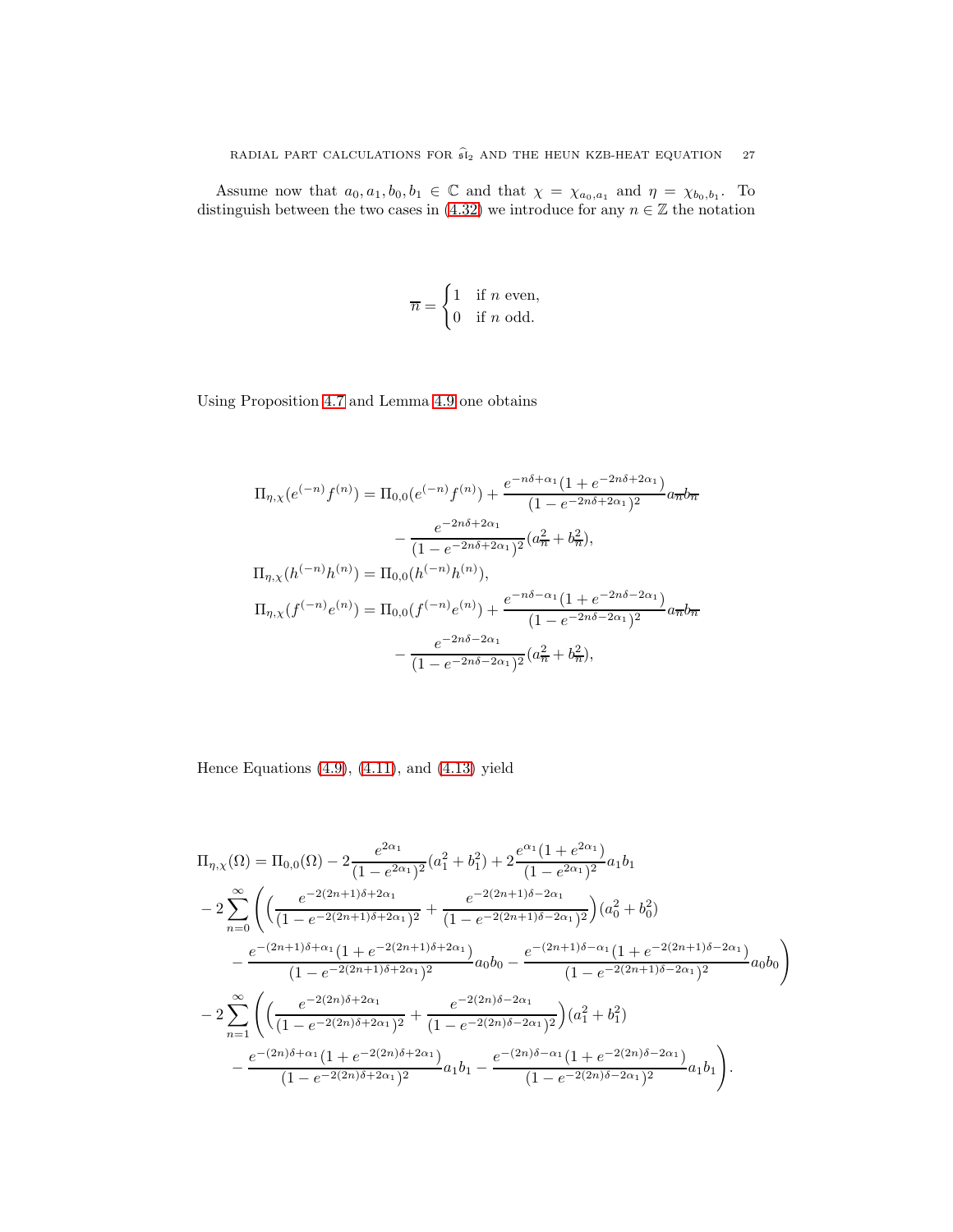To shorten formulas we abbreviate  $q = e^{-\delta}$  and  $y = e^{\alpha_1}$  and obtain

$$
\Pi_{\eta,\chi}(\Omega) = \Pi_{0,0}(\Omega) - 2 \frac{y^2}{(1-y^2)^2} (a_1 \pm b_1)^2 + 2 \frac{y}{(1 \mp y)^2} a_1 b_1
$$
  

$$
- 2 \sum_{n=0}^{\infty} \left( \left( \frac{q^{2(2n+1)} y^2}{(1-q^{2(2n+1)} y^2)^2} + \frac{q^{2(2n+1)} y^{-2}}{(1-q^{2(2n+1)} y^{-2})^2} \right) (a_0 \pm b_0)^2 - \frac{q^{(2n+1)} y}{(1 \mp q^{(2n+1)} y)^2} a_0 b_0 - \frac{q^{(2n+1)} y^{-1}}{(1 \mp q^{(2n+1)} y^{-1})^2} a_0 b_0 \right)
$$
  

$$
- 2 \sum_{n=1}^{\infty} \left( \left( \frac{q^{2(2n)} y^2}{(1-q^{2(2n)} y^2)^2} + \frac{q^{2(2n)} y^{-2}}{(1-q^{2(2n)} y^{-2})^2} \right) (a_1 \pm b_1)^2 - \frac{q^{(2n)} y}{(1 \mp q^{(2n)} y)^2} a_1 b_1 - \frac{q^{(2n)} y^{-1}}{(1 \mp q^{(2n)} y^{-1})^2} a_1 b_1 \right).
$$

Hence formulas [\(A.8\)](#page-34-2), [\(A.10\)](#page-34-1), and the convention [\(A.14\)](#page-35-13) for the Weierstraß  $\wp$ functions from Appendix [A](#page-32-0) yield

$$
\Pi_{\eta,\chi}(\Omega) = \Pi_{0,0}(\Omega) + \frac{1}{2\pi^2} \Big( -\wp_{0,1}(y^2, q^2)(a_0 + b_0)^2 + \wp_{0,1}(y, q)a_0b_0 - \wp_{1,1}(y^2, q^2)(a_1 + b_1)^2 + \wp_{1,1}(y, q)a_1b_1 \Big)
$$

With [\(A.15\)](#page-35-14) and [\(A.16\)](#page-35-15) this becomes

$$
\Pi_{\eta,\chi}(\Omega) = \Pi_{0,0}(\Omega) - \frac{1}{2\pi^2} \Big( \frac{1}{4} (\wp_{0,1}(y,q) + \wp_{0,0}(y,q)) (a_0 + b_0)^2 - \wp_{0,1}(y,q) a_0 b_0 \n+ \frac{1}{4} (\wp_{1,1}(y,q) + \wp_{1,0}(y,q)) (a_1 + b_1)^2 - \wp_{1,1}(y,q) a_1 b_1 \Big)
$$
\n(4.34) 
$$
= \Pi_{0,0}(\Omega) - \frac{1}{8\pi^2} \Big( \wp_{0,1}(y,q) (a_0 - b_0)^2 + \wp_{0,0}(y,q) (a_0 + b_0)^2 \n+ \wp_{1,1}(y,q) (a_1 - b_1)^2 + \wp_{1,0}(y,q) (a_1 + b_1)^2 \Big).
$$

<span id="page-27-1"></span>Conjugating by the element  $\hat{\delta} \in \overline{\mathbb{C}}[P]$  and inserting the expression for  $\hat{\delta} \Pi_{0,0}(\Omega) \hat{\delta}^{-1}$ from Proposition [4.8](#page-24-0) one obtains

$$
\hat{\delta}\Pi_{\eta,\chi}(\Omega)\hat{\delta}^{-1} = \Delta - (\rho,\rho) + \frac{1}{2\pi^2}\wp_{1,1}(y^2,q) - \frac{1}{8\pi^2}(\wp_{0,1}(y,q)(a_0-b_0)^2 + \wp_{0,0}(y,q)(a_0+b_0)^2 + \wp_{1,1}(y,q)(a_1-b_1)^2 + \wp_{1,0}(y,q)(a_1+b_1)^2)
$$

Applying  $(A.15) - (A.17)$  $(A.15) - (A.17)$  one obtains the first part of the following result. The second part is a consequence of Theorem [4.4.](#page-20-0)

<span id="page-27-0"></span>**Theorem 4.10.** Let  $\chi = \chi_{a_0,a_1}$  and  $\eta = \chi_{b_0,b_1}$ . Then one has

$$
\hat{\delta}\Pi_{\eta,\chi}(\Omega)\hat{\delta}^{-1} = \Delta - (\rho,\rho) - \frac{1}{8\pi^2} \Big(\wp_{0,1}(y,q)((a_0-b_0)^2-1) + \wp_{0,0}(y,q)((a_0+b_0)^2-1) + \wp_{1,1}(y,q)((a_1-b_1)^2-1) + \wp_{1,0}(y,q)((a_1+b_1)^2-1)\Big)
$$

as an element of  $\overline{\mathbb{C}}[P] \underset{\sim}{\rtimes} U(\mathfrak{h})$ , where  $y = e^{\alpha_1}$  and  $q = e^{-\delta}$ . If, moreover,  $\lambda \in P_K^+$ and  $\varphi \in \overline{\delta V(\lambda)}^{\chi} \otimes \overline{V(\lambda)}^{\eta} \subset \overline{\mathbb{C}}[P_K]$  is a zonal spherical function then  $\hat{\delta} \Psi(\varphi) \in \overline{\mathbb{C}}[P_K]$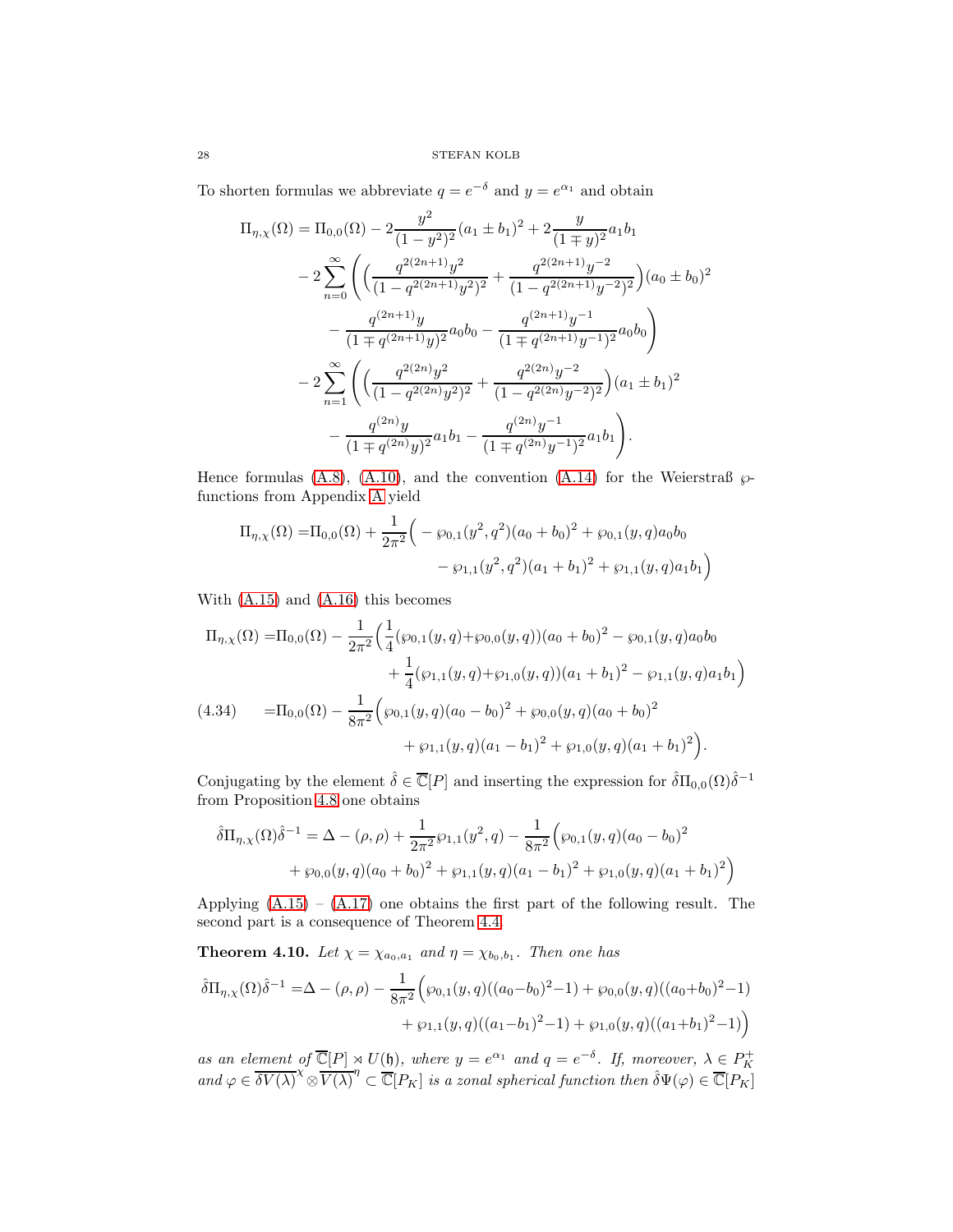satisfies the eigenvalue equation

$$
\hat{\delta} \Pi_{\eta, \chi}(\Omega) \hat{\delta}^{-1} \triangleright (\hat{\delta} \Psi(\varphi)) = (\lambda, \lambda + \rho) \hat{\delta} \Psi(\varphi).
$$

### 5. Functional interpretation

<span id="page-28-0"></span>So far we have considered the radial part  $\Pi_{\eta,\chi}(\Omega)$  only as and element of  $\overline{\mathbb{C}}[P] \rtimes$  $U(\mathfrak{h})$  or as an operator on  $\overline{\mathbb{C}}[P]$ . Similarly, twisted zonal spherical functions were considered as elements of A or  $\overline{\mathbb{C}}[P]$ . In Subsection [5.1,](#page-28-1) following [\[EK95\]](#page-35-4), [\[Kir95\]](#page-36-10), we introduce a notion of convergence for elements of  $\overline{\mathbb{C}}[P]$  which provides holomorphic functions. The aim of Subsection [5.2](#page-30-1) is to interpret  $\hat{\delta} \Pi_{\eta,\chi}(\Omega) \hat{\delta}^{-1}$  as a differential operator on a domain D. In Subsection [5.3](#page-30-2) we prove, for  $\chi = \eta$ , that twisted zonal spherical functions converge on a suitable domain inside D.

<span id="page-28-1"></span>5.1. Functional interpretation of elements of  $\overline{\mathbb{C}}[P]$ . Recall from [\(4.5\)](#page-20-2) that elements of  $\mathbb{C}[P]$  may be considered as functions on h. Choose coordinates on h via the map

$$
\mathbb{C}^3 \to \mathfrak{h}, \qquad (z, u, \tau) \mapsto \pi i (z h_1 + u c - \tau d).
$$

Then  $e^{\lambda} \in \mathbb{C}[P]$  for  $\lambda = c_1 \alpha_1 + K \varpi_0 + n\delta$  turns into the function on  $\mathbb{C}^3$  given by

(5.1) 
$$
e^{\lambda}(z, u, \tau) = e^{\pi i (2c_1 z + Ku - n\tau)}.
$$

One obtains in particular  $e^{\alpha_1}(z, u, \tau) = e^{2\pi i z}$  and  $e^{-\delta}(z, u, \tau) = e^{\pi i \tau}$ . Let  $\mathcal{H} = \{\tau \in \mathcal{H} \mid \tau \in \mathcal{H}\}$  $\mathbb{C} |Im(\tau) > 0$  denote the upper half plane and

$$
Y=\mathbb{C}\times\mathbb{C}\times\mathcal{H}.
$$

We consider elements  $\sum_{\lambda \in P} a_{\lambda} e^{\lambda} \in \overline{\mathbb{C}}[P]$  as functions on Y if the series of functions converges. More precisely, we use the following definition from [\[Kir95,](#page-36-10) Definition 8.1.1]. Recall Remark [3.15.](#page-14-1)6 and let  $\overline{\tau}_1 : \overline{\mathcal{R}}_2[P] \to \overline{\mathbb{C}}[P]$  denote the map extending [\(4.3\)](#page-19-3) which expands  $(1 - e^{2\alpha})^{-1}$  into the geometric series for any  $\alpha \in \Phi^-$ .

<span id="page-28-2"></span>**Definition 5.1.** Let  $f = \sum_{\lambda \in P} a_{\lambda} e^{\lambda} \in \overline{\mathbb{C}}[P]$  and let  $U \subseteq Y$  be an open subset. We say that f converges on  $\overline{U}$  if this series, considered as a series of functions on Y converges absolutely and locally uniformly in U. Similarly, if  $f \in \overline{\mathcal{R}}_2[P]$  then we say that f converges on U if  $\overline{\tau}_1(f) \in \overline{\mathbb{C}}[P]$  converges on U.

Recall from [A](#page-32-0)ppendix A that the Weierstrass  $\varphi$ -functions  $\varphi_{i,j}(z,\tau)$  converge on the domain

$$
D = \{(z, \tau) \in \mathbb{C} \times \mathcal{H} \mid -\operatorname{Im}(\tau)/2 < \operatorname{Im}(z) < 0\}.
$$

On this domain the  $\wp$ -functions are obtained from the formal  $\wp$ -functions  $\wp_{i,j}(e^{\alpha_1}, e^{-\delta})$ in the sense of Definition [5.1.](#page-28-2) We sketch a proof to indicate that this fact may not be quite as obvious as it appears. By slight abuse of notation we also use the symbol D to denote the subset of all  $(z, u, \tau) \in Y$  for which  $-\text{Im}(\tau)/2 < \text{Im}(z) < 0$ .

<span id="page-28-3"></span>**Proposition 5.2.** For any  $i, j \in \{0, 1\}$  the element  $\wp_{i,j}(e^{\alpha_1}, e^{-\delta}) \in \overline{\mathcal{R}}_2[P]$  converges on D. The holomorphic function which is obtained as the limit satisfies  $\wp_{i,j}(e^{\alpha_1},e^{-\delta})(z,u,\tau)=\wp_{ij}(z,\tau).$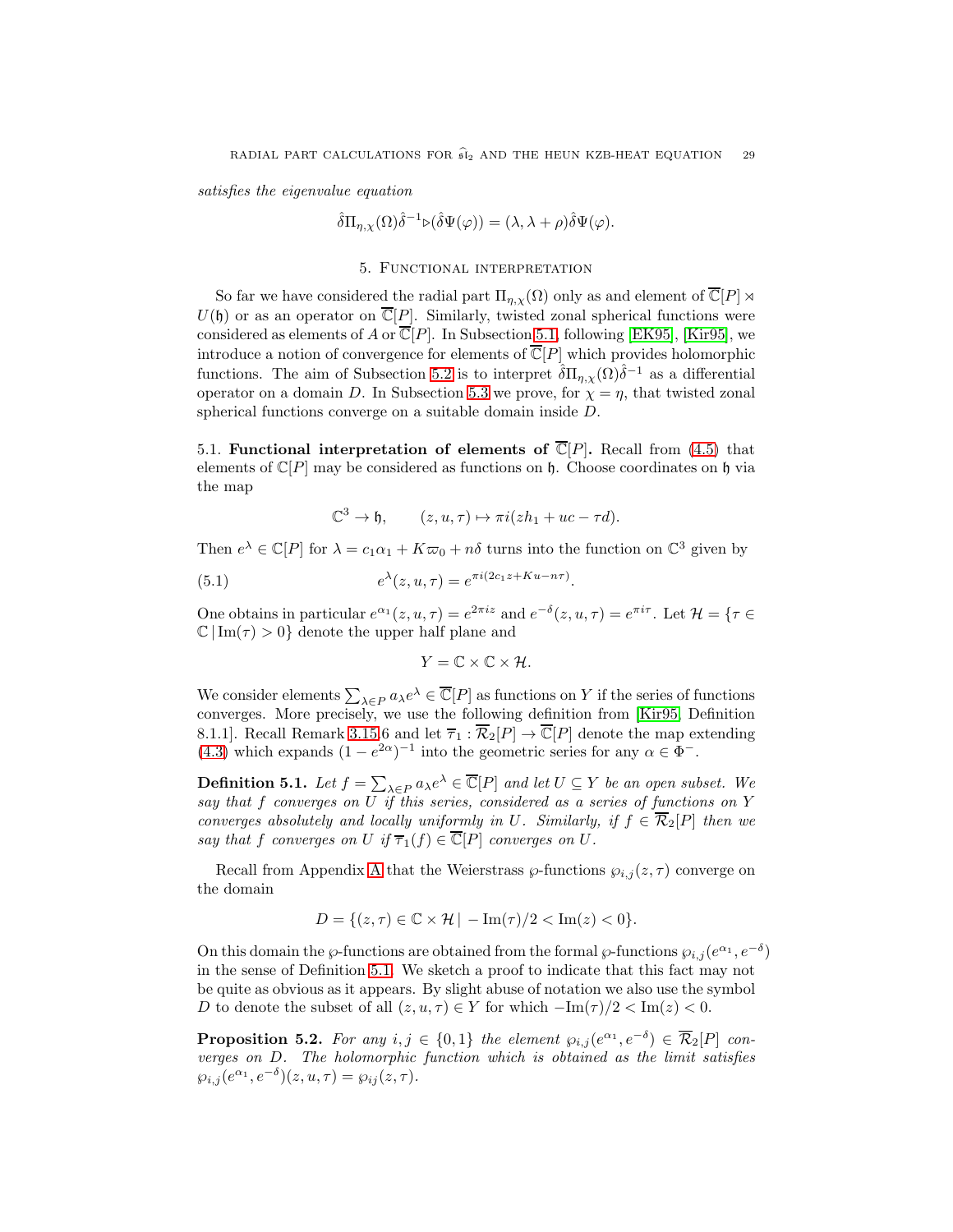Sketch of proof. We only consider  $\wp_{1,0}$ , see [\(A.9\)](#page-34-3), the other cases are treated analogously. Moreover, we suppress the variable  $u$  because all occurring functions are independent of u. For  $\beta = 2n\delta \pm \alpha_1 \in \Phi^+$  write

<span id="page-29-0"></span>(5.2) 
$$
\overline{\tau}_1\left(\frac{e^{-\beta}}{(1+e^{-\beta})^2}\right) = \overline{\tau}_1\left(\frac{e^{-\beta}(1-e^{-\beta})^2}{(1-e^{-2\beta})^2}\right) = \sum_{\lambda \in P} a_{\beta,\lambda} e^{\lambda} \in \overline{\mathbb{C}}[P]
$$

for some coefficients  $a_{\beta,\lambda} \in \mathbb{C}$ . For  $(z,\tau) \in D$  one has

$$
|e^{-\beta}(z, u, \tau)| = |e^{i\pi(\mp 2z + n\tau)}| = e^{\pi(\pm 2\mathrm{Im}(z) - n\mathrm{Im}(\tau))} < 1.
$$

and hence the above series  $(5.2)$  converges on D. By definition one has

<span id="page-29-2"></span>(5.3) 
$$
\overline{\tau}_1(\wp_{1,0}(e^{\alpha_1},e^{-\delta})) = -4\pi^2 \sum_{\lambda \in P} \left( \sum_{\beta = 2n\delta \pm \alpha_1 \in \Phi^+} a_{\beta,\lambda} \right) e^{\lambda}.
$$

Note the order of summation. For any  $x = (z, \tau) \in D$  there exists  $x^- = (1/2 + \tau)$  $iIm(z), iIm(\tau)) \in D$  such that

$$
-|e^{-\beta}(x)| = e^{-\beta}(x^{-})
$$

independently of  $\beta$ . Hence, using the explicit form of the coefficients in the expansion [\(5.2\)](#page-29-0), one obtains

<span id="page-29-1"></span>(5.4) 
$$
-\sum_{\lambda \in P} |a_{\beta,\lambda} e^{\lambda}(x)| = \sum_{\lambda \in P} a_{\beta,\lambda} e^{\lambda}(x^{-}) = \frac{e^{-\beta}(x^{-})}{(1 + e^{-\beta}(x^{-}))^{2}}.
$$

The convergence of  $\wp_{0,1}(1/2+i\mathrm{Im}(z),i\mathrm{Im}(\tau))$  and [\(5.4\)](#page-29-1) imply that the double sum

$$
\sum_{\beta=2n\delta\pm\alpha_1\in\Phi^+}\sum_{\lambda\in P}|a_{\beta,\lambda}e^{\lambda}(x)|
$$

converges. Hence the order of summation may be exchanged and [\(5.3\)](#page-29-2) also converges absolutely in x. The locally uniform convergence of  $(5.3)$  is obtained using the locally uniform convergence of  $\wp_{1,0}(z,\tau)$  and of [\(5.2\)](#page-29-0), the absolute convergence shown above, and an  $\varepsilon/3$ -argument.

The following are well-known examples of elements in  $\mathbb{C}[P]$  which converge on Y in the sense of Definition [5.1,](#page-28-2) see [\[Kac90,](#page-36-22) 10.6], [\[Kir95,](#page-36-10) Theorem 8.1.2].

<span id="page-29-4"></span>**Example 5.3.** For any  $\lambda \in P^+$  the orbit sum  $m_{\lambda} = \sum_{\mu \in W\lambda} e^{\mu}$  converges on Y.

<span id="page-29-3"></span>**Example 5.4.** The affine Weyl denominator  $\hat{\delta}_1 \in \overline{\mathbb{C}}[P]$  defined in [\(3.3\)](#page-12-3) converges on Y.

Example [5.4](#page-29-3) implies that  $\hat{\delta}_2 = e^{2\rho} \prod_{\beta \in \Phi^+} (1 - e^{-2\beta}) \in \overline{\mathbb{C}}[P]$  also converges on Y. Recall the element  $\hat{\delta} \in \overline{\mathbb{C}}[P]$  with  $\hat{\delta}^2 = \hat{\delta}_2$  defined in [\(4.17\)](#page-23-5). The exponent

$$
\sum_{\alpha \in \Phi^+} \sum_{n \in \mathbb{N}} \frac{e^{-2n\alpha}}{n}
$$

converges on D and hence so does  $\hat{\delta}$ . This also provides a direct proof of the convergence of  $\delta_2$  on D.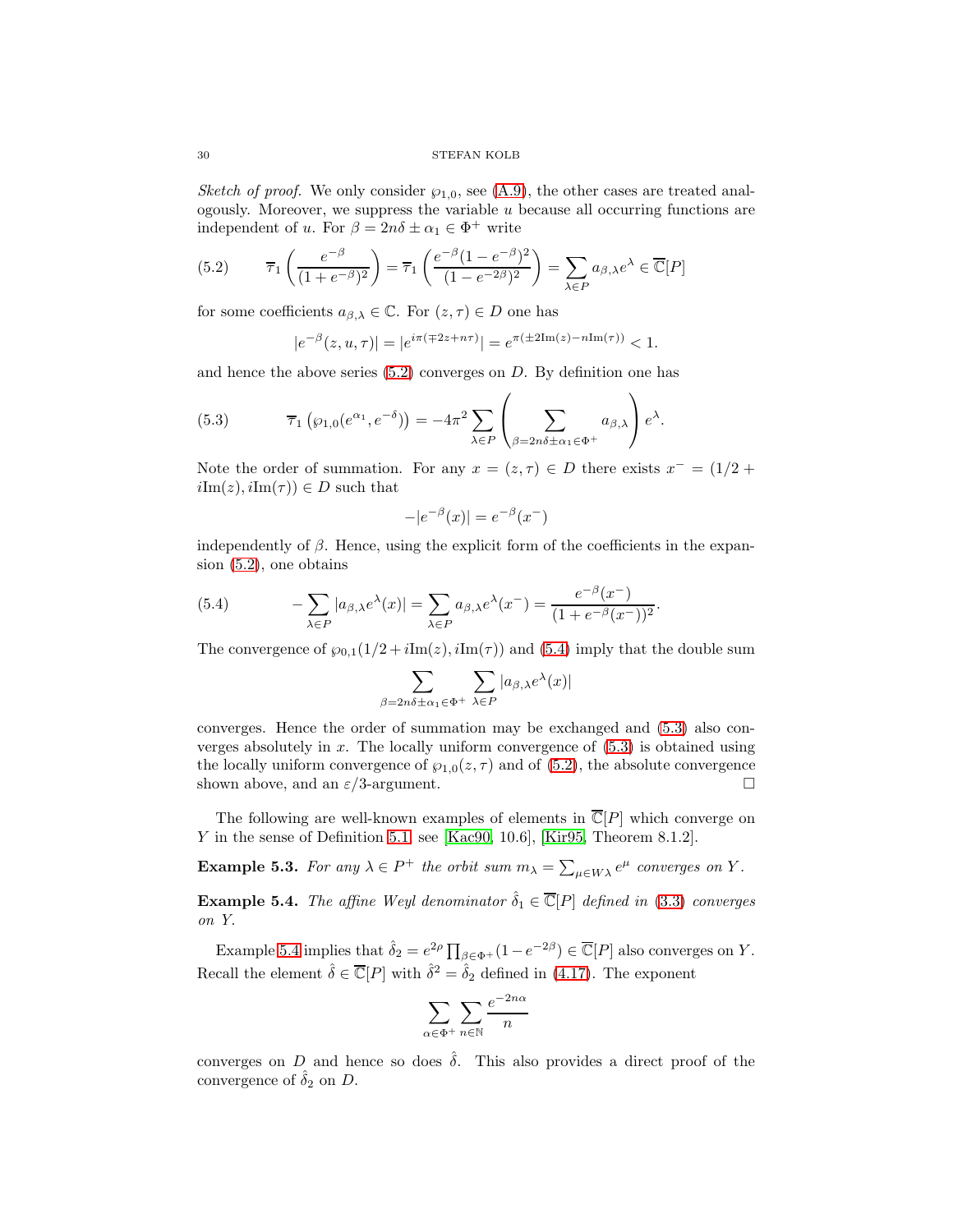<span id="page-30-1"></span>5.2. The Heun-KZB heat operator. With these preparations we can turn to the functional interpretation of the radial part  $\hat{\delta} \Pi_{\eta,\chi}(\Omega) \hat{\delta}^{-1}$  from Theorem [4.10.](#page-27-0) The operator  $\Delta = 2cd + h_1^2/2$  satisfies

$$
\Delta \triangleright e^{\lambda} = (2Kn + 2c_1^2)e^{\lambda} \qquad \text{if } \lambda = c_1\alpha_1 + K\varpi_0 + n\delta
$$

and hence

$$
\Delta \triangleright e^{\lambda}(z, u, \tau) = (2Kn + 2c_1^2) e^{\pi i (2c_1 z + Ku - n\tau)}
$$
  
= 
$$
\frac{1}{2\pi^2} \left( 4\pi i K \frac{\partial}{\partial \tau} - \frac{\partial^2}{\partial z^2} \right) e^{\lambda}(z, u, \tau).
$$

By Theorem [4.10](#page-27-0) and Proposition [5.2](#page-28-3) the conjugated radial part  $\hat{\delta} \Pi_{\eta,\chi}(\Omega) \hat{\delta}^{-1}$  hence corresponds to the operator

$$
\frac{1}{2\pi^2} \left(4\pi i K \frac{\partial}{\partial \tau} - \frac{\partial^2}{\partial z^2}\right) - \frac{1}{2} - \frac{1}{8\pi^2} \left(\wp_{0,1}(z,\tau)((a_0 - b_0)^2 - 1) + \wp_{0,0}(z,\tau)((a_0 + b_0)^2 - 1) + \wp_{1,1}(z,\tau)((a_1 - b_1)^2 - 1) + \wp_{1,0}(z,\tau)((a_1 + b_1)^2 - 1)\right).
$$

on D where we used that  $(\rho, \rho) = 1/2$ . By  $(A.11) - (A.13)$  $(A.11) - (A.13)$  the functions  $\wp_{i,j}$  may be identified with the shifted Weierstrass functions  $\wp_k$ , for  $k = 0, 1, 2, 3$ , which are defined by

<span id="page-30-3"></span>
$$
\begin{aligned}\n\wp_0(z,\tau) &= \wp(z,\tau), & \wp_1(z,\tau) &= \wp(z+1/2,\tau), \\
\wp_2(z,\tau) &= \wp(z+(1+\tau)/2,\tau), & \wp_3(z,\tau) &= \wp(z+\tau/2,\tau).\n\end{aligned}
$$

Recall  $\eta_1(\tau)$  from Equation [\(A.6\)](#page-34-4) which appears as a summand in this identification. With the notation

(5.5) 
$$
l_0 = (a_1 - b_1 - 1)/2, \quad l_1 = (a_1 + b_1 - 1)/2, l_2 = (a_0 + b_0 - 1)/2, \quad l_3 = (a_0 - b_0 - 1)/2
$$

we obtain the following result.

<span id="page-30-0"></span>**Theorem 5.5.** Let  $\chi = \chi_{a_0,a_1}$  and  $\eta = \chi_{b_0,b_1}$ , let  $\ell = (l_0, l_1, l_2, l_3)$  be given by [\(5.5\)](#page-30-3), and let  $f \in \overline{\mathbb{C}}[P_K]$  be convergent on some open subset  $D' \subseteq D$ . Then the operator  $\hat{\delta} \Pi_{\eta, \chi}(\Omega) \hat{\delta}^{-1}$  acts on the holomorphic function  $f|_{D'}$  as

$$
H_{K,\ell} = \frac{1}{2\pi^2} \Big( 4\pi i K \frac{\partial}{\partial \tau} - \frac{\partial^2}{\partial z^2} - \pi^2 + \sum_{k=0}^3 l_k (l_k + 1) \wp_k(z, \tau) + c(\tau) \Big)
$$

where  $c(\tau) = -\eta_1(\tau) \sum_{k=0}^3 l_k(l_k+1)$ .

We call  $H_{K,\ell}$  the Heun-KZB heat operator of level K. Up to the overall factor, the constant  $\pi^2$  and the summand  $c(\tau)$  which can be integrated, the operator  $H_{K,\ell}$ is the desired Heun-version of the KZB-heat operator which appears for example in Varchenko's book [\[Var03,](#page-37-2) p. 70].

# <span id="page-30-2"></span>5.3. Convergence of eigenfunctions for  $\chi = \eta$ . Let

$$
\varphi \in \overline{\delta V(\lambda)}^{\chi} \otimes \overline{V(\lambda)}^{\eta}
$$

be a twisted zonal spherical function corresponding to a highest weight  $\lambda$  of level K. By Theorem [4.4](#page-20-0)  $\Psi(\varphi) \in A$  satisfies the relation

<span id="page-30-4"></span>(5.6) 
$$
\Pi_{\eta,\chi}(\Omega) \triangleright \Psi(\varphi) = (\lambda, \lambda + \rho) \Psi(\varphi).
$$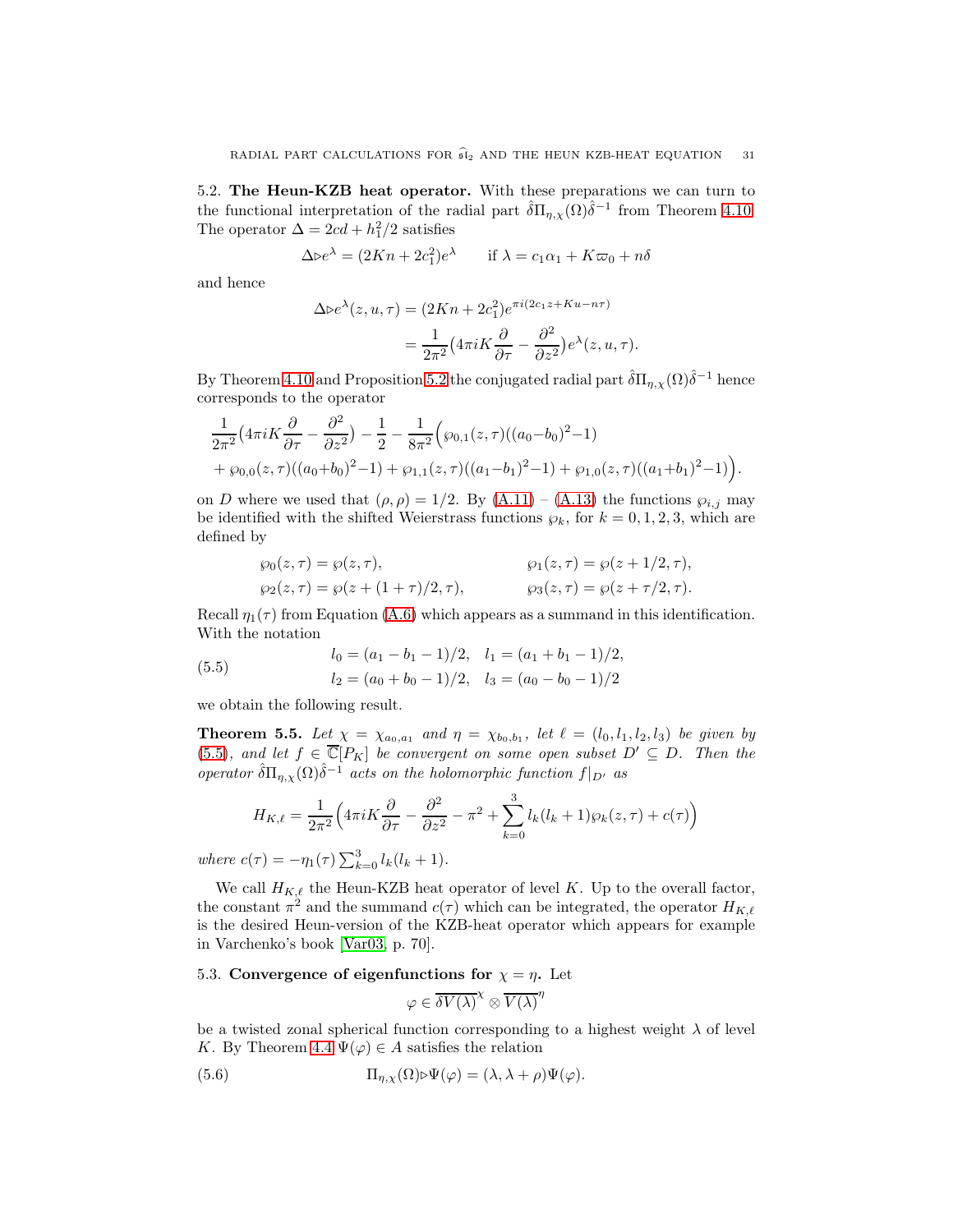#### 32 STEFAN KOLB

We would like to show that the eigenfunction  $\Psi(\varphi)$  converges on D and hence provides a holomorphic eigenfunction to the Heun-KZB heat operator  $H_{K,\ell}$ . The analog result in Etingof and Kirillov's paper [\[EK95,](#page-35-4) Theorem 8.2], [\[Kir95,](#page-36-10) Theorem 8.1.5] relies on the W-invariance of  $\Psi(\varphi)$ . For this reason we restrict to the case  $\eta = \chi = \chi_{a_0, a_1}$ , see Proposition [3.20.](#page-16-0)

Introduce the notation  $M_{\chi} = \Pi_{\chi,\chi}(\Omega)$  and observe that by [\(4.34\)](#page-27-1) one has  $M_{\chi} =$  $M_0 + S$  where

$$
\mathcal{S} = -\frac{1}{2\pi^2} \Big( a_0^2 \wp_{0,0}(y,q) + a_1^2 \wp_{1,0}(y,q) \Big) \in \overline{\mathcal{R}}_2[P].
$$

In general,  $M_{\chi}$  does not map  $A^{W}$  to itself. For example, for the constant function 1 one obtains  $M_{\chi}$ 1 = S  $\notin$  A. To circumvent this problem in the following proof we will multiply by  $\hat{\delta}^4 = \hat{\delta}_2^2$ . This, however, only allows us to show that  $\Psi(\varphi)$  converges if  $\text{Im}(\tau)$  is large.

**Proposition 5.6.** Let  $\lambda \in \overline{P}_K^+(\chi,\chi)$  and  $\varphi \in \overline{\delta V(\lambda)}^\chi \otimes \overline{V(\lambda)}^\chi$ . Then there exists  $T \geq 0$  such that  $\Psi(\varphi)$  converges on the region  $\{(h, u, \tau) \in D \mid \text{Im}(\tau) > T\}.$ 

*Proof.* By Proposition [3.20](#page-16-0) we have  $\Psi(\varphi) \in A_K^W$  and hence, by Proposition [3.12,](#page-12-1) we can write

$$
\Psi(\varphi)=\sum_{\mu\in \overline{P}_K^+}f_\mu m_\mu
$$

where  $f_{\mu} \in \mathbb{C}((q))$  are formal Laurent series in  $q = e^{-\delta}$ . By Example [5.3](#page-29-4) the  $m_{\mu}$ converge on Y. Hence it remains to show that  $f_{\mu}(e^{i\pi\tau})$  converges if  $\text{Im}(\tau)$  is large. Equivalently we show that there exists  $0 < \varepsilon < 1$  such that the Laurent series  $f_{\mu}(q)$ converges if  $0 < |q| < \varepsilon$ .

By [\[EK95,](#page-35-4) Theorem 6.1.(3)], [\[Kir95,](#page-36-10) Theorem 7.1.4] we know that  $M_0A^W \subseteq A^W$ . Hence there exist  $a_{\mu,\nu} \in \mathbb{C}((q))$  such that

$$
M_0 m_\mu = \sum_{\nu \in \overline{P}_K^+} a_{\mu,\nu} m_\nu.
$$

As in the proof of [\[Kir95,](#page-36-10) Theorem 8.1.5] this implies that  $a_{\mu,\nu}(q)$  converges if  $0 < |q| < 1$ . Equation [\(5.6\)](#page-30-4) can be rewritten as

(5.7) 
$$
\sum_{\mu,\nu \in \overline{P}_K^+} f_{\mu} a_{\mu,\nu} m_{\nu} - 2(K+2) \sum_{\mu \in \overline{P}_K^+} \left( q \frac{\partial}{\partial q} f_{\mu} \right) m_{\mu} + \sum_{\mu \in \overline{P}_K^+} f_{\mu} \mathcal{S} m_{\mu}
$$

$$
= (\lambda, \lambda + \rho) \sum_{\mu \in \overline{P}_K^+} f_{\mu} m_{\mu}.
$$

<span id="page-31-0"></span>We want to compare coefficients of the  $m_{\mu}$ , however, to this end we need to manipulate  $\mathcal{S}m_{\mu}$  in the third summand.

By Lemma [3.16,](#page-14-0) using that  $S \in \overline{\mathcal{R}}_2[P]^W$ , we get  $\hat{\delta}_2^2 S \in A^W$ . Moreover,  $\hat{\delta}_2$  and S define analytic functions for  $\text{Im}(\tau) > 2|\text{Im}(z)|$ . Hence

$$
\hat{\delta}_2^2 \mathcal{S} m_\mu = \sum_{\nu \in \overline{P}_{K+4}^+} g_{\mu,\nu} m_\nu
$$

$$
\hat{\delta}_2^2 m_\mu = \sum_{\nu \in \overline{P}_{K+4}^+} b_{\mu,\nu} m_\nu
$$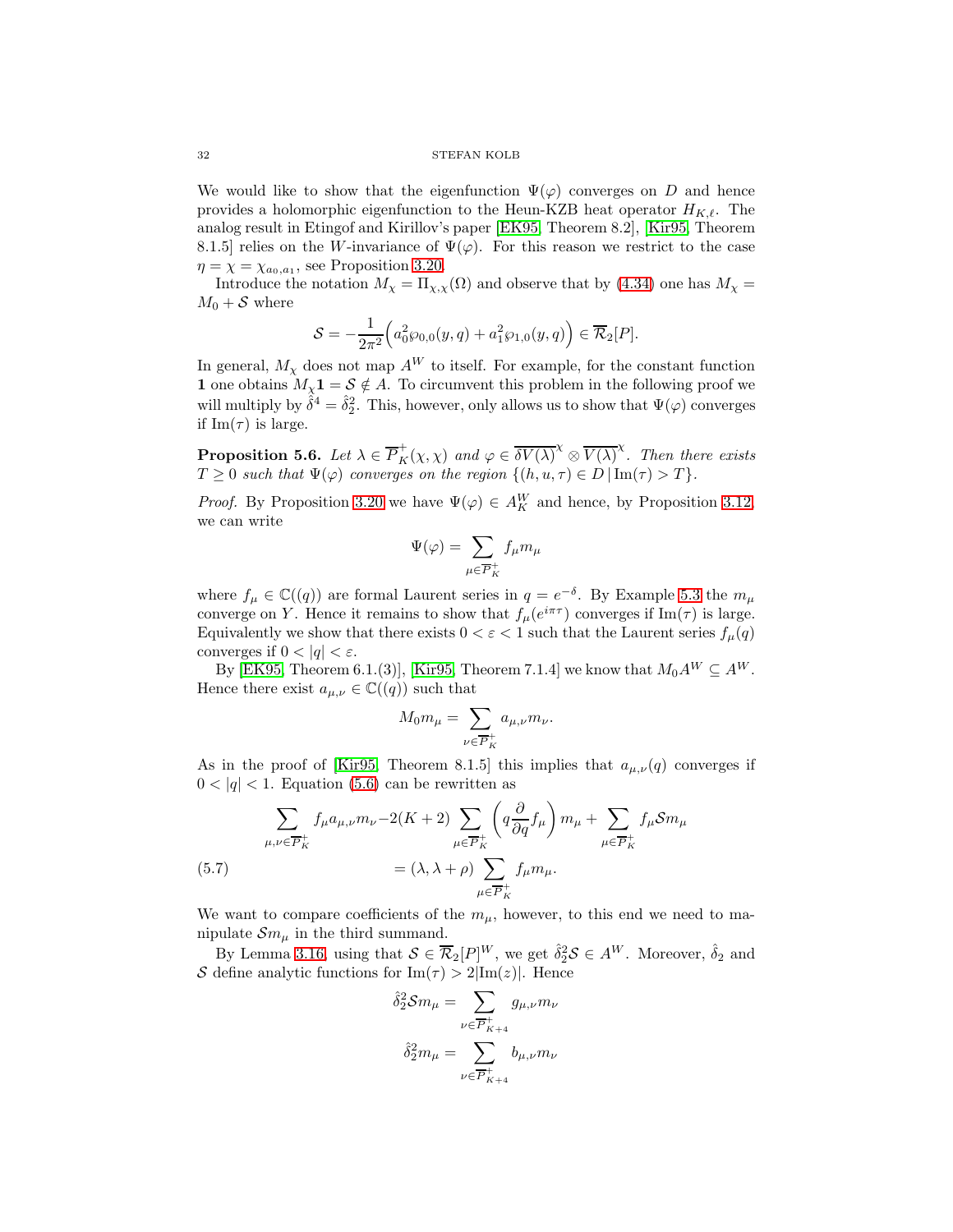for some  $g_{\mu,\nu}, b_{\mu,\nu} \in \mathbb{C}((q))$  which define analytic functions on Y. Hence, multi-plying Equation [\(5.7\)](#page-31-0) by  $\hat{\delta}_2^2$  and comparing coefficients of  $m_\nu$  for  $\nu \in \overline{P}_{K+4}^+$ , one obtains

<span id="page-32-1"></span>(5.8) 
$$
\sum_{\mu,\eta \in \overline{P}_K^+} f_{\mu} a_{\mu,\eta} b_{\eta,\nu} - 2(K+2) \sum_{\mu \in \overline{P}_K^+} \left( q \frac{\partial}{\partial q} f_{\mu} \right) b_{\mu,\nu} + \sum_{\mu \in \overline{P}_K^+} f_{\mu} g_{\mu,\nu}
$$

$$
= (\lambda, \lambda + \rho) \sum_{\mu \in \overline{P}_K^+} f_{\mu} b_{\mu,\nu}.
$$

Observe that  $B = (b_{\eta,\nu})_{\eta \in \overline{P}_{K}^{+}, \nu \in \overline{P}_{K+4}^{+}}$  is a  $(K+1) \times (K+5)$  matrix of analytic functions. Multiplication by  $\hat{\delta}_2^2$  defines an injective linear map  $A_K^W \to A_{K+4}^W$  of  $A_0^W$  vector spaces which is represented by right multiplication by B. We can order the set  ${m_\mu | \mu \in \overline{P}_{K+4}^+}$  in such a way that the first  $(K+1) \times (K+1)$  block  $B_{k+1}$  of B has full rank. Hence there exists a right inverse  $(K+5) \times (K+1)$ matrix  $C = (c_{\nu,\kappa})_{\nu \in \overline{P}_{K+4}^+, \kappa \in \overline{P}_{K}^+}$  for which the four bottom rows are zero. There exist  $0 < \varepsilon < 1$  such that

$$
\det(B_{k+1})(q) \neq 0 \qquad \text{for all } q \in \mathbb{C} \text{ with } 0 < |q| < \varepsilon.
$$

Hence, by Cramer's rule, the entries of the matrix  $C$  are analytic in all points  $q \in \mathbb{C}$  with  $0 < |q| < \varepsilon$ . Multiplying Equation [\(5.8\)](#page-32-1) by  $c_{\nu,\eta}$  and summing over  $\nu$ one obtains

(5.9) 
$$
\sum_{\mu,\eta \in \overline{P}_K^+} f_{\mu} a_{\mu,\eta} - 2(K+2) \sum_{\mu \in \overline{P}_K^+} \left( q \frac{\partial}{\partial q} f_{\eta} \right) + \sum_{\mu \in \overline{P}_K^+, \nu \in \overline{P}_{K+4}^+} f_{\mu} g_{\mu,\nu} c_{\nu,\eta}
$$
  

$$
= (\lambda, \lambda + \rho) \sum_{\mu \in \overline{P}_K^+} f_{\eta}.
$$

For  $0 < |q| < \varepsilon$  this is a system of first order differential equations with analytic coefficients and hence  $f_{\mu}$  are analytic functions in this domain.  $\Box$ 

### <span id="page-32-0"></span>APPENDIX A. THETA FUNCTIONS AND THE WEIERSTRASS  $\wp$ -FUNCTION

In this appendix we recall well-known presentations of theta functions and the corresponding Weierstrass  $\wp$ -functions following Chapter I of [\[Mum83\]](#page-36-21).

<span id="page-32-2"></span>A.1. **Basics on**  $\theta(z, \tau)$ . The theta function

$$
\theta(z,\tau)=\sum_{n\in\mathbb{Z}}e^{\pi in^2\tau+2\pi inz}
$$

is defined as a function on  $\mathbb{C} \times \mathcal{H}$  where  $\mathcal{H} = {\tau \in \mathbb{C} | \text{Im}(\tau) > 0}.$  The series is normally convergent in the sense of, say, [\[FB09,](#page-35-19) Definition III.1.4] and hence converges absolutely and uniformly on compact sets [\[Mum83,](#page-36-21) p. 1]. Hence  $\theta$  defines a holomorphic function on  $\mathbb{C} \times \mathcal{H}$ . Moreover,  $\theta$  is quasi periodic

$$
\theta(z+1,\tau) = \theta(z,\tau), \qquad \theta(z+\tau,\tau) = e^{-\pi i \tau - 2\pi i z} \theta(z,\tau)
$$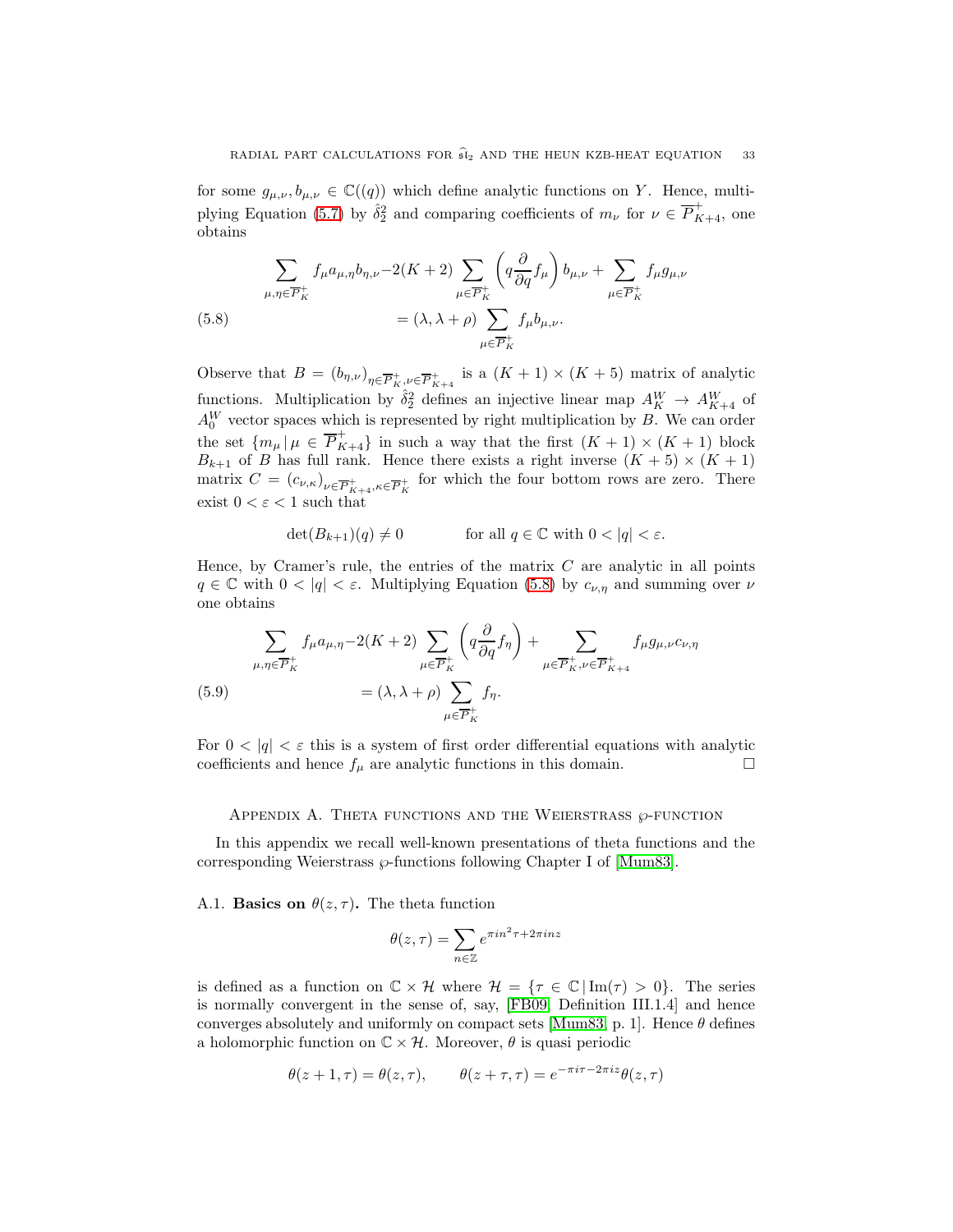and it is the most general entire function with 2 quasi-periods. Associated to  $\theta(z, \tau)$ there are four theta functions with characteristics

<span id="page-33-1"></span>
$$
(A.1) \qquad \theta_{0,0}(z,\tau) = \theta(z,\tau)
$$

(A.2) 
$$
\theta_{0,1}(z,\tau) = \theta(z + \frac{1}{2}, \tau)
$$

(A.3) 
$$
\theta_{1,0}(z,\tau) = e^{\pi i \tau/4 + \pi i z} \theta(z + \frac{\tau}{2}, \tau)
$$

<span id="page-33-2"></span>(A.4) 
$$
\theta_{1,1}(z,\tau) = e^{\pi i \tau/4 + \pi i (z+1/2)} \theta(z+\frac{\tau}{2}+\frac{1}{2},\tau).
$$

which can be used to obtain a projective embedding of the elliptic curve  $E_{\tau}$  =  $\mathbb{C}/(\mathbb{Z} + \mathbb{Z}\tau)$  into 3-dimensional complex projective space, see [\[Mum83,](#page-36-21) § I.4]. All of the above functions are holomorphic on  $\mathbb{C}\times\mathcal{H}$ . Moreover,  $\theta(z,\tau)=0$  if and only if  $z \equiv (1 + \tau)/2 \mod \mathbb{Z} + \mathbb{Z}\tau$  and  $\theta$  has a simple zero in these points. Hence  $\theta_{1,1}$ has only simple zeros which lie precisely in the points of the lattice  $\mathbb{Z} + \mathbb{Z}\tau$ .

By [\[Mum83,](#page-36-21) Proposition 14.1] we have the following product expansion

$$
\theta(z,\tau) = \prod_{m \in \mathbb{N}} (1 - e^{\pi i (2m)\tau}) \prod_{m \in \mathbb{N}_0} \left\{ (1 + e^{\pi i (2m+1)\tau - 2\pi i z}) (1 + e^{\pi i (2m+1)\tau + 2\pi i z}) \right\}
$$

With the abbreviations  $q = e^{\pi i \tau}$ ,  $y = e^{2\pi i z}$ , and  $C(q) = \prod_{m \in \mathbb{N}} (1 - q^{2m})$  the above formula becomes

$$
\theta(z,\tau) = C(q) \prod_{m \in \mathbb{N}_0} \left\{ (1 + q^{2m+1} y^{-1})(1 + q^{2m+1} y) \right\}.
$$

In view of the relations  $(A.1) - (A.4)$  $(A.1) - (A.4)$  one obtains for the functions  $\theta_{ij}, i, j \in \{0, 1\},$ the product expansions

$$
\theta_{0,0}(z,\tau) = C(q) \prod_{m \in \mathbb{N}_0} (1 + q^{2m+1}y^{-1})(1 + q^{2m+1}y),
$$
  
\n
$$
\theta_{01}(z,\tau) = C(q) \prod_{m \in \mathbb{N}_0} \left\{ (1 - q^{2m+1}y^{-1})(1 - q^{2m+1}y) \right\},
$$
  
\n
$$
\theta_{10}(z,\tau) = e^{\pi i \tau/4 + \pi i z} (1 + y^{-1}) C(q) \prod_{m \in \mathbb{N}} (1 + q^{2m}y^{-1})(1 + q^{2m}y),
$$
  
\n
$$
\theta_{11}(z,\tau) = e^{\pi i \tau/4 + \pi i (z+1/2)} (1 - y^{-1}) C(q) \prod_{m \in \mathbb{N}} (1 - q^{2m}y^{-1})(1 - q^{2m}y).
$$

<span id="page-33-0"></span>A.2. From theta functions to Weierstrass  $\wp$ -functions. The Weierstrass  $\wp$ function is defined by

$$
\wp(z,\tau) = \frac{1}{z^2} + \sum_{(m,n)\in\mathbb{Z}^2\backslash{(0,0)}} \left( \frac{1}{(z-m-n\tau)^2} - \frac{1}{(m+n\tau)^2} \right).
$$

For fixed  $\tau$ , the function  $\varphi$  is an elliptic function with poles of order 2 at all points of the lattice  $\mathbb{Z} + \mathbb{Z}\tau$ . The Weierstrass zeta function is the meromorphic function defined on  $\mathbb{C} \times \mathcal{H}$  by

$$
\zeta(z,\tau) = \frac{1}{z} + \sum_{(m,n)\in\mathbb{Z}^2\backslash{(0,0)}} \left( \frac{1}{z-m-n\tau} + \frac{1}{m+n\tau} + \frac{z}{(m+n\tau)^2} \right).
$$

One has  $\zeta' = -\wp$ . As  $\wp$  is elliptic, there exists for every  $\gamma \in \mathbb{Z} + \mathbb{Z}\tau$  a constant  $\eta_{\gamma}(\tau) \in \mathbb{C}$  such that

<span id="page-33-3"></span>(A.5) 
$$
\zeta(z+\gamma,\tau)=\zeta(z,\tau)+\eta_{\gamma}(\tau) \quad \text{for all } z\in\mathbb{C}\setminus(\mathbb{Z}+\mathbb{Z}\tau).
$$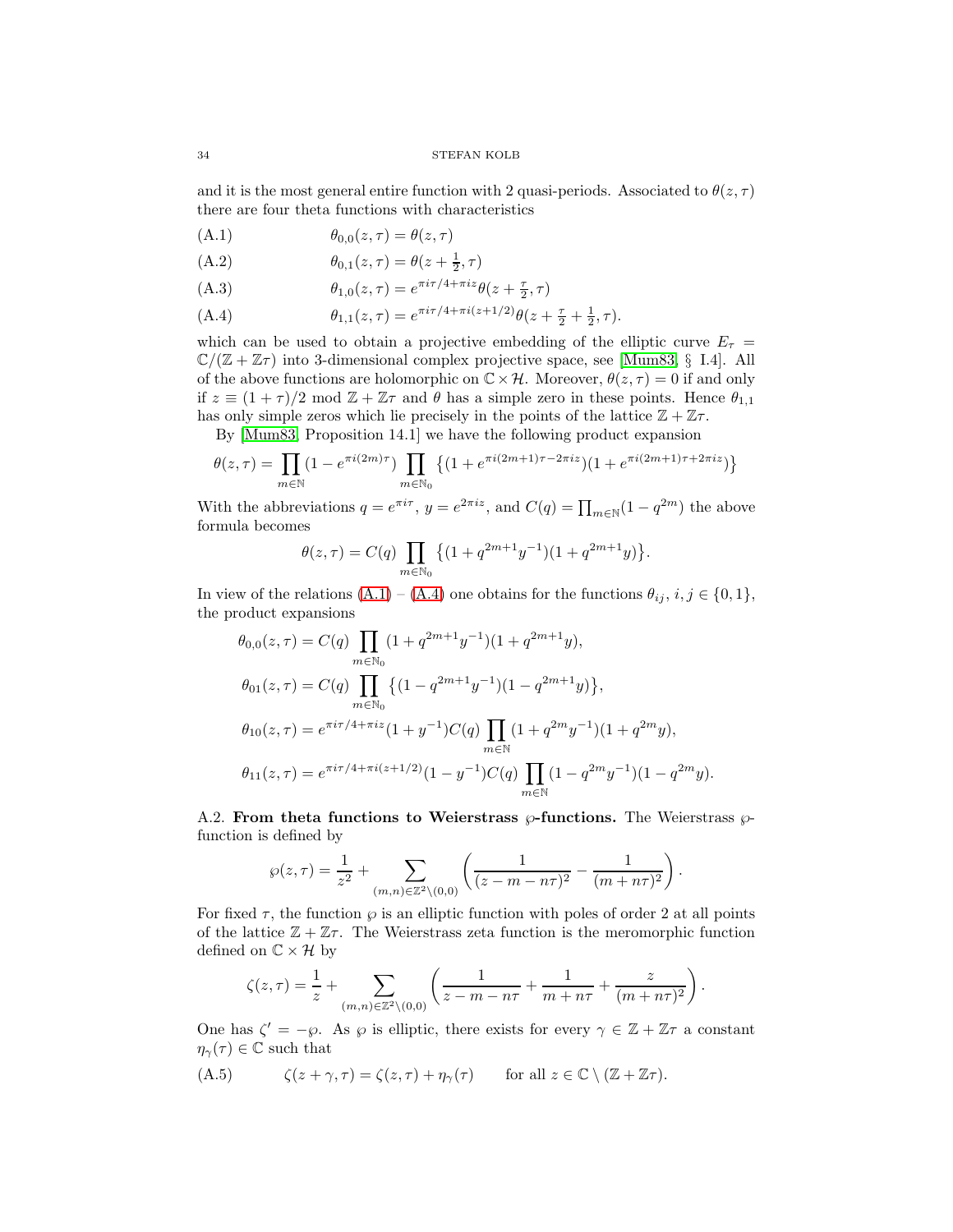For fixed  $\tau$ , as explained in Subsection [A.1,](#page-32-2) this implies that the function

$$
\frac{\theta'_{1,1}}{\theta_{1,1}}
$$

is meromorphic with simple poles at all points of  $\mathbb{Z} + \mathbb{Z}\tau$ . Its derivative hence has poles of order two at all points of the lattice. Moreover, the quasi-periodicity of  $\theta(z,\tau)$  implies that  $(\theta'_{1,1}/\theta_{1,1})'$  is a doubly periodic function in z. Hence

$$
\left(\theta_{1,1}/\theta_{1,1}\right)' = A\wp + B
$$

for some constants  $A, B$  which only depend on  $\tau$ . More explicitly, one has by [\[Pol03,](#page-36-28) Theorem 3.9] the relation

<span id="page-34-4"></span>(A.6) 
$$
(\theta'_{1,1}/\theta_{1,1})'(z,\tau) = -\wp(z,\tau) - \eta_1(\tau)
$$

where  $\eta_1(\tau)$  is defined by Equation [\(A.5\)](#page-33-3) above for  $\gamma = 1$ .

We now define for  $i, j \in \{0, 1\}$  variants of the Weierstrass  $\wp$ -function by

$$
\wp_{i,j}(z,\tau) = \left(\frac{\theta'_{i,j}(z,\tau)}{\theta_{i,j}(z,\tau)}\right)'
$$

where as before prime  $'$  denotes differentiation by  $z$ . As the product expansion for  $\theta(z, \tau)$  converges normally, one may apply standard results in complex analysis [\[FB09,](#page-35-19) IV.1.7] to obtain series expansions

$$
\begin{split} &\frac{\theta'_{0,0}}{\theta_{0,0}}(z,\tau)=2\pi i\sum_{m\in\mathbb{N}_0}\Big(\frac{-q^{2m+1}y^{-1}}{1+q^{2m+1}y^{-1}}+\frac{q^{2m+1}y}{1+q^{2m+1}y}\Big),\\ &\frac{\theta'_{0,1}}{\theta_{0,1}}(z,\tau)=2\pi i\sum_{m\in\mathbb{N}_0}\Big(\frac{q^{2m+1}y^{-1}}{1-q^{2m+1}y^{-1}}-\frac{q^{2m+1}y}{1-q^{2m+1}y}\Big),\\ &\frac{\theta'_{1,0}}{\theta_{1,0}}(z,\tau)=\pi i+2\pi i\frac{-y^{-1}}{1+y^{-1}}+2\pi i\sum_{m\in\mathbb{N}}\Big(\frac{-q^{2m}y^{-1}}{1+q^{2m}y^{-1}}+\frac{q^{2m}y}{1+q^{2m}y}\Big),\\ &\frac{\theta'_{1,1}}{\theta_{1,1}}(z,\tau)=\pi i+2\pi i\frac{y^{-1}}{1-y^{-1}}+2\pi i\sum_{m\in\mathbb{N}}\Big(\frac{q^{2m}y^{-1}}{1-q^{2m}y^{-1}}-\frac{q^{2m}y}{1-q^{2m}y}\Big), \end{split}
$$

which are normally convergent in the domain where  $\theta_{i,j}$  is nonzero. Hence

<span id="page-34-0"></span>(A.7) 
$$
\wp_{0,0}(z,\tau) = -4\pi^2 \sum_{m \in \mathbb{N}_0} \left( \frac{q^{2m+1}y^{-1}}{(1+q^{2m+1}y^{-1})^2} + \frac{q^{2m+1}y}{(1+q^{2m+1}y)^2} \right),
$$

<span id="page-34-2"></span>(A.8) 
$$
\wp_{0,1}(z,\tau) = 4\pi^2 \sum_{m \in \mathbb{N}_0} \left( \frac{q^{2m+1}y^{-1}}{(1-q^{2m+1}y^{-1})^2} + \frac{q^{2m+1}y}{(1-q^{2m+1}y)^2} \right),
$$

<span id="page-34-3"></span>(A.9) 
$$
\wp_{1,0}(z,\tau) = -4\pi^2 \frac{y^{-1}}{(1+y^{-1})^2} - 4\pi^2 \sum_{m \in \mathbb{N}} \left( \frac{q^{2m}y^{-1}}{(1+q^{2m}y^{-1})^2} + \frac{q^{2m}y}{(1+q^{2m}y)^2} \right),
$$

<span id="page-34-1"></span>(A.10) 
$$
\wp_{1,1}(z,\tau) = 4\pi^2 \frac{y^{-1}}{(1-y^{-1})^2} + 4\pi^2 \sum_{m \in \mathbb{N}} \left( \frac{q^{2m}y^{-1}}{(1-q^{2m}y^{-1})^2} + \frac{q^{2m}y}{(1-q^{2m}y)^2} \right).
$$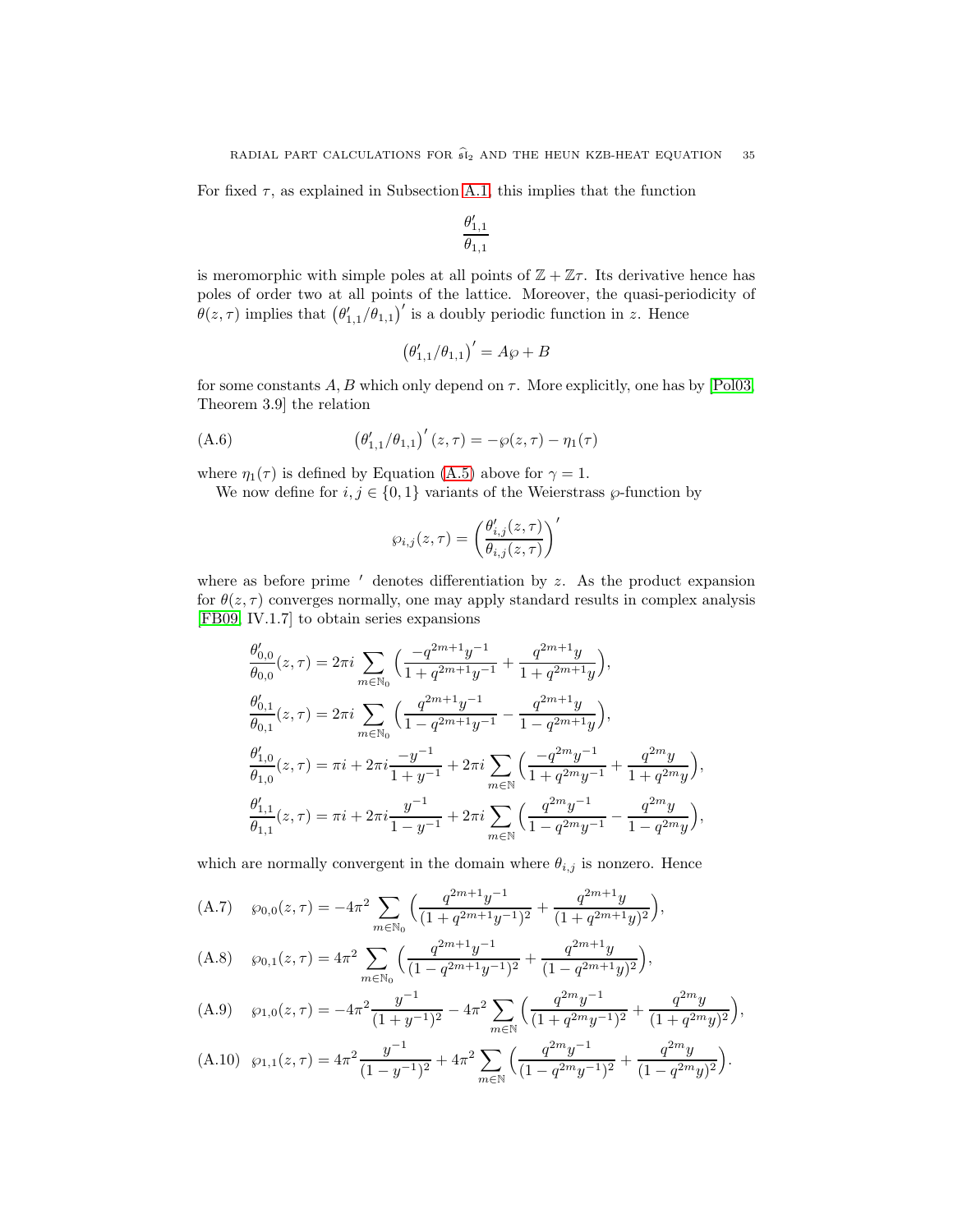36 STEFAN KOLB

On the other hand, by construction and [\(A.6\)](#page-34-4), we get

<span id="page-35-17"></span>(A.11) 
$$
\varphi_{0,0}(z,\tau) = \varphi_{1,1}(z+(1+\tau)/2,\tau) = -\varphi(z+(1+\tau)/2,\tau) + \eta_1(\tau),
$$

(A.12) 
$$
\wp_{0,1}(z,\tau) = \wp_{1,1}(z+\tau/2,\tau) = -\wp(z+\tau/2,\tau) + \eta_1(\tau),
$$

<span id="page-35-18"></span>(A.13)  $\wp_{1,0}(z,\tau) = \wp_{1,1}(z+1/2,\tau) = -\wp(z+1/2,\tau) + \eta_1(\tau).$ 

Hence, the functions  $\wp_{i,j}(z,\tau)$  for  $i,j \in \{0,1\}$  are simultaneously holomorphic for instance in the region

$$
D = \{(z, \tau) \in \mathbb{C} \times \mathcal{H} \mid -\operatorname{Im}(\tau)/2 < \operatorname{Im}(z) < 0\}.
$$

Moreover  $\eta_1(\tau)$  is a holomorphic function. If we want to consider the Weierstrass  $\wp$ -functions as sums depending on formal variables  $y$  and  $q$  then we write

<span id="page-35-13"></span>(A.14) ℘<sup>0</sup>,<sup>0</sup>(y, q), ℘<sup>0</sup>,<sup>1</sup>(y, q), ℘<sup>1</sup>,<sup>0</sup>(y, q), ℘<sup>1</sup>,<sup>1</sup>(y, q).

We will use this notation in particular when y and q are of the form  $e^{\alpha} \in \mathbb{C}[Q]$ for some  $\alpha \in Q$ . For example  $\wp_{i,j}(e^{\alpha_1}, e^{-\delta})$  can be considered as elements in the completion  $\overline{\mathcal{R}}_2[P]$  defined in Section [3.3,](#page-13-0) see Remark [3.15.](#page-14-1)7.

With the above convention one moreover obtains from  $(A.7)$ – $(A.10)$  the relations

<span id="page-35-14"></span>(A.15) 
$$
4\wp_{0,1}(y^2,q^2) = \wp_{0,1}(y,q) + \wp_{0,0}(y,q),
$$

<span id="page-35-15"></span>(A.16) 
$$
4\wp_{1,1}(y^2,q^2) = \wp_{1,1}(y,q) + \wp_{1,0}(y,q),
$$

<span id="page-35-16"></span>(A.17) 
$$
\wp_{1,1}(y^2,q) = \wp_{0,1}(y^2,q^2) + \wp_{1,1}(y^2,q^2).
$$

## **REFERENCES**

- <span id="page-35-10"></span>[Bas05] P. Baseilhac, An integrable structure related with tridiagonal algebras, Nuclear Phys. B 705 (2005), no. 3, 605–619.
- <span id="page-35-9"></span>[BBMR95] V. Beck-Valente, N. Bardy-Panse, H. Ben Messaoud, and G. Rousseau, Formes presque-déployées des algèbres de Kac-Moody: Classification et racines relatives, J. Algebra 171 (1995), 43–96.
- <span id="page-35-5"></span>[Ber88] D. Bernard, On the Wess-Zumino-Witten models on the torus, Nuclear Phys. B 303 (1988), no. 1, 77–93.
- <span id="page-35-11"></span>[Che95a] I. Cherednik, Difference-elliptic operators and root systems, Internat. Math. Res. Notices 1995 (1995), no. 1, 43–58.
- <span id="page-35-7"></span>[Che95b]  $\_\_\_\_\_\_\$  Elliptic quantum many-body problem and double affine Knizhnik-Zamolodohikov equation, Commun. Math. Phys. 169 (1995), 441–461.
- <span id="page-35-8"></span>[CM82] W. Casselman and D. Miličić, Asymptotic behavior of matrix coefficients of admissible representations, Duke Math. J. 49 (1982), no. 4, 869–930.
- <span id="page-35-0"></span>[Dar82] G. Darboux, Sur une équation linéaire, C. R. Acad Sci. Paris XCIV (1882), no. 25, 1645–1648.
- <span id="page-35-3"></span>[EFK95] P.I. Etingof, I.B. Frenkel, and A.A. Kirillov, Jr., Spherical functions on affine Lie groups, Duke Math. J. 80 (1995), no. 1, 59–90.
- <span id="page-35-2"></span>[EK94] P.I. Etingof and A.A. Kirillov, Jr., Representations of affine Lie algebras, parabolic differential equations, and Lamé functions, Duke Math. J.  $74$  (1994), no. 3, 585–614.
- <span id="page-35-4"></span>[EK95] , On the affine analogue of Jack and Macdonald polynomials, Duke Math. J. 78 (1995), no. 2, 229–256.
- <span id="page-35-19"></span>[FB09] E. Freitag and R. Busam, Complex analysis. Second edition, Springer-Verlag, Berlin, 2009.
- <span id="page-35-6"></span>[FW96] G. Felder and C. Wieczerkowski, Conformal blocks on elliptic curves and the Knizhnik-Zamolodchikov-Bernard equations, Commun. Math. Phys. 176 (1996), no. 1, 133–161.
- <span id="page-35-1"></span>[Gel50] I.M. Gelfand, Spherical functions in symmetric Riemann spaces, Doklady Akad. Nauk SSSR (N.S.) 70 (1950), 5–8.
- <span id="page-35-12"></span>[Hay88] T. Hayashi, Sugawara operators and Kac-Kazhdan conjecture, Invent. Math. 94 (1988), 13–52.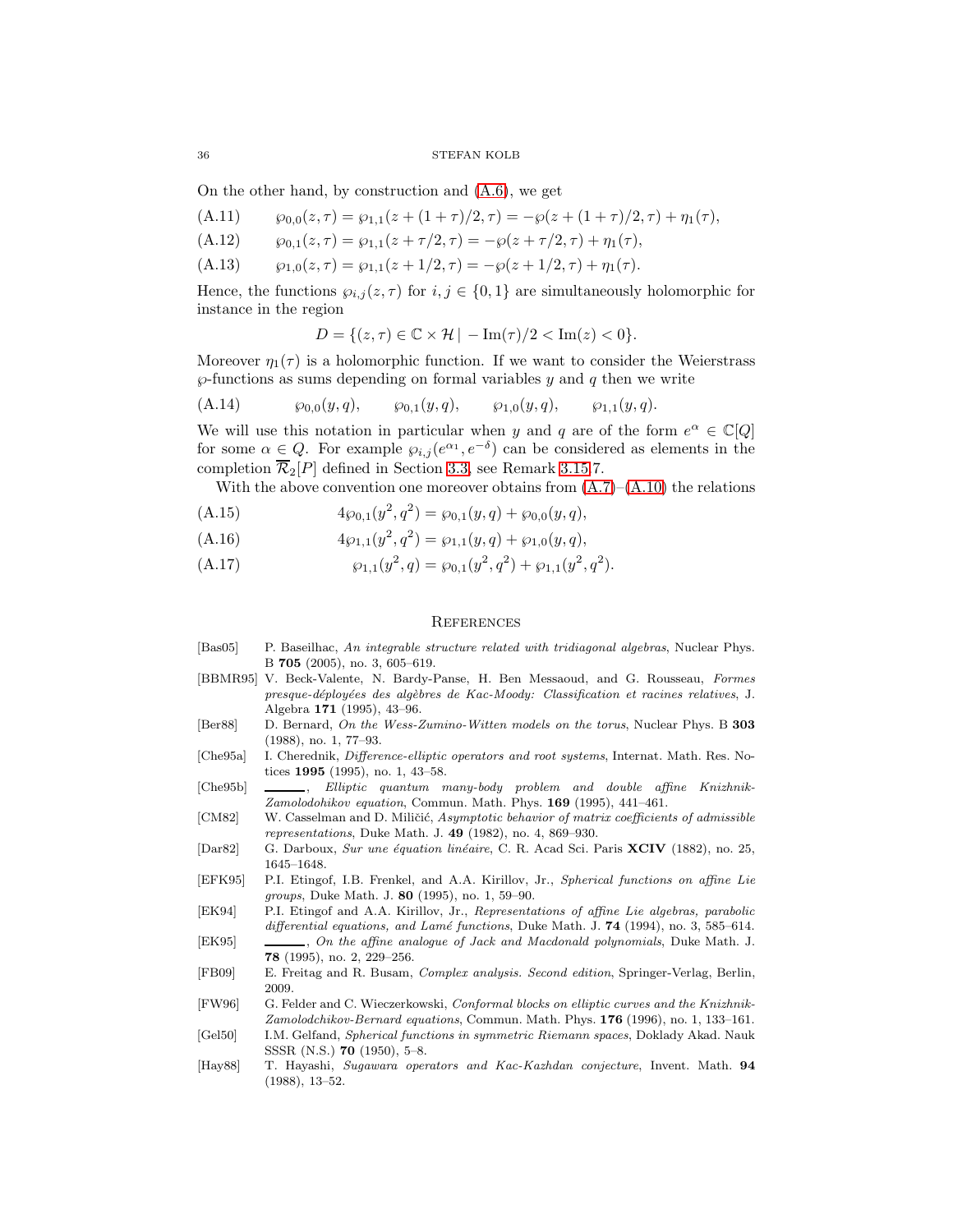- <span id="page-36-6"></span>[HC58] Harish-Chandra, Spherical functions on a semisimple Lie group. I, Amer. J. Math. 80 (1958), 241–310.
- <span id="page-36-7"></span>[HO87] G. Heckman and E. Opdam, Root systems and hypergeometric functions. I, Compositio Math. 64 (1987), no. 3, 329–352.
- <span id="page-36-9"></span>[HS94] G. Heckman and H. Schlichtkrull, Harmonic analysis and special functions on symmetric spaces, Perspectives in Mathematics, no. 16, Academic Press, San Diego, 1994.
- <span id="page-36-0"></span>[Ino89] V.I. Inozemtsev, Lax representation with spectral parameter on a torus for integrable particle systems, Lett. Math. Phys. 17 (1989), 11–17.
- <span id="page-36-22"></span>[Kac90] V. G. Kac, Infinite dimensional Lie algebras, 3rd. ed., Cambridge University Press, Cambridge, 1990.
- <span id="page-36-10"></span>[Kir95] A. A. Kirillov, Jr., Traces of intertwining operators and Macdonald's polynomials, Ph.D. thesis, Yale University, 1995, [arXiv:q-alg/9503012](http://arxiv.org/abs/q-alg/9503012).
- <span id="page-36-16"></span>[Kol12] S. Kolb, Quantum symmetric Kac-Moody pairs, preprint, [arXiv:1207.6306](http://arxiv.org/abs/1207.6306) (2012), 61 pp.
- <span id="page-36-25"></span>[KP83] V.G. Kac and D.H. Peterson, Regular functions on certain infinite-dimensional groups, Arithmetic and Geometry (M. Artin and J. Tate, eds.), Progress in Math., vol. 36, Birkhäuser, Boston, 1983, pp. 141–166.
- <span id="page-36-15"></span>[KW92] V.G. Kac and S.P. Wang, On automorphisms of Kac-Moody algebras and groups, Adv. Math. 92 (1992), 129–195.
- <span id="page-36-24"></span>[Let00] G. Letzter, *Harish-Chandra modules for quantum symmetric pairs*, Representation Theory, An Electronic Journal of the AMS 4 (2000), 64–96.
- <span id="page-36-18"></span>[Let04] , Quantum zonal spherical functions and Macdonald polynomials, Adv. Math. 189 (2004), 88–147.
- <span id="page-36-11"></span>[Loo76] E. Looijenga, Root systems and elliptic curves, Invent. Math. 38 (1976), 17–32.
- <span id="page-36-12"></span>[Loo80] , Invariant theory for generalized root systems, Invent. Math. **61** (1980), 1–32.
- <span id="page-36-14"></span>[LT12] E. Langmann and K. Takemura, Source identity and kernel functions for Inozemtsevtype systems, J. Math. Phys. **53** (2012), no. 8, 082105, 19 pp.
- <span id="page-36-26"></span>[Mok03] C. Mokler, A formal Chevalley restriction theorem for Kac-Moody groups, Compositio Math. 135 (2003), 123–152.
- <span id="page-36-27"></span>[MR88] J.C. McConnell and L.C. Robson, Noncommutative noetherian rings, John Wiley & Sons, New York, 1988.
- <span id="page-36-4"></span>[MS06] V.B. Matveev and A.O. Smirnov, On the link between the Sparre equation and Darboux-Treibich-Verdier equation, Lett. Math. Phys. 76 (2006), 283–295.
- <span id="page-36-21"></span>[Mum83] D. Mumford, Tata lectures on theta I, Progress in Mathematics, no. 28, Birkhäuser, Boston, 1983.
- <span id="page-36-17"></span>[Nou96] M. Noumi, Macdonald's symmetric polynomials as zonal spherical functions on some quantum homogeneous spaces, Adv. Math. 123 (1996), 16–77.
- <span id="page-36-23"></span>[Ons44] L. Onsager, Crystal statistics. I. A two-dimensional model with an order-disorder transition, Phys. Rev. (2) 65 (1944), 117–149.
- <span id="page-36-1"></span>[OOS94] H. Ochiai, T. Oshima, and H. Sekiguchi, Commuting families of symmetric differential operators, Proc. Japan Acad. Ser. A Math Sci. 70 (1994), no. 2, 62–66.
- <span id="page-36-5"></span>[OP83] M.A. Olshanetsky and A.M. Perelomov, Quantum integrable systems related to Lie algebras, Rev. Math. Phys. 94 (1983), no. 6, 313–404.
- <span id="page-36-8"></span>[Opd88] E. Opdam, Root systems and hypergeometric functions. IV, Compositio Math. 67 (1988), no. 2, 191–209.
- <span id="page-36-2"></span>[OS95] T. Oshima and H. Sekiguchi, Commuting families of differential operators invariant under the action of a Weyl group, J. Math. Sci. Univ. Tokyo 2 (1995), 1-75.
- <span id="page-36-28"></span>[Pol03] A. Polishchuk, Abelian varieties, theta functions and the Fourier transform, Cambridge University Press, Cambridge, 2003.
- <span id="page-36-13"></span>[Ros] H. Rosengren, Special polynomials related to the supersymmetric eight-vertex model. II. Schrödinger equation, in preparation.
- <span id="page-36-19"></span>[RS86] S. Ruijsenaars and H. Schneider, A new class of integrable systems and its relation to solitons, Ann. Physics 170 (1986), no. 2, 370–405.
- <span id="page-36-20"></span>[Rui87] S. Ruijsenaars, Complete integrability of relativistic Calogero-Moser systems and elliptic function identities, Commun. Math. Phys. 110 (1987), no. 2, 191-213.
- <span id="page-36-3"></span>[Rui09] , Hilbert-Schmidt operators vs. integrable systems of elliptic Calogero-Moser type. III. The Heun case., SIGMA Symmetry Integrability Geom. Methods Appl. 5 (2009), paper 049, 21 pp.